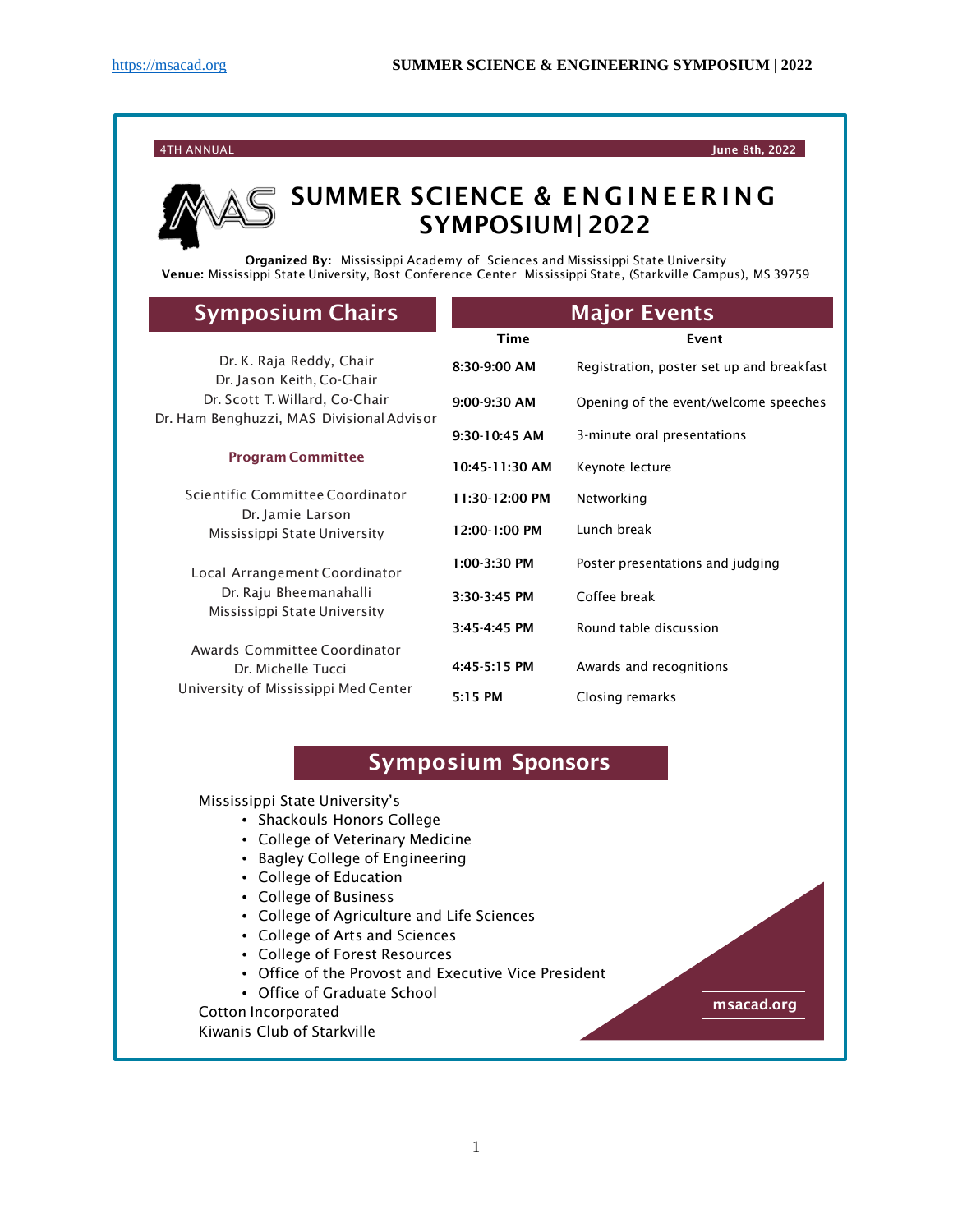|                  | <b>PROGRAM</b>                                                                                                       |
|------------------|----------------------------------------------------------------------------------------------------------------------|
| <b>TIME</b>      | <b>EVENT</b>                                                                                                         |
| 8:30-9:00 AM     | REGISTRATION, POSTER SET UP AND BREAKFAST                                                                            |
|                  | Location: Bost Conference Center, Mississippi State University, Mississippi State, MS                                |
| 9:00-9:30 AM     | OPENING OF THE EVENT/ WELCOME SPEECHES                                                                               |
|                  | Dr. K. Raja Reddy                                                                                                    |
|                  | MAS President, Department of Plant and Soil Sciences, Mississippi State University                                   |
|                  | Dr. Jamie Larson                                                                                                     |
|                  | Interim Assistant Director, MAFES, Mississippi State University                                                      |
| 9:30-10:45 AM    | <b>3-MINUTE ORAL PRESENTATIONS</b>                                                                                   |
|                  | Moderator: Dr. Priyadarshini Basu                                                                                    |
|                  | Assistant Professor, Pollinator Health and Apiculture, Mississippi State University                                  |
| 10:45-11:30 AM   | <b>KEYNOTE LECTURE</b>                                                                                               |
|                  | Introduction: Dr. Ham Benghuzzi                                                                                      |
|                  | Executive Director of Mississippi Academy of Sciences                                                                |
|                  | Topic: My Magnificent Journey in Ag Science and Technology                                                           |
|                  | Speaker: Dr. Loston Rowe                                                                                             |
|                  | Grower relations executive with Indigo Ag                                                                            |
| 11:30-12:00 PM   | <b>NETWORKING</b>                                                                                                    |
| 12:00 -1:00 PM   | <b>LUNCH BREAK</b>                                                                                                   |
| $1:00 - 3:30$ PM | POSTER PRESENTATIONS AND JUDGING                                                                                     |
|                  | Coordinator: Dr. Raju Bheemanahalli                                                                                  |
|                  | Assistant Research Professor, Department of Plant and Soil Sciences, Mississippi State                               |
|                  | University                                                                                                           |
| 3:30-3:45 PM     | <b>COFFEE BREAK</b>                                                                                                  |
| 3:45-4:45 PM     | <b>ROUND TABLE DISCUSSION</b>                                                                                        |
|                  | Moderator: Dr. Michelle Tucci                                                                                        |
|                  | JMAS, Editor, University of Mississippi Medical Center, Jackson                                                      |
|                  | Topic: Turning Your Passion into a Professional Career                                                               |
|                  | Dr. John Ball                                                                                                        |
|                  | Associate Professor and Robert D. Guyton Chair, Electrical and Computer<br>Engineering, Mississippi State University |
|                  | Dr. Caleb Lemley                                                                                                     |
|                  | Associate Professor, Animal and Dairy Sciences, Mississippi State University                                         |
|                  | Dr. LaShan Simpson                                                                                                   |
|                  | Associate Professor, Agricultural and Biological Engineering, Mississippi State                                      |
|                  | University                                                                                                           |
| 4:45-5:15 PM     | <b>AWARDS AND RECOGNITIONS</b>                                                                                       |
|                  | Dr. Michelle Tucci                                                                                                   |
|                  | JMAS, Editor, University of Mississippi Medical Center, Jackson                                                      |
| 5:15 PM          | <b>CLOSING REMARKS</b>                                                                                               |
|                  | Dr. K. Raja Reddy, Symposium Chair                                                                                   |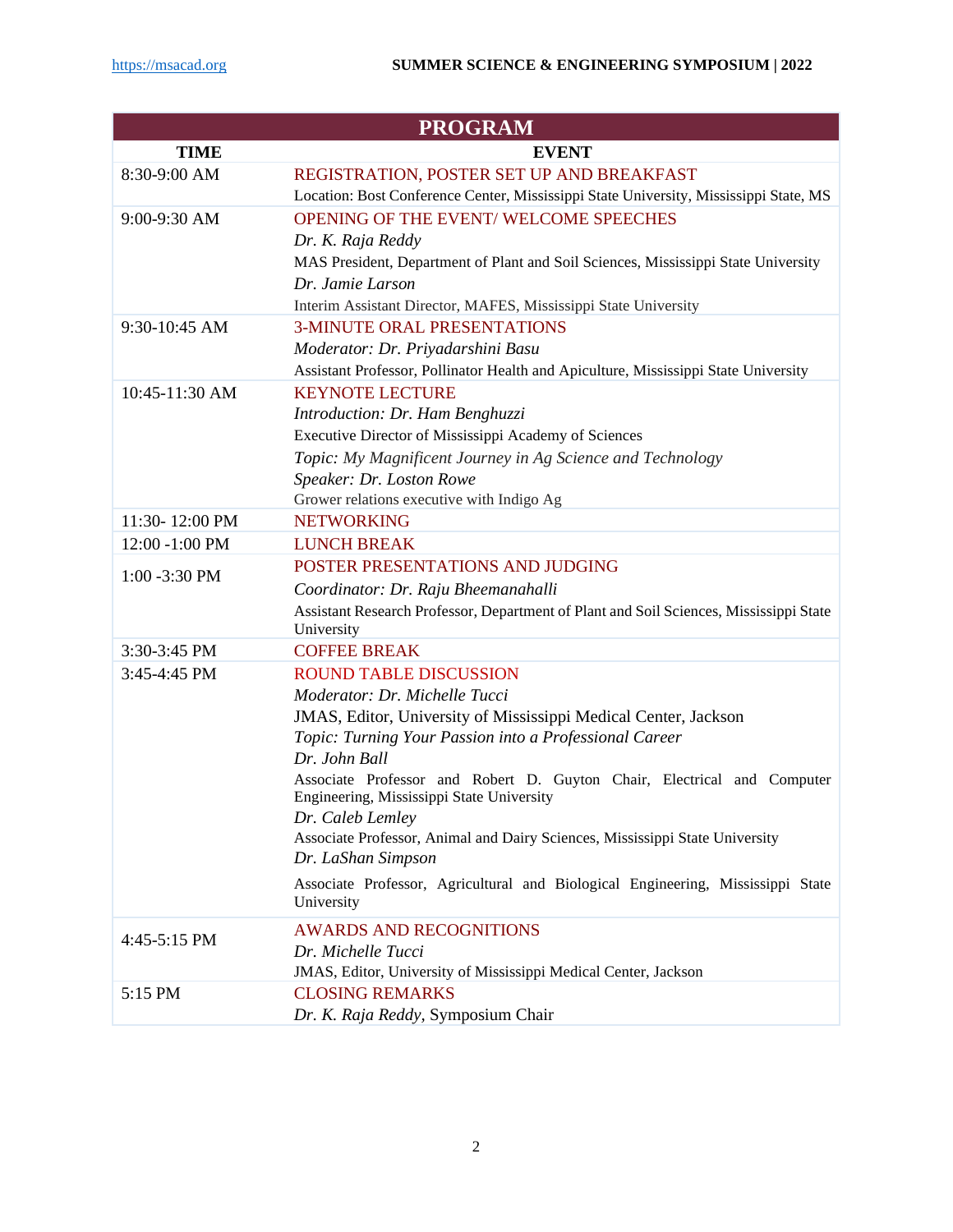## **KEYNOTE ADDRESS**

## **Dr. Loston Rowe, Indigo Ag. My Magnificent Journey in Ag Science and Technology**

Loston Rowe was raised on a family farm near West Point, MS. After graduating from Aberdeen High School, he attended Mississippi State University, earning both bachelor's and master's degrees in the Dept. of Plant and Soil Sciences. He then went on to complete his Ph.D. in Weed Science/Herbicide Physiology in the Crop and Soils Sciences Department at Michigan State University. Dr. Rowe started his professional career with the agricultural products division of the DuPont Company. Over his storied career with DuPont, he held numerous professional and leadership positions in research, product development, sales, and marketing.



Dr. Rowe currently works as grower relations executive with Indigo Ag.

Indigo is an ag tech startup company based in Boston, Mass., and has the mission to improve grower profitability, environmental sustainability, and consumer health by using natural microbialbased products, along with digital cloud-based technologies. In his role with Indigo, Dr. Rowe manages the company's collaboration efforts with strategic farmer partners across the US.

Dr. Rowe realizes that agricultural sciences and food production impacts each one of us every single day. Throughout his career, he has worked to improve student awareness of the many exciting careers in ag and has mentored numerous young professionals into the ag industry. Dr. Rowe was recently named the inaugural recipient of Michigan State University's Diversity, Equity, and Inclusion Award, which recognized his professional accomplishments, service, and contributions to diversity within agriculture. Dr. Rowe also has served on the Mississippi State University CALS Advisory Board, as well as being named a Mississippi State University Alumni Fellow. He, along with his siblings, established the James Robert and Betty Rowe Endowed Scholarship at Mississippi State in honor of their parents.

Dr. Rowe currently resides in the Memphis, TN area with his wife, Rita, who is a fellow Bulldog graduate.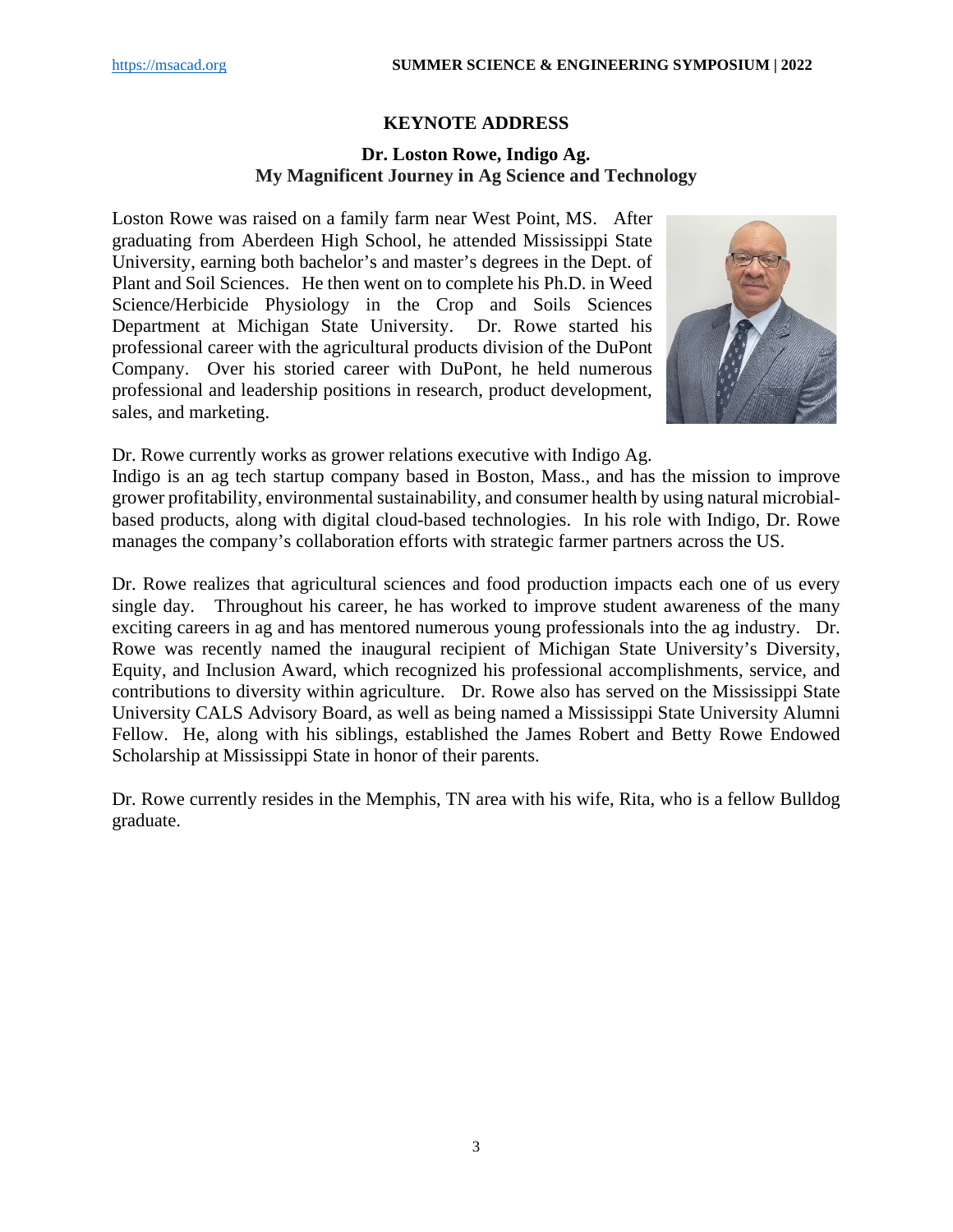## **Scientific Committee**

*Jamie Larson (Coordinator)*

Adeli, Ardeshir Babineaux, Claire Balbalian, Clarissa Ballard, Iva Basu, Priyadarshini Beeson, Vanessa Bhushan, Shanti Bi, Guihong Boltz, Tim Brasher, Karen Brown, Kyla Collier, Stephanie Denny, Marina Dhillon, Jagman Dutta, Dipangkar Feng, Gary Forman, Kathleen Ganapathi Shanmugam, Shankar Gaudin, Amanda Hopper, George Howell, David Huang, Yanbo Jeffers, Dan Jia, Linan Krishnan, Krish Leigh, Spencer Li, Jiaxu Li, Xiaofei Martin, Vitor Souza Mathews, Rahel Matthews, Allison McCarty, Jack McGee, Marcus Miles, Dana Morrison, Carley Mulvaney, Mike Nandimandalam, Hariteja Nanduri, Bindu

Nannapaneni, Rama Ozdemir, Ozan Paul, Varun Paz, Joel Pieralisi, Brian Pillai, Nisha Poudel, Ishab Pradhan, Prabhakar Priddy, Lauren Priddy, Matthew Rai, Aswathy Rai, Neeraj Samiappan, Sathish Shankle, Mark Souza Martins, Vitor Tewolde, Haile Wamsley, Kelley Wijewardane, Nuwan Woolfolk, Sandra Yu, Fei Yue, Ziming Zhang, Li

## **Local Arrangement Committee**

*Raju Bheemanahalli (Coordinator)*

Brand, David Frances, Podrebarac Guff, Parker Johnson, Kathy Kodadinne Narayana, Nisarga Lopez, Evita Oglesby, Camden Pavadai, Kaythri Poudel, Sadikshya Ramamoorthy, Purushothaman Rodgers, Kathleen Sharma, Ramandeep Kumar Shrestha, Amrit Truong, Van Vennam, Ranadheer Reddy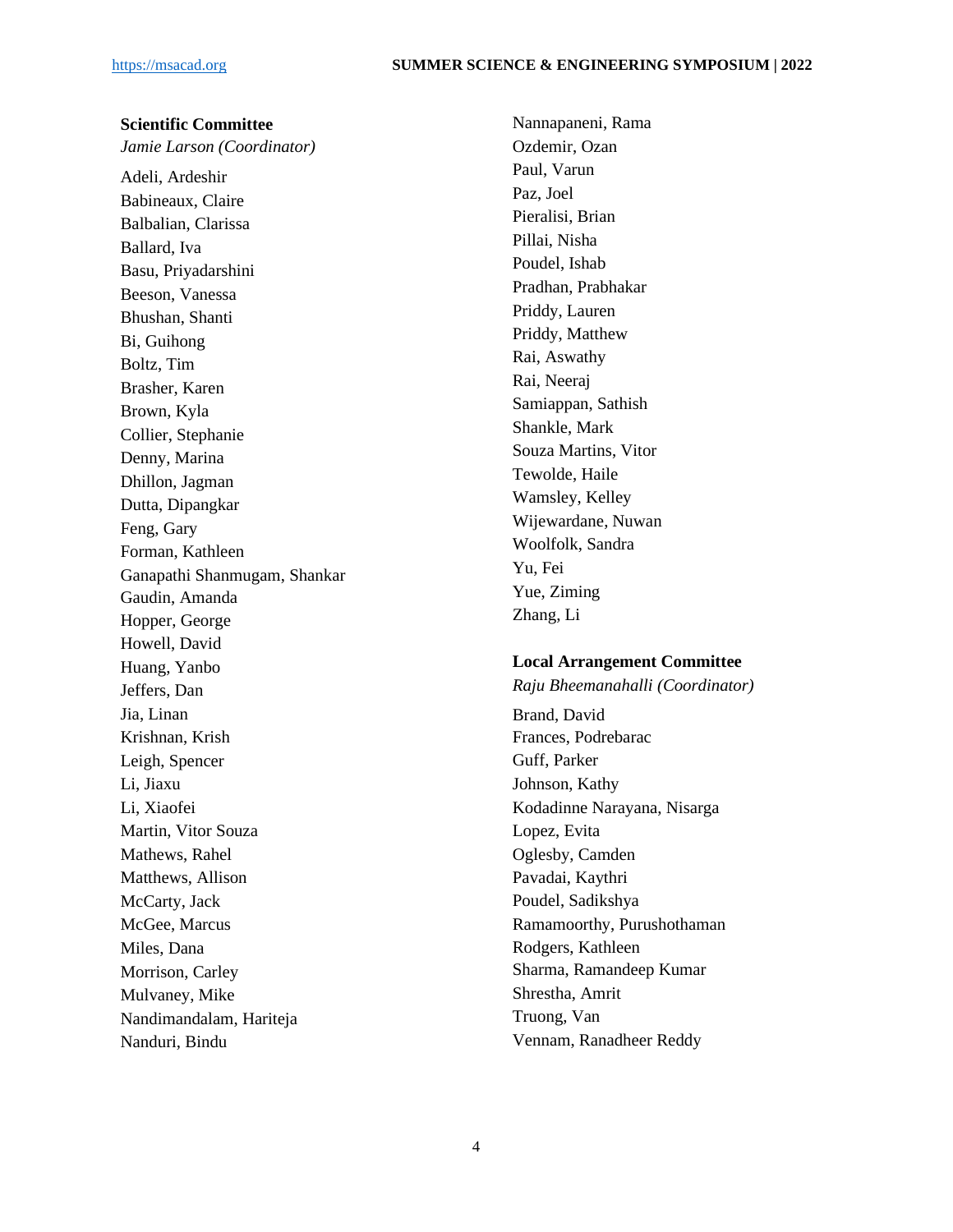# **ABSTRACTS INDEX**

**3M-O:** 3-minute oral presentation

**HS-P:** High school student poster

**UG-P:** Undergraduate student poster

**GS-P:** Graduate Student poster

**I-P:** Investigator poster

| <b>PRESENTER NAME</b>     | <b>ABSTRACT ID</b> | <b>TITLE</b>                                                                                                                                                     |  |
|---------------------------|--------------------|------------------------------------------------------------------------------------------------------------------------------------------------------------------|--|
| A.L. Catchot III          | <b>GS-P38</b>      | RELATING INSECTICIDE EFFICACY TO HONEYBEE TOXICITY                                                                                                               |  |
| Aamandeep Kaur            | <b>GS-P08</b>      | PROTEOMIC ANALYSIS OF CHLOROPLAST PROTEINS OF<br>SOYBEAN PLANTS IN RESPONSE TO SILICON APPLICATION                                                               |  |
| Alexis Graham             | <b>GS-P06</b>      | DESIGN OF A PERFUSION-COMPRESSION BIOREACTOR FOR<br>EVALUATING IMPLANT OSSEOINTEGRATION                                                                          |  |
| Amena Begum Ruma          | $GS-P36$           | PATTERNS AND PROCESS OF SANDBAR REVEGETATION ON<br>THE MISSOURI NATIONAL RECREATIONAL RIVER                                                                      |  |
| Amrit Shrestha            | $GS-P14$           | PREDICTING YIELDS OF RAINFED GROWN COTTON USING<br>UNMANNED AERIAL SYSTEM DATASETS                                                                               |  |
| Anthony T. Bowden         | <b>GS-P44</b>      | EVALUATION OF SURFACTANTS FOR USE IN ONE-TIME<br>FOLIAR AUXIN APPLICATIONS IN THE PROPAGATION OF<br>WOODY ORNAMENTALS                                            |  |
| Ariadna Santos Chaves     | $UG-P01$           | ASSESSING THE INFLUENCE OF BIOGEOGRAPHY ON SOIL<br>MICROBIAL COMMUNITIES                                                                                         |  |
| <b>Ashutosh Shah</b>      | <b>UG-P09</b>      | INVASIVE AQUATIC PLANT SPECIES DETECTION ON NVIDIA<br>JETSON NANO USING DEEP LEARNING AND COMPUTER<br><b>VISION</b>                                              |  |
| Asmaa Chakir              | GS-P49             | QUASI ID MODELLING OF A SCRAMJET ENGINE CYCLE                                                                                                                    |  |
| Caleb Whatley             | GS-P26             | DETERMINING OPTIMAL PARTICLE SIZE FOR CROP LEAF<br>NUTRIENTS USING FOURIER TRANSFORM MIDINFRARED<br>SPECTROSCOPIC ANALYSIS                                       |  |
| Camden Oglesby            | $GS-P16$           | AGRONOMIC OPTIMUM NITROGEN RATE FOR MAIZE (ZEA<br>MAYS L.) PRODUCTION IN MISSISSIPPI                                                                             |  |
| <b>Charles Hunt Walne</b> | $3M-11$            | TEMPERATURE EFFECTS ON THE SHOOT AND ROOT<br>GROWTH, DEVELOPMENT, AND BIOMASS ACCUMULATION<br>OF CORN                                                            |  |
| Christa M. Frodella       | $GS-P40$           | THE BRAIN TRANSCRIPTOME IN A MILD MODEL OF<br>EXPERIMENTAL AUTOIMMUNE ENCEPHALOMYELITIS:<br>SIMILARITIES TO MS AND IMPACT OF CANNABIDIOL                         |  |
| Courtney Wynn             | $3M-12$            | A GLUCOSE-CONJUGATING ENZYME THAT IS HIGHLY<br>EXPRESSED IN THE SILK GLANDS OF MOTHS                                                                             |  |
| <b>Durant Fullington</b>  | <b>GS-P55</b>      | THERMAL DATA DE-IDENTIFICATION FOR CROSS-SYSTEM<br>PROCESS-DEFECT MODELING FOR METAL-BASED<br>ADDITIVE MANUFACTURING                                             |  |
| Ebenezer Olaniyi          | <b>GS-P27</b>      | STRUCTURED ILLUMINATION REFLECTANCE IMAGING AS<br>NEW TECHNIQUE FOR DETECTING BROILER BREAST FILLETS<br>AFFECTED BY MUSCLE MYOPATHY                              |  |
| Eda Ozdemir               | GS-P25             | CONSTRUCTION AND CHARACTERIZATION OF AEROMONAS<br>HYDROPHILA MUTANTS AND OPTIMIZATION OF<br>VACCINATION AGAINST MOTILE AEROMONAS SEPTICEMIA<br><b>IN CATFISH</b> |  |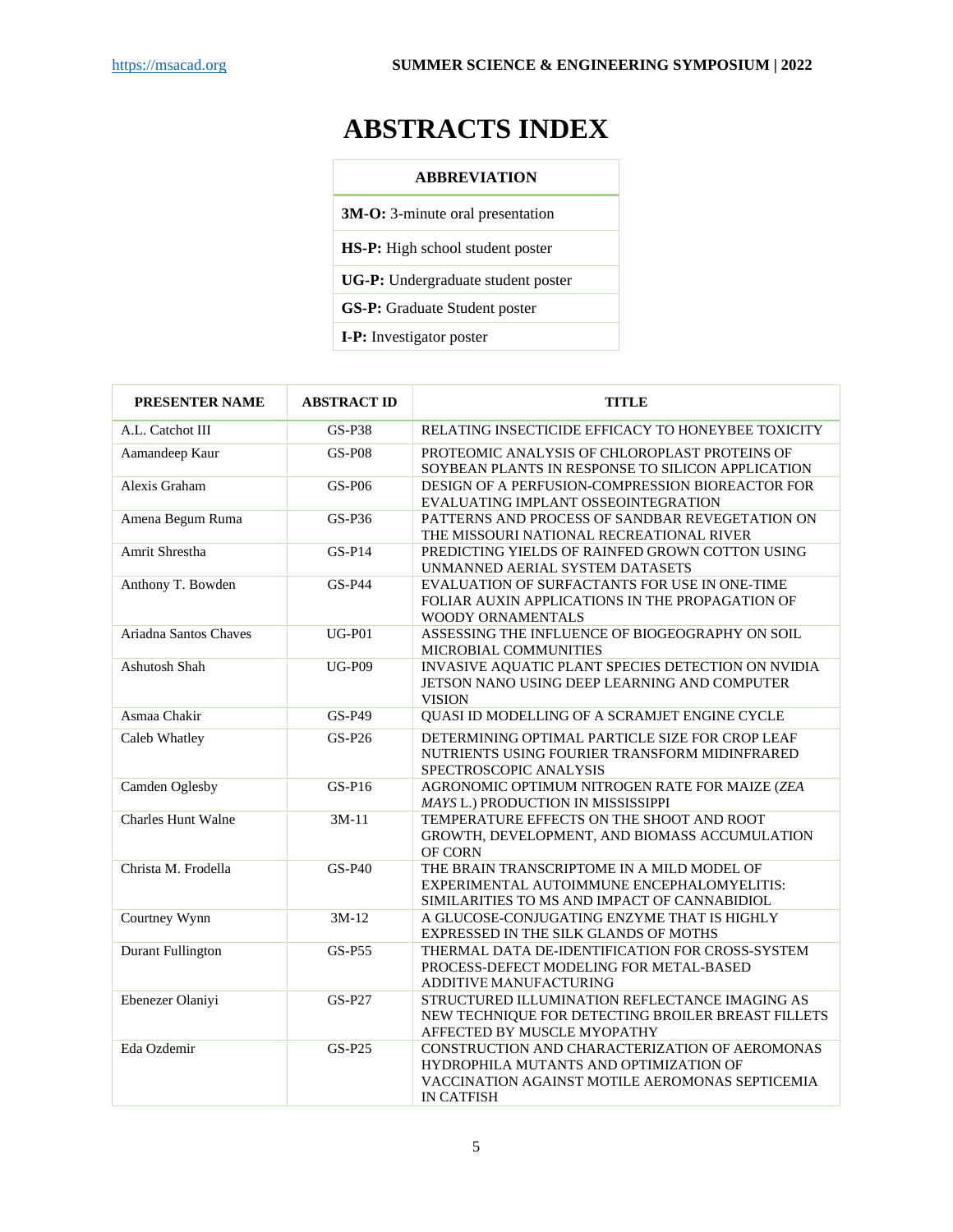| <b>PRESENTER NAME</b>       | <b>ABSTRACT ID</b> | <b>TITLE</b>                                                                                                                                                            |  |
|-----------------------------|--------------------|-------------------------------------------------------------------------------------------------------------------------------------------------------------------------|--|
| Eli Hobbs                   | $GS-P53$           | EVALUATION OF COVER CROP INFLUENCE ON POTASSIUM<br>UPTAKE DYNAMICS IN THE SOUTHEASTERN COTTON BEL                                                                       |  |
| En-Nali Mohamed             | $GS-P41$           | INVESTIGATION OF LOW-HIGH FIDELITY TURBULENT<br>MODELS IN SCRAMJET ENGINES                                                                                              |  |
| Erin M. Saylor              | $GS-P42$           | INVESTIGATING PHYSIOLOGICAL RESPONSES TO NOVEL<br>EXOGENOUS HORMONE TREATMENT IN AN ANURAN MODEL<br><b>SPECIES</b>                                                      |  |
| F.H.C.A. Silva              | $GS-P45$           | COMPARING PORTABLE AND BENCH-TOP MID-INFRARED<br>SPECTROMETERS FOR MACRO AND MICRONUTRIENTS<br><b>ESTIMATION OF MAIZE</b>                                               |  |
| Fatemah Alharthi            | $GS-P21$           | OPTICAL PROBING OF STRUCTURAL ALTERATION OF BRAIN<br>TISSUES IN PROGRESSIVE ALZHEIMER'S DISEASES USING<br>PARTIAL WAVE SPECTROSCOPY (PWS)                               |  |
| Fatemeh Janatabadi          | $GS-P12$           | INEQUITY OF ACCESS TO EMPLOYMENT FOR SOCIALLY<br>VULNERABLE POPULATION ACROSS AMERICA                                                                                   |  |
| Gerald ("Rodney") Self, Jr. | <b>UG-P07</b>      | EFFECTS ON PRODUCTION, WELFARE AND BEHAVIOR ON<br>LAYERS TRANSFERRED FROM A CAGED TO CAGE-FREE<br><b>ENVIRONMENT</b>                                                    |  |
| Haley N. Williams           | $GS-P43$           | WINEGRAPE QUALITY OF 'MIDSOUTH' FOLLOWING EITHER<br>LEAF REMOVAL OR SHOOT THINNING                                                                                      |  |
| Hunter Blalock              | $GS-P30$           | INSECTICIDE APPLICATION EFFICACY OF SUAS COMPARED<br>TO TRADITIONAL DELIVERY SYSTEMS                                                                                    |  |
| <b>Hunter Mentges</b>       | <b>GS-P20</b>      | EGGSHELL STRENGTH IN THREE CAVITY-NESTING DUCKS IN<br><b>MISSISSIPPI</b>                                                                                                |  |
| Ishaan Arora                | GS-P03             | GLOBAL DIETARY AND HERBAL SUPPLEMENT USE DURING<br>COVID-19 - A SCOPING REVIEW                                                                                          |  |
| J.D.Dew                     | GS-P19             | IN EVALUATION ON THE EFFECTS OF ADDITIONS AND<br>DELETIONS OF SPECIFIC NUTRIENT MANAGEMENT<br>STRATEGIES ON CORN YIELD AT DIFFERENT PLANT<br><b>DENSITIES</b>           |  |
| Jacinda Leopard             | $GS-P18$           | EXPLORING THE MICROBIAL PROFILE OF RAW GOAT MILK<br>FROM MISSISSIPPI FARMS AND UNDERSTANDING PRODUCER<br>FOOD SAFETY PRACTICES AND PERCEPTIONS                          |  |
| <b>Jackson Sauers</b>       | $GS-P24$           | EVALUATION OF CORN GROWTH USING RECOVERED<br>NUTRIENTS FROM BIOELECTROCHEMICAL SYSTEMS                                                                                  |  |
| Jacob Hodges                | <b>GS-P28</b>      | STUDYING THE EFFECTS OF THROUGH-THICKNESS<br>REINFORCEMENTS ON SANDWICH COMPOSITE T-38 MAIN<br><b>LANDING GEAR STRUT DOORS</b>                                          |  |
| Jannatul Ferdush            | $3M-04$            | AN APPLICATION OF H2O AUTOMATIC MACHINE LEARNING<br>IN SOIL CARBON MAPPING                                                                                              |  |
| Jeff Gore                   | $GS-P32$           | BENEFITS OF NEONICOTINOID SEED TREATMENTS ON<br>THRYVON COTTON                                                                                                          |  |
| Jenny B. Ryals              | <b>GS-P10</b>      | <b>CUTTING PROPAGATION OF SWEETBAY MAGNOLIA</b>                                                                                                                         |  |
| Jessica Krob                | GS-P47             | TINY THRIPS BIG PROBLEMS                                                                                                                                                |  |
| Jiaxin Wang                 | <b>GS-P07</b>      | LEAF MASS PER AREA, NITROGEN, AND D15N REFLECT<br>PHOTOSYNTHETIC CAPACITY, WATER, NITROGEN USE, AND<br>TRADEOFFS ACROSS EASTERN COTTONWOOD AND HYBRID<br><b>POPLARS</b> |  |
| Judge Fortenberry           | $GS-P35$           | NOVEL USE STRATEGIES OF NPV-HELIGEN IN MISSISSIPPI<br>SOYBEAN                                                                                                           |  |
| Kaelin Travis               | GS-P52             | ANTI-CANCER EFFECTS OF WATERCRESS EXTRACT ON<br>GROWTH AND FUNCTIONS OF OVARIAN CANCER CELL LINES                                                                       |  |
| Kailey Clinton              | <b>UG-P04</b>      | EVALUATION OF THE PRINTABILITY OF ADDITIVELY<br>MANUFACTURED POLY(LACTIC-CO-GLYCOLIC ACID) AND<br>NANO-HYDROXYAPATITE COMPOSITE BONE SCAFFOLDS                          |  |
| Karina Beneton              | $UG-P10$           | ALLELOPATHIC POTENTIAL OF SWEET POTATO VARIETIES<br>ON THE GROWTH OF PALMER AMARANTH                                                                                    |  |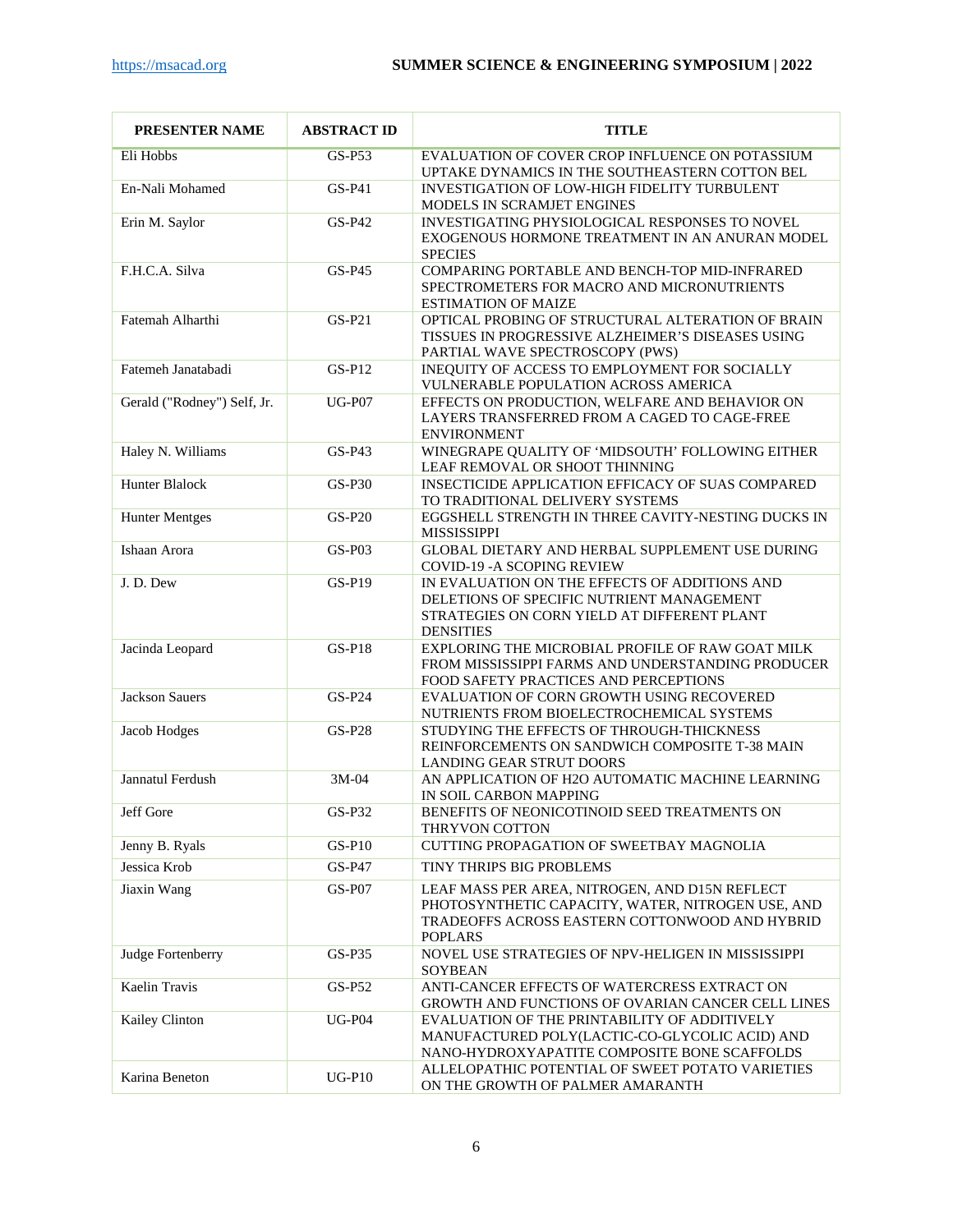| PRESENTER NAME                | <b>ABSTRACT ID</b> | <b>TITLE</b>                                                                                                                                                                   |  |
|-------------------------------|--------------------|--------------------------------------------------------------------------------------------------------------------------------------------------------------------------------|--|
| KarLee McNeel                 | $GS-P46$           | UNDERSTANDING VASCULAR CALCIFICATION THROUGH<br>THE LENS OF CANONICAL WNT SIGNALING                                                                                            |  |
| Karold Viviana Coronado       | 3M-03              | FACTORS INFLUENCING FRUIT-EATING FISH DIVERSITY IN<br>THE AMAZON BASIN                                                                                                         |  |
| Kenisha Gordon                | $GS-P56$           | GROWTH PERFORMANCE AND COST-BENEFIT OF RABBITS<br>FED COMMERCIAL FEED AND GOURMET PET FOOD                                                                                     |  |
| Kiara Batson                  | $UG-P03$           | A TALE OF TWO CONTINENTS: ANALYZING THE<br>CHARACTERISTICS OF EMERGING TECHNOLOGY ADOPTERS                                                                                     |  |
| Laura Sarmiento               | $GS-P02$           | ASSESSING THE RELATIONSHIP BETWEEN SOIL HEALTH AND<br>SURFACE RUNOFF WATER QUALITY IN THE MISSISSIPPI<br><b>DELTA</b>                                                          |  |
| Lorena Chavarro Chaux         | $GS-P51$           | BEST MANAGEMENT PRACTICES EFFECTIVENESS ON<br>STREAM WATER QUALITY IN LIVESTOCK MANAGEMENT<br><b>AREAS</b>                                                                     |  |
| Lovepreet Singh               | $GS-P17$           | GENOMIC DIVERSITY IN BERMUDAGRASS (CYNODON SPP.)<br>REVEALED BY SINGLE NUCLEOTIDE POLYMORPHISMS                                                                                |  |
| Lynn Wade                     | <b>UG-P06</b>      | MORPHOLOGY, BEHAVIOR, AND LIFE CYCLE OF THE<br>HIBISCUS SAWFLY, ATOMACERA DECEPTA (HYMENOPTERA:<br>ARGIDAE)                                                                    |  |
| Malley A. Gautreaux           | <b>UG-P02</b>      | HAPTOGLOBIN AS A MEASURE OF INFECTION PROGRESSION<br>IN A RAT MODEL OF IMPLANT-BASED OSTEOMYELITIS                                                                             |  |
| Max Feng                      | <b>HS-P01</b>      | UTILIZING A CONSUMER-GRADE UAV TO MONITOR CORN<br><b>GROWTH</b>                                                                                                                |  |
| Michaela Patoilo              | GS-P31             | CONCUSSION REPORTING AMONG COLLEGIATE CLUB<br><b>ATHLETES</b>                                                                                                                  |  |
| Moshood Fagbolade             | $GS-P11$           | FUNGAL ACTIN SUSCEPTIBILITY TO THE ANTIFUNGAL<br>OCCIDIOFUNGIN, USING S. CEREVISIAE SHUFFLE STRATEGY                                                                           |  |
| Namita Sinha                  | <b>GS-P48</b>      | EFFECT OF INTEGRATING COVER CROPS AND GRAZING ON<br>SOIL MICROBIAL COMMUNITY COMPOSITION, FUNCTION<br>AND SOIL HEALTH IN EAST-CENTRAL MISSISSIPPI SOYBEAN<br><b>PRODUCTION</b> |  |
| Nikitha Reddy Kovvuri         | <b>GS-P50</b>      | EFFECTS OF INTEGRATING COVER CROPS AND POULTRY<br>LITTER ON DRYLAND SOYBEAN YIELD AND SOIL<br><b>HYDRAULIC PROPERTIES</b>                                                      |  |
| Nisarga Kodadinne<br>Narayana | $I-P01$            | INFLUENCE OF COVER CROPS AND FERTILIZER TREATMENTS<br>ON THE SOIL MICROBIAL COMMUNITY DYNAMICS IN A<br>DRYLAND SOYBEAN PRODUCTION SYSTEM                                       |  |
| Purushothaman<br>Ramamoorthy  | $I-P02$            | HARNESSING THE GENETIC POTENTIAL OF CORN HYBRIDS<br>FOR BETTER SYNERGY WITH THE COVER CROP FARMING<br><b>SYSTEM</b>                                                            |  |
| Q M Monzur Kader<br>Chowdhury | $GS-P04$           | ROLE OF BRANCHED-CHAIN FATTY ACIDS IN LISTERIA<br>MONOCYTOGENES PATHOGENESIS                                                                                                   |  |
| Rabina Kumpakha               | <b>GS-P22</b>      | DETERMINING THE EFFICACY OF OCCIDIOFUNGIN AGAINST<br>CANDIA ALBICANS BIOFILM                                                                                                   |  |
| Ramandeep Kumar Sharma        | $GS-P15$           | IMPACT OF NITROGEN AND SULFUR APPLICATION ON YIELD<br>AND QUALITY OF MISSISSIPPI CORN                                                                                          |  |
| Ramon Ferreira Oliveira       | GS-P09             | AUTOMATED MEANS FOR WOOD FAILURE PREDICTION                                                                                                                                    |  |
| Ranadheer Reddy Vennam        | $3M-10$            | IMPACT OF DROUGHT STRESS AT DIFFERENT PHASES OF<br>CORN DEVELOPMENT                                                                                                            |  |
| Ranadheer Reddy Vennam        | $GS-P13$           | IMPACTS OF EARLY SEASON DROUGHT STRESS ON CORN<br>GROWTH AND DEVELOPMENT                                                                                                       |  |
| Rezwana Rahman Setu           | 3M-09              | THE FUNCTION OF TOP1 AND TOP2 THIMET<br>OLIGOPEPTIDASES IN CONTROLLED PROTEOLYSIS DURING<br>THE INNATE IMMUNE RESPONSE                                                         |  |
| S M Asger Ali                 | $3M-02$            | SPATIAL AND TEMPORAL VARIATION IN SOCIAL<br>DETERMINANTS OF HEALTH (SDH) AND COVID-19 RELATED<br>HEALTH OUTCOMES IN THE UNITED STATES.                                         |  |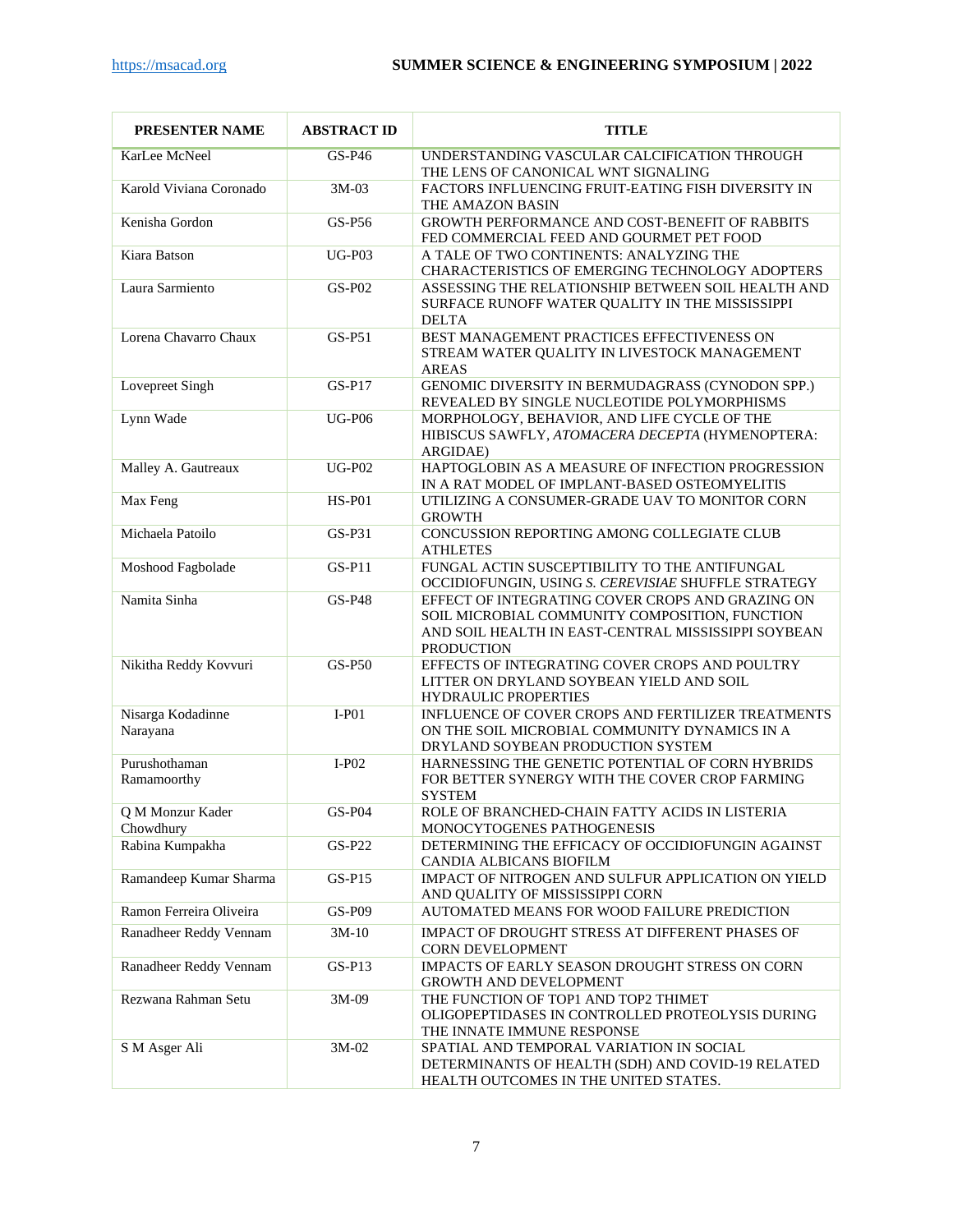| PRESENTER NAME                   | <b>ABSTRACT ID</b> | <b>TITLE</b>                                                                                                                                                                                                                           |
|----------------------------------|--------------------|----------------------------------------------------------------------------------------------------------------------------------------------------------------------------------------------------------------------------------------|
| S M Asger Ali                    | GS-P34             | A COMPARATIVE CONTENT ANALYSIS OF TWO LOCAL<br>TELEVISION (A) ABC-AFFILIATE WKRN-TV (LICENSED TO<br>NASHVILLE, TN) AND (B) DUAL CBS/CW-AFFILIATE WHLT<br>(LICENSED TO HATTIESBURG, MS) BORADCASTER'S<br>TORNADO WARNING COMMUNICATION. |
| Sadikshya Poudel                 | 3M-08              | DROUGHT AND HEAT STRESS EFFECTS ON SOYBEAN YIELDS                                                                                                                                                                                      |
| Sadikshya Poudel                 | <b>GS-P05</b>      | PHENOTYPIC CHARACTERIZATION OF SOYBEAN CULTIVARS<br>FOR HEAT AND DROUGHT STRESS TOLERANCE                                                                                                                                              |
| Sanchita Kundu                   | GS-P54             | SYNTHESIS AND BINDING STUDIES OF TWO ISOMERIC<br>NITRO-SUBSTITUTED DIPODAL UREAS FOR ANIONS:<br>COMPARISON OF THEIR BINDING AFFINITY BY BOTH<br>EXPERIMENTAL AND THEORETICAL METHODS                                                   |
| Sanju Maharjan                   | 3M-06              | SOCIAL AND SPATIAL INEQUITY OF ACCESS BETWEEN<br>TRANSIT AND AUTO TRAVEL MODES ACROSS AMERICA                                                                                                                                          |
| Santhana Krishnan                | $I-P03$            | ANALYSIS OF SOIL ORGANIC CARBON AND %-NITROGEN IN<br>MISSISSIPPI CROPLANDS USING HYPERSPECTRUM & DEEP<br>LEARNING NEURAL NETWORKS                                                                                                      |
| Sarmiento-Rodriguez, L.A.        | $GS-P39$           | ASSESSING THE RELATIONSHIP BETWEEN SOIL HEALTH AND<br>SURFACE RUNOFF WATER QUALITY IN THE MISSISSIPPI<br><b>DELTA</b>                                                                                                                  |
| Segun Michael Adeyemo            | $3M-01$            | <b>CURRENT SPECIES DISTRIBUTION MODEL FOR AMERICAN</b><br>CHESTNUT (CASTANEA DENTATA) IN MISSISSIPPI STATE                                                                                                                             |
| Sena Isbilir                     | $3M-05$            | MOLECULAR CLONING AND EXPRESSION PROFILING OF<br>RYANODINE RECEPTOR, A TARGET OF DIAMIDE<br>INSECTICIDES, IN SOYBEAN LOOPER, CHRYSODEIXIS<br><b>INCLUDENS</b>                                                                          |
| Seto Charles Ogunleye            | 3M-07              | MECHANISTIC ROLES OF LYSR-TYPE TRANSCRIPTIONAL<br>REGULATOR IN VIRULENCE AND ADAPTATION OF LISTERIA<br>MONOCYTOGENES VIRULENCE                                                                                                         |
| Surabhi Gupta                    | <b>UG-P08</b>      | DOES SEED SIZE AFFECT GERMINATION UNDER CHILLING<br><b>STRESS IN COTTON?</b>                                                                                                                                                           |
| Tabata Oliveira                  | <b>GS-P58</b>      | MECHANISM OF ACTION OF BENOXACOR SAFENER IN<br>PROTECTING TOMATO AGAINST HERBICIDE DAMAGE                                                                                                                                              |
| Thomas G. Paul                   | <b>GS-P01</b>      | COUPLING CLIMATIC AND OCCURRENCE DATA TO<br>UNDERSTAND AND PREDICT ANNUAL SURVIVAL OF<br>REDBANDED STINK BUG                                                                                                                           |
| <b>Timothy Sellers</b>           | GS-P29             | CROP FIELD PATH PLANNING FOR AUTONOMOUS TRACTOR<br>BASED SYSTEM AND OBSTACLE FUSION                                                                                                                                                    |
| Tingjun Lei                      | <b>GS-P37</b>      | AUTONOMOUS BROILER MORTALITY DETECTION AND<br><b>REMOVAL ROBOTS</b>                                                                                                                                                                    |
| Vanessa Francieli Vital<br>Silva | GS-P57             | CHEMICAL CONTROL OF ERIGERON SUMATRENSIS WITH<br>CROSS-RESISTANCE TO ACETOLACTATE SYNTHASE<br><b>INHIBITORS</b>                                                                                                                        |
| Varsha Singh                     | $GS-P23$           | EFFECT OF ALLELOPATHIC SWEET POTATO VARIETIES ON<br>PALMER AMARANTH GROWTH: A GREENHOUSE STUDY                                                                                                                                         |
| Xinyan Jia                       | <b>UG-P05</b>      | HIGH-THROUGHPUT METHOD FOR PHENOTYPING SEED<br>QUALITY COMPOSITION IN CORN AND SOYBEAN                                                                                                                                                 |
| Yasas Gamagedara                 | $GS-P33$           | COMPARISON OF VIS-NIR AND MIR SPECTROSCOPY FOR<br>ESTIMATION OF TOTAL CARBON AND NITROGEN USING A<br>MISSISSIPPI SOIL DATASET                                                                                                          |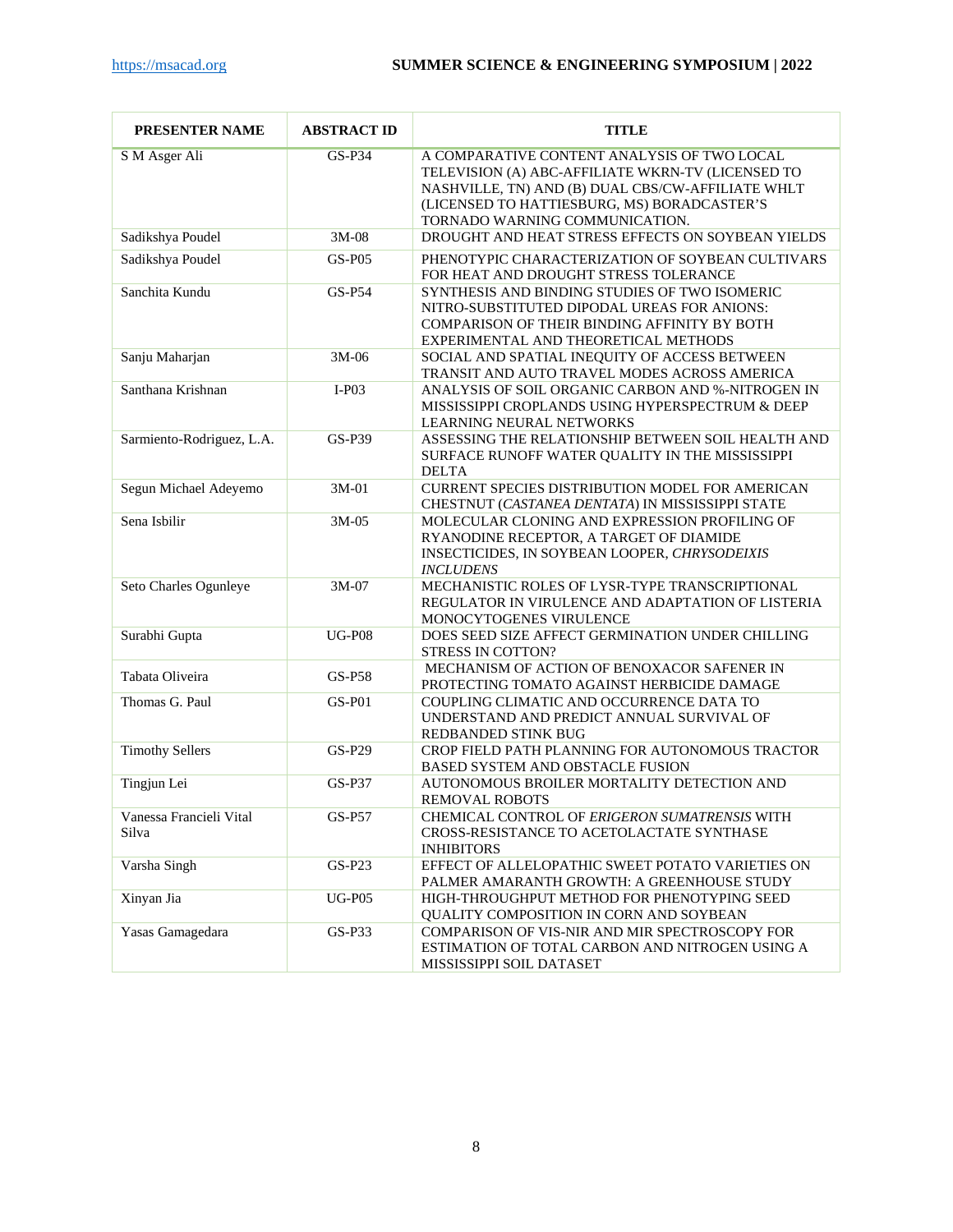| Contents |
|----------|
|----------|

| <b>ABSTRACTS</b> |  |
|------------------|--|
|                  |  |

## **[3-MINUTE ORAL PRESENTATIONS \(3M-O\)](#page-10-1) [11](#page-10-1)**

3M-O01 CURRENT [SPECIES DISTRIBUTION MODEL FOR](#page-10-2)  [AMERICAN CHESTNUT \(CASTANEA DENTATA\) IN](#page-10-2)  [MISSISSIPPI STATE](#page-10-2) 11

[3M-O02 SPATIAL AND TEMPORAL VARIATION IN SOCIAL](#page-10-3)  [DETERMINANTS OF HEALTH \(SDH\) AND COVID-19](#page-10-3)  [RELATED HEALTH OUTCOMES IN THE UNITED STATES.](#page-10-3) [11](#page-10-3)

[3M-O03 FACTORS INFLUENCING FRUIT-EATING FISH](#page-10-4)  [DIVERSITY IN THE AMAZON BASIN](#page-10-4) 11

3M-O04 AN APPLICATION OF H<sub>2</sub>O AUTOMATIC MACHINE [LEARNING IN SOIL CARBON MAPPING](#page-11-0) 12

[3M-O05 MOLECULAR CLONING AND EXPRESSION](#page-11-1)  [PROFILING OF RYANODINE RECEPTOR, A TARGET OF](#page-11-1)  [DIAMIDE INSECTICIDES, IN SOYBEAN LOOPER,](#page-11-1)  [CHRYSODEIXIS INCLUDENS](#page-11-1) 12

[3M-O06 SOCIAL AND SPATIAL INEQUITY OF ACCESS](#page-11-2)  [BETWEEN TRANSIT AND AUTO TRAVEL MODES ACROSS](#page-11-2)  [AMERICA](#page-11-2) 12

[3M-O07 MECHANISTIC ROLES OF LYSR-TYPE](#page-11-3)  [TRANSCRIPTIONAL REGULATOR IN VIRULENCE AND](#page-11-3)  [ADAPTATION OF LISTERIA MONOCYTOGENES](#page-11-3)  [VIRULENCE](#page-11-3) 12

[3M-O08 DROUGHT AND HEAT STRESS EFFECTS ON](#page-12-0)  [SOYBEAN YIELDS](#page-12-0) 13

[3M-O09 THE FUNCTION OF TOP1 AND TOP2 THIMET](#page-12-1)  [OLIGOPEPTIDASES IN CONTROLLED PROTEOLYSIS](#page-12-1)  [DURING THE INNATE IMMUNE RESPONSE](#page-12-1) 13

[3M-O10 IMPACT OF DROUGHT STRESS AT DIFFERENT](#page-12-2)  [PHASES OF CORN DEVELOPMENT](#page-12-2) 13

[3M-O11 TEMPERATURE EFFECTS ON THE SHOOT AND](#page-12-3)  [ROOT GROWTH, DEVELOPMENT, AND BIOMASS](#page-12-3)  [ACCUMULATION OF CORN](#page-12-3) 13

[3M-O12 A GLUCOSE-CONJUGATING ENZYME THAT IS](#page-13-0)  [HIGHLY EXPRESSED IN THE SILK GLANDS OF MOTHS](#page-13-0) 14

**[HIGH SCHOOL STUDENT POSTERS \(HG-P\)](#page-13-1) [14](#page-13-1)**

[HS-P01 UTILIZING A CONSUMER-GRADE UAV TO](#page-13-2)  [MONITOR CORN GROWTH](#page-13-2) 14

**UNDERGRADUATE [STUDENT POSTERS \(UG-P\)](#page-13-3) [14](#page-13-3)**

[UG-P01 ASSESSING THE INFLUENCE OF BIOGEOGRAPHY](#page-13-4)  [ON SOIL MICROBIAL COMMUNITIES](#page-13-4) 14

[UG-P02 HAPTOGLOBIN AS A MEASURE OF INFECTION](#page-13-5)  [PROGRESSION IN A RAT MODEL OF IMPLANT-BASED](#page-13-5)  [OSTEOMYELITIS](#page-13-5) 14

[UG-P03 A TALE OF TWO CONTINENTS: ANALYZING THE](#page-14-0)  [CHARACTERISTICS OF EMERGING TECHNOLOGY](#page-14-0)  [ADOPTERS](#page-14-0) 15

[UG-P04 EVALUATION OF THE PRINTABILITY OF](#page-14-1) ADDITIVELY MANUFACTURED POLY(LACTIC-CO-POLY(LACTIC-CO-[GLYCOLIC ACID\) AND NANO-HYDROXYAPATITE](#page-14-1)  [COMPOSITE BONE SCAFFOLDS](#page-14-1) 15

[UG-P05 HIGH-THROUGHPUT METHOD FOR PHENOTYPING](#page-14-2)  [SEED QUALITY COMPOSITION IN CORN AND SOYBEAN15](#page-14-2)

[UG-P06 MORPHOLOGY, BEHAVIOR, AND LIFE CYCLE OF](#page-14-3)  [THE HIBISCUS SAWFLY, ATOMACERA DECEPTA](#page-14-3)  [\(HYMENOPTERA: ARGIDAE\)](#page-14-3) 15

[UG-P07 EFFECTS ON PRODUCTION, WELFARE AND](#page-15-0)  [BEHAVIOR ON LAYERS TRANSFERRED FROM A CAGED](#page-15-0)  [TO CAGE-FREE ENVIRONMENT](#page-15-0) 16 [UG-P08 DOES SEED SIZE AFFECT GERMINATION UNDER](#page-15-1)  [CHILLING STRESS IN COTTON?](#page-15-1) 16

[UG-P09 INVASIVE AQUATIC PLANT SPECIES DETECTION](#page-15-2)  [ON NVIDIA JETSON NANO USING DEEP LEARNING AND](#page-15-2)  [COMPUTER VISION](#page-15-2) 16

[UG-P10 ALLELOPATHIC POTENTIAL OF SWEET POTATO](#page-16-0)  [VARIETIES ON THE GROWTH OF PALMER AMARANTH](#page-16-0) 17

#### **[GRADUATE STUDENT POSTERS \(GS-P\)](#page-16-1) [17](#page-16-1)**

[GS-P01 COUPLING CLIMATIC AND OCCURRENCE DATA](#page-16-2)  [TO UNDERSTAND AND PREDICT ANNUAL SURVIVAL OF](#page-16-2)  [REDBANDED STINK BUG](#page-16-2) 17

[GS-P02 ASSESSING THE RELATIONSHIP BETWEEN SOIL](#page-16-3)  [HEALTH AND SURFACE RUNOFF WATER QUALITY IN THE](#page-16-3)  [MISSISSIPPI DELTA](#page-16-3) 17

[GS-P03 GLOBAL DIETARY AND HERBAL SUPPLEMENT](#page-16-4)  USE DURING COVID-19 - A SCOPING REVIEW 17

[GS-P04 ROLE OF BRANCHED-CHAIN FATTY ACIDS IN](#page-16-5)  [LISTERIA MONOCYTOGENES PATHOGENESIS](#page-16-5) 17

[GS-P05 PHENOTYPIC CHARACTERIZATION OF SOYBEAN](#page-17-0)  CULTIVARS FOR HEAT AND DROUGHT STRESS<br>TOLERANCE 18 **[TOLERANCE](#page-17-0)** 

GS-P06 DESIGN OF A PERFUSION-COMPRESSION<br>BIOREACTOR FOR EVALUATING IMPLANT **EVALUATING** [OSSEOINTEGRATION](#page-17-1) 18

[GS-P07 LEAF MASS PER AREA, NITROGEN, AND](#page-17-2) 15N [REFLECT PHOTOSYNTHETIC CAPACITY, WATER,](#page-17-2)  [NITROGEN USE, AND TRADEOFFS ACROSS EASTERN](#page-17-2)  [COTTONWOOD AND HYBRID POPLARS](#page-17-2) 18

[GS-P08 PROTEOMIC ANALYSIS OF CHLOROPLAST](#page-18-0)  [PROTEINS OF SOYBEAN PLANTS IN RESPONSE TO](#page-18-0)  [SILICON APPLICATION](#page-18-0) 19

[GS-P09 AUTOMATED MEANS FOR WOOD FAILURE](#page-18-1)  [PREDICTION](#page-18-1) 19

[GS-P10 CUTTING PROPAGATION OF SWEETBAY](#page-18-2)  [MAGNOLIA](#page-18-2) 19

[GS-P11 FUNGAL ACTIN SUSCEPTIBILITY TO THE](#page-19-0)  [ANTIFUNGAL OCCIDIOFUNGIN, USING S. CEREVISIAE](#page-19-0)  [SHUFFLE STRATEGY](#page-19-0) 20

[GS-P12 INEQUITY OF ACCESS TO EMPLOYMENT FOR](#page-19-1) SOCIALLY VULNERABLE POPULATION ACROSS VULNERABLE POPULATION ACROSS [AMERICA](#page-19-1) 20

[GS-P13 IMPACTS OF EARLY SEASON DROUGHT STRESS](#page-19-2)  [ON CORN GROWTH AND DEVELOPMENT](#page-19-2) 20

[GS-P14 PREDICTING YIELDS OF RAINFED GROWN](#page-19-3)  [COTTON USING UNMANNED AERIAL SYSTEM DATASETS](#page-19-3) [20](#page-19-3)

[GS-P15 IMPACT OF NITROGEN AND SULFUR](#page-20-0)  [APPLICATION ON YIELD AND QUALITY OF MISSISSIPPI](#page-20-0)  [CORN](#page-20-0) 21

[GS-P16 AGRONOMIC OPTIMUM NITROGEN RATE FOR](#page-20-1) MAIZE (ZEA MAYS L.) PRODUCTION IN MISSISSIPPI 21 [MAIZE \(ZEA MAYS L.\) PRODUCTION IN MISSISSIPPI](#page-20-1) [GS-P17 GENOMIC DIVERSITY IN BERMUDAGRASS](#page-20-2)  [\(CYNODON SPP.\) REVEALED BY SINGLE NUCLEOTIDE](#page-20-2)  [POLYMORPHISMS](#page-20-2) 21

[GS-P18 EXPLORING THE MICROBIAL PROFILE OF RAW](#page-20-3)  [GOAT MILK FROM MISSISSIPPI FARMS AND](#page-20-3)  [UNDERSTANDING PRODUCER FOOD SAFETY PRACTICES](#page-20-3)  [AND PERCEPTIONS](#page-20-3) 21

[GS-P19 IN EVALUATION ON THE EFFECTS OF ADDITIONS](#page-21-0)  [AND DELETIONS OF SPECIFIC NUTRIENT MANAGEMENT](#page-21-0)  [STRATEGIES ON CORN YIELD AT DIFFERENT PLANT](#page-21-0)  [DENSITIES](#page-21-0) 22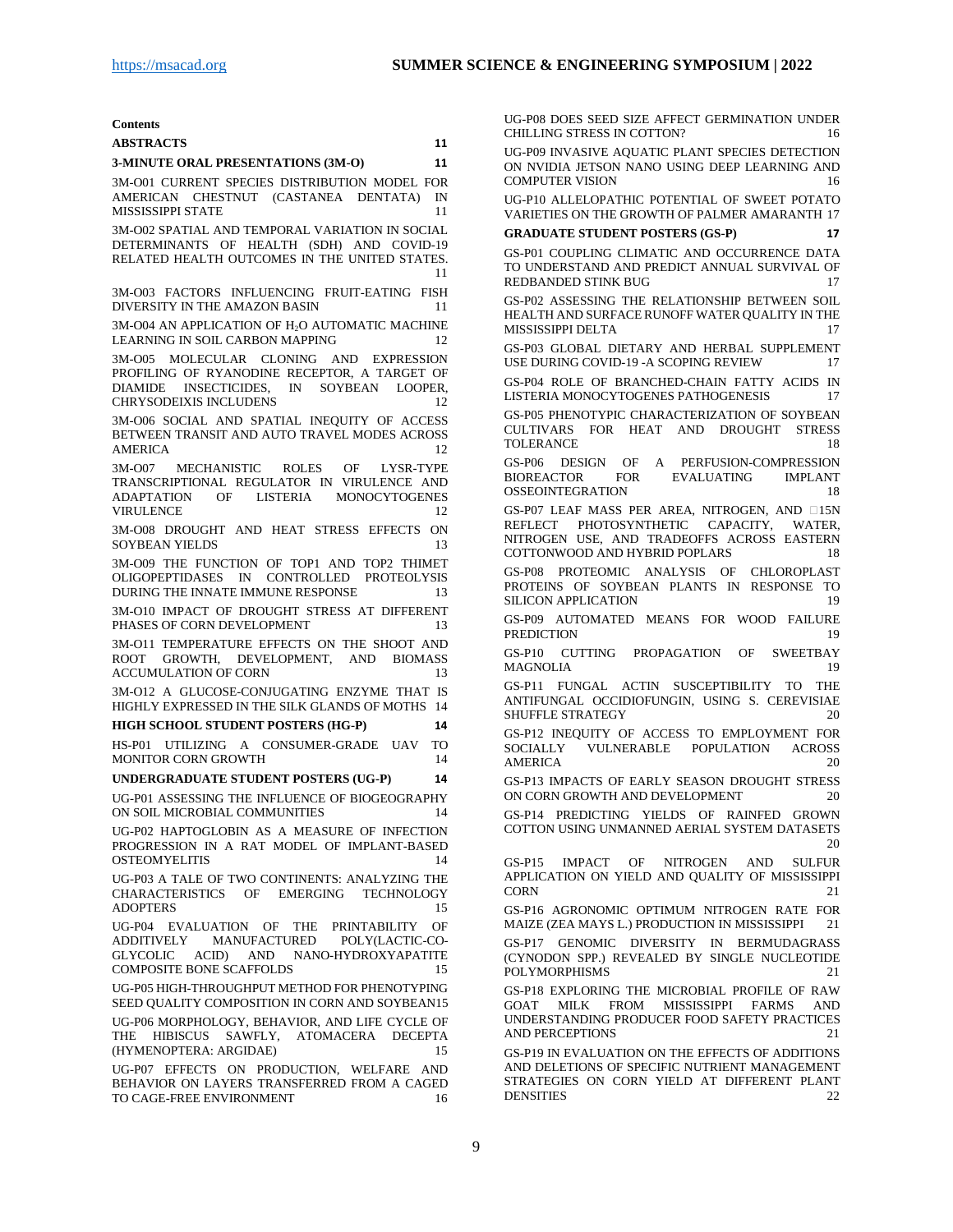[GS-P20 EGGSHELL STRENGTH IN THREE CAVITY-](#page-21-1)[NESTING DUCKS IN MISSISSIPPI](#page-21-1) 22

[GS-P21 OPTICAL PROBING OF STRUCTURAL ALTERATION](#page-21-2)  [OF BRAIN TISSUES IN PROGRESSIVE ALZHEIMER'S](#page-21-2)  [DISEASES USING PARTIAL WAVE SPECTROSCOPY \(PWS\)](#page-21-2)  $22$ 

[GS-P22 DETERMINING THE EFFICACY OF](#page-21-3)  [OCCIDIOFUNGIN AGAINST CANDIA ALBICANS BIOFILM](#page-21-3) [22](#page-21-3)

[GS-P23 EFFECT OF ALLELOPATHIC SWEET POTATO](#page-22-0)  [VARIETIES ON PALMER AMARANTH GROWTH: A](#page-22-0) GREENHOUSE STUDY **[GREENHOUSE STUDY](#page-22-0)** 

[GS-P24 EVALUATION OF CORN GROWTH USING](#page-22-1)  [RECOVERED NUTRIENTS FROM BIOELECTROCHEMICAL](#page-22-1)  [SYSTEMS](#page-22-1) 23

[GS-P25 CONSTRUCTION AND CHARACTERIZATION OF](#page-22-2) AEROMONAS HYDROPHILA MUTANTS AND AEROMONAS HYDROPHILA [OPTIMIZATION OF VACCINATION AGAINST MOTILE](#page-22-2)  [AEROMONAS SEPTICEMIA IN CATFISH](#page-22-2) 23

[GS-P26 DETERMINING OPTIMAL PARTICLE SIZE FOR](#page-22-3)  [CROP LEAF NUTRIENTS USING FOURIER TRANSFORM](#page-22-3)  [MIDINFRARED SPECTROSCOPIC ANALYSIS](#page-22-3) 23

[GS-P27 STRUCTURED ILLUMINATION REFLECTANCE](#page-23-0)  [IMAGING AS NEW TECHNIQUE FOR DETECTING BROILER](#page-23-0)  [BREAST FILLETS AFFECTED BY MUSCLE MYOPATHY](#page-23-0) 24

[GS-P28 STUDYING THE EFFECTS OF THROUGH-](#page-23-1)[THICKNESS REINFORCEMENTS ON SANDWICH](#page-23-1)  COMPOSITE T-38 [MAIN LANDING GEAR STRUT DOORS](#page-23-1) 24

[GS-P29 CROP FIELD PATH PLANNING FOR AUTONOMOUS](#page-23-2)  [TRACTOR BASED SYSTEM AND OBSTACLE FUSION](#page-23-2) 24

[GS-P30 INSECTICIDE APPLICATION EFFICACY OF SUAS](#page-23-3)  [COMPARED TO TRADITIONAL DELIVERY SYSTEMS](#page-23-3) 24

[GS-P31 CONCUSSION REPORTING AMONG COLLEGIATE](#page-24-0)  [CLUB ATHLETES](#page-24-0) 25

[GS-P33 COMPARISON OF VIS-NIR AND MIR](#page-24-1)  [SPECTROSCOPY FOR ESTIMATION OF TOTAL CARBON](#page-24-1)  [AND NITROGEN USING A MISSISSIPPI SOIL DATASET](#page-24-1) 25

[GS-P34 A COMPARATIVE CONTENT ANALYSIS OF TWO](#page-24-2)  [LOCAL TELEVISION \(A\) ABC-AFFILIATE WKRN-TV](#page-24-2)  [\(LICENSED TO NASHVILLE, TN\) AND \(B\) DUAL CBS/CW-](#page-24-2)[AFFILIATE WHLT \(LICENSED TO HATTIESBURG, MS\)](#page-24-2)  [BORADCASTER'S TORNADO WARNING](#page-24-2)  **[COMMUNICATION](#page-24-2)** 

[GS-P35 NOVEL USE STRATEGIES OF](#page-25-0) NPV-HELIGEN IN [MISSISSIPPI SOYBEAN](#page-25-0) 26

[GS-P36 PATTERNS AND PROCESS OF SANDBAR](#page-25-1)  [REVEGETATION ON THE MISSOURI NATIONAL](#page-25-1)  [RECREATIONAL RIVER](#page-25-1) 26

[GS-P37 AUTONOMOUS BROILER MORTALITY DETECTION](#page-25-2)  [AND REMOVAL ROBOTS](#page-25-2) 26

[GS-P38 RELATING INSECTICIDE EFFICACY TO HONEYBEE](#page-25-3)  [TOXICITY](#page-25-3) 26

[GS-P39 ASSESSING THE RELATIONSHIP BETWEEN SOIL](#page-26-0)  [HEALTH AND SURFACE RUNOFF WATER QUALITY IN THE](#page-26-0)  [MISSISSIPPI DELTA](#page-26-0) 27

[GS-P40 THE BRAIN TRANSCRIPTOME IN A MILD MODEL](#page-26-1)  [OF EXPERIMENTAL AUTOIMMUNE](#page-26-1)  [ENCEPHALOMYELITIS: SIMILARITIES TO MS AND](#page-26-1)  [IMPACT OF CANNABIDIOL](#page-26-1) 27

[GS-P41 INVESTIGATION OF LOW-HIGH FIDELITY](#page-26-2)  [TURBULENT MODELS IN SCRAMJET ENGINES](#page-26-2) 27

[GS-P42 INVESTIGATING PHYSIOLOGICAL RESPONSES](#page-26-3) TO [NOVEL EXOGENOUS HORMONE TREATMENT IN AN](#page-26-3)  [ANURAN MODEL SPECIES](#page-26-3) 27

[GS-P43 WINEGRAPE QUALITY OF 'MIDSOUTH'](#page-27-0)  [FOLLOWING EITHER LEAF REMOVAL OR SHOOT](#page-27-0)  [THINNING](#page-27-0) 28

[GS-P44 EVALUATION OF SURFACTANTS FOR USE IN ONE-](#page-27-1)[TIME FOLIAR AUXIN APPLICATIONS IN THE](#page-27-1) PROPAGATION OF WOODY ORNAMENTALS 28 [PROPAGATION OF WOODY ORNAMENTALS](#page-27-1)

GS-P45 COMPARING PORTABLE AND BENCH-TOP MID-<br>INFRARED SPECTROMETERS FOR MACRO AND INFRARED SPECTROMETERS FOR MACRO [MICRONUTRIENTS ESTIMATION OF MAIZE](#page-27-2) 28

[GS-P46 UNDERSTANDING VASCULAR CALCIFICATION](#page-27-3)  [THROUGH THE LENS OF CANONICAL WNT SIGNALING](#page-27-3) 28

[GS-P47 TINY THRIPS BIG PROBLEMS](#page-28-0) 29

[GS-48 EFFECT OF INTEGRATING COVER CROPS AND](#page-28-1)  [GRAZING ON SOIL MICROBIAL COMMUNITY](#page-28-1)  [COMPOSITION, FUNCTION AND SOIL HEALTH IN EAST-](#page-28-1)[CENTRAL MISSISSIPPI SOYBEAN PRODUCTION](#page-28-1) 29

[GS-P49 QUASI ID MODELLING OF A SCRAMJET ENGINE](#page-28-2)  [CYCLE](#page-28-2) 29

[GS-P50 EFFECTS OF INTEGRATING COVER CROPS AND](#page-28-3)  [POULTRY LITTER ON DRYLAND SOYBEAN YIELD AND](#page-28-3) SOIL HYDRAULIC PROPERTIES 29 [SOIL HYDRAULIC PROPERTIES](#page-28-3)

[GS-P51 BEST MANAGEMENT PRACTICES EFFECTIVENESS](#page-28-4)  [ON STREAM WATER QUALITY IN LIVESTOCK](#page-28-4)  [MANAGEMENT AREAS](#page-28-4) 29

[GS-P52 ANTI-CANCER EFFECTS OF WATERCRESS](#page-29-0)  [EXTRACT ON GROWTH AND FUNCTIONS OF OVARIAN](#page-29-0)  [CANCER CELL LINES](#page-29-0) 30

[GS-53 EVALUATION OF COVER CROP INFLUENCE ON](#page-29-1)  [POTASSIUM UPTAKE DYNAMICS IN THE SOUTHEASTERN](#page-29-1)  [COTTON BEL](#page-29-1) 30

[GS-P54 SYNTHESIS AND BINDING STUDIES OF TWO](#page-29-2)  [ISOMERIC NITRO-SUBSTITUTED DIPODAL UREAS FOR](#page-29-2)  [ANIONS: COMPARISON OF THEIR BINDING AFFINITY BY](#page-29-2)  [BOTH EXPERIMENTAL AND THEORETICAL METHODS](#page-29-2) 30

[GS-P55 THERMAL DATA DE-IDENTIFICATION FOR CROSS-](#page-30-0)[SYSTEM PROCESS-DEFECT MODELING FOR METAL-](#page-30-0)[BASED ADDITIVE MANUFACTURING](#page-30-0) 31

[GS-P56 GROWTH PERFORMANCE AND COST-BENEFIT OF](#page-30-1)  [RABBITS FED COMMERCIAL FEED AND GOURMET PET](#page-30-1) FOOD 31 [FOOD](#page-30-1) 31

GS-P57 CHEMICAL CONTROL OF ERIGERON<br>SUMATRENSIS WITH CROSS-RESISTANCE TO CROSS-RESISTANCE TO [ACETOLACTATE SYNTHASE INHIBITORS](#page-30-2) 31

[GS-P58 MECHANISM OF ACTION OF BENOXACOR](#page-30-3)  [SAFENER IN PROTECTING TOMATO AGAINST HERBICIDE](#page-30-3)  [DAMAGE](#page-30-3) 31

[Tabata Oliveira, Stepfano Duarte, Edicarlos Castro, Bruna Martins,](#page-30-4)  [Carolina Moraes, Brooklyn Schumaker, Te Ming Tseng](#page-30-4) 31

#### **[INVESTIGATOR POSTERS \(I-P\)](#page-31-0) [32](#page-31-0)**

[I-P01 INFLUENCE OF COVER CROPS AND FERTILIZER](#page-31-1)  [TREATMENTS ON THE SOIL MICROBIAL COMMUNITY](#page-31-1)  [DYNAMICS IN A DRYLAND SOYBEAN PRODUCTION](#page-31-1)  [SYSTEM](#page-31-1) 32

[I-P02 HARNESSING THE GENETIC POTENTIAL OF CORN](#page-31-2)  [HYBRIDS FOR BETTER SYNERGY WITH THE COVER CROP](#page-31-2) FARMING SYSTEM [FARMING SYSTEM](#page-31-2)

[I-P03 ANALYSIS OF SOIL ORGANIC CARBON AND %-](#page-31-3)<br>NITROGEN IN MISSISSIPPI CROPLANDS USING NITROGEN IN MISSISSIPPI HYPERSPECTRUM & DEEP LEARNING NEURAL<br>NETWORKS 32 **[NETWORKS](#page-31-3)**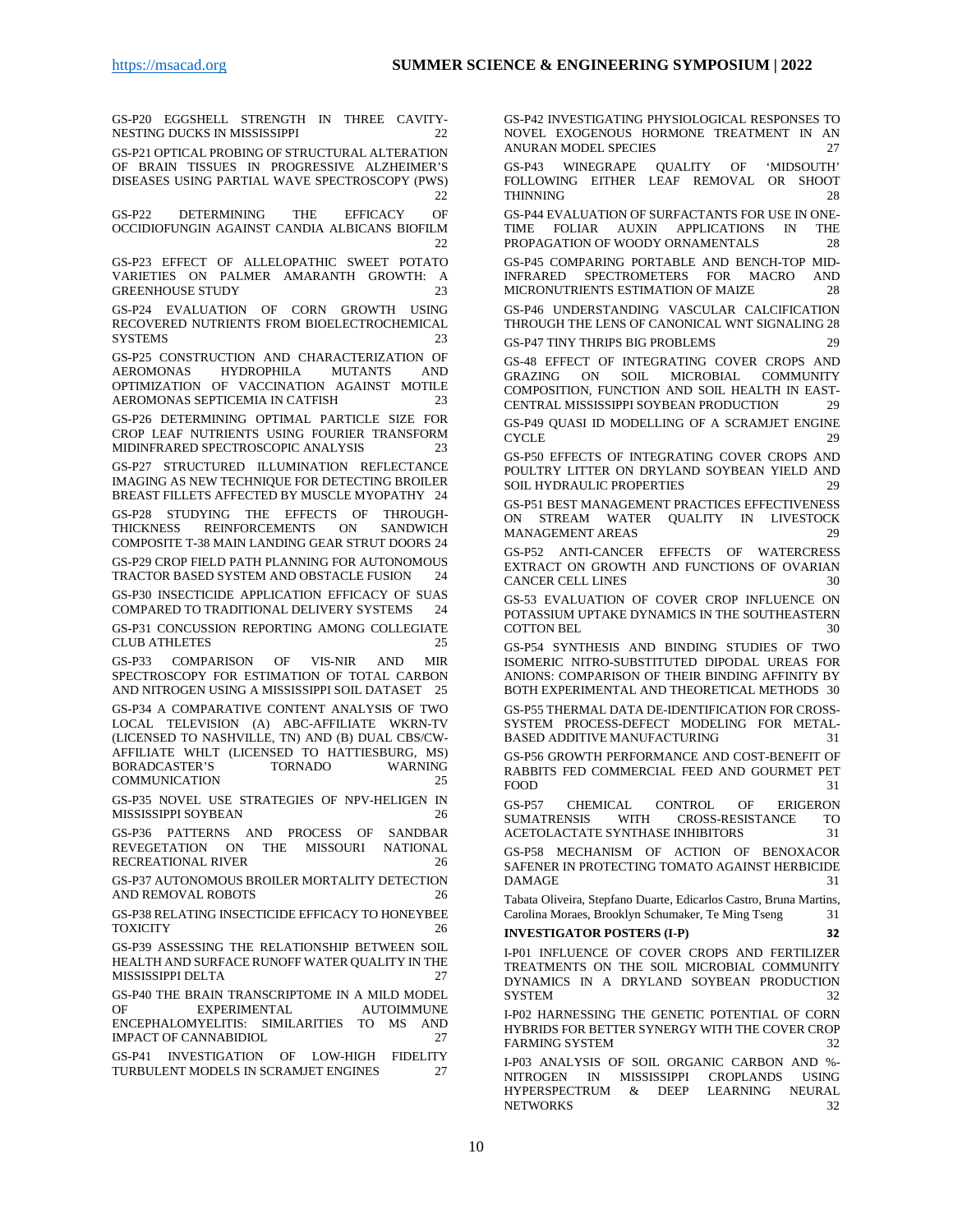# <span id="page-10-0"></span>**ABSTRACTS**

## <span id="page-10-1"></span>**3-MINUTE ORAL PRESENTATIONS (3M-O)**

#### <span id="page-10-2"></span>**3M-O01 CURRENT SPECIES DISTRIBUTION MODEL FOR AMERICAN CHESTNUT (***CASTANEA DENTATA***) IN MISSISSIPPI STATE**

*Segun Michael Adeyemo, Joshua Granger* 

#### *Department of Forestry, Mississippi State University, Mississippi State, MS*

*Castanea dentata* is an economically and ecologically important multifunctional tree. The modeling of existing habitat suitability for American chestnut (AMC) in the 82 counties of Mississippi State, with a total area of 12,544,406 hectares is motivated by the species scarcity in Mississippi states. The modeling process used forty-one (41) occurrence records, which were verified and filtered to remove any duplicates. Due to the scarcity of AMC stands in Mississippi, data on occurrences was gathered through the United States Department of Agriculture (USDA) Forest Service contact. ArcGIS was used to create the pseudo-absence  $(bg = 1000)$  as the absence data. 19 bioclimatic variables from WorldClim with a 30-seconds spatial resolution, USGS National Elevation Dataset with one arcsecond resolution with 30 m resolution, and soil pH and soil sand content (%) from SSURGO database with 30 m resolution were used as predictor variables. All the predictor variables listed were resampled to the same resolution and extent using the *'resample'* function in the *raster* package in RStudio. The Variance Inflation Factor (VIF) was calculated in RStudio using the *usdm* package's '*vifstep ()*' function with a threshold of 10 to eliminate the multicollinearity problem, and 9 variables were chosen for the model. Bio 2, bio 4, bio 5, bio 8, bio 9, bio 13, bio 14, bio 15, bio 16, bio 19, per Sand, Soil PH, and DEM variables were selected. *sdm* function was adopted to define the model formulation which includes the data (species presence and pseudo-absence data as well as the predictor variables), the methods (generalized linear model – '*glm*', boosted regression trees model – '*brt*', random forest model – '*rf*', support vector machine classifier – '*svm*', and maximum entropy – '*maxent*'), and the settings for the data evaluation where subsampling techniques was used with 2 replicates for each method. For model evaluation, true skill statistics (TSS) and area under the ROC (receiver operating characteristic) curve (AUC) scores were used. To reduce bias and offer a relative assessment of the relevance of each predictor variable across all selected modeling algorithms and improve prediction accuracy, the ensemble modeling method was utilized to combine all five methodologies. The AMC's predicted habitat suitability was divided into five categories, ranging from "not suitable" to "very suitable". The final habitat suitability prediction showed that all five algorithms had TSS and AUC ratings of more than 0.9, which were ensembled. The historic natural range of AMC habitat suitability in Mississippi is significantly reduced, and the model result indicates that the maximum temperature of the warmest month is the key factor contributing to the reduction in its natural range.

#### <span id="page-10-3"></span>**3M-O02 SPATIAL AND TEMPORAL VARIATION IN SOCIAL DETERMINANTS OF HEALTH (SDH) AND COVID-19 RELATED HEALTH OUTCOMES IN THE UNITED STATES.**

#### *S M Asger Ali, Kathleen Sherman-Morris, Qingmin Meng, Shrinidhi Ambinakudige*

*Department of Geosciences, Mississippi State University, Mississippi State University, Mississippi State, MS*

Since the outbreak in early January 2020, COVID-19 has been responsible for more than 88 million cases and 976 K deaths across the United States. The death toll put the United States at another tragic milestone as the number surpassed the deaths caused by the 1918 flu. The pandemic, however, did not similarly affect the whole United States and studies showed that the health impact related to COVID-19 significantly varies with socio-economic and demographic characteristics. In this study, we have examined the spatial pattern of COVID-19 in the USA and its associations with Social Determinants of Health (SDH) by utilizing County Health Rankings & Roadmaps (CHRR) dataset. Using Geographic information systems (GIS), GeoDa, and SPSS, we conducted exploratory and spatial regression between cumulative COVID-19 cases and deaths based on three periods: 1) January 20, 2020 – June 30, 2021; 2) July 1, 2021 – November 30, 2020; and 3) December 1, 2021 – April 30, 2022. The findings of our analysis revealed significant hotspots of cumulative cases and deaths across the lower south-east and upper north-west USA. Our analysis also showed significant associations between SDH variables and COVID 19 related health outcomes. For example, the percentage of adult smoking, prevalence of diabetes, adult obesity, residential segregation and population older than 65 were significantly associated with both cases and deaths in all three periods. Our analysis demonstrated the usefulness of SDH in predicting the spatial burden of COVID-19 disease and mortality in the USA.

#### <span id="page-10-4"></span>**3M-O03 FACTORS INFLUENCING FRUIT-EATING FISH DIVERSITY IN THE AMAZON BASIN**

#### *Karold Viviana Coronado*

#### *Wildlife, Fisheries and Aquaculture Department, Mississippi State University, Mississippi State, MS*

Introduction: The interaction between fruit-eating fishes and flooded forest plants is very ancient in South America, dating back to the Late Cretaceous. Almost half of all the fish species that consume fruits inhabit South American wetlands (up to 150 of 275). The synchronicity between fruiting and the flooding season to facilitate seed dispersal by water or fish and that during lengthy flooded seasons, fishes spend  $\sim$  87% of their time in floodplain habitats are part of the evidence of the close relationship between flooded forests and frugivorous fishes. However, it is not clear yet what are the factors that sustain the high diversity of frugivorous fishes in the Amazon River basin. Objective(s)/Hypothesis(es): The aim of this work is to assess the influence of variables such as flooded forest diversity, flooded forest extent, white-water river proportion, and elevation on the frugivorous fish species in the Amazon River basin. We expect that all the predictor variables have a positive relationship with frugivorous fish richness except for elevation, as lower elevation values relate to more floodable areas, providing habitat for the fishes. Methods: The area of study corresponds to the Amazon River basin. The units of analysis were sub-basins (n=144). We used occurrence data for frugivorous fishes from the Amazon Fish Database. We calculated vegetation diversity using occurrence data for tree species present in the floodplain forest retrieved from GBIF. We used the floodplain delineation database compiled by Nardi et al (2019) to estimate the flooded forest extent. White-water river proportion was retrieved from SNAAP. Elevation data for each spatial analysis unit was extracted from a Digital Elevation Model with 90m spatial resolution (Saatchi, 2013). To test our hypothesis we performed a Generalized Linear Model, using the Poisson distribution. Results: The results of the GLM showed that vegetation richness, flood extent area, and white-water river proportion have significant effects on frugivorous fish diversity (p<0.001). However white-water proportion has a negative relationship, while vegetation richness and flood extent area showed a positive relationship with frugivorous fish diversity. Implications/Conclusions: The results, in part, supported our hypothesis that more diversity in vegetation could offer more diversity of food resources for frugivorous fishes and that a more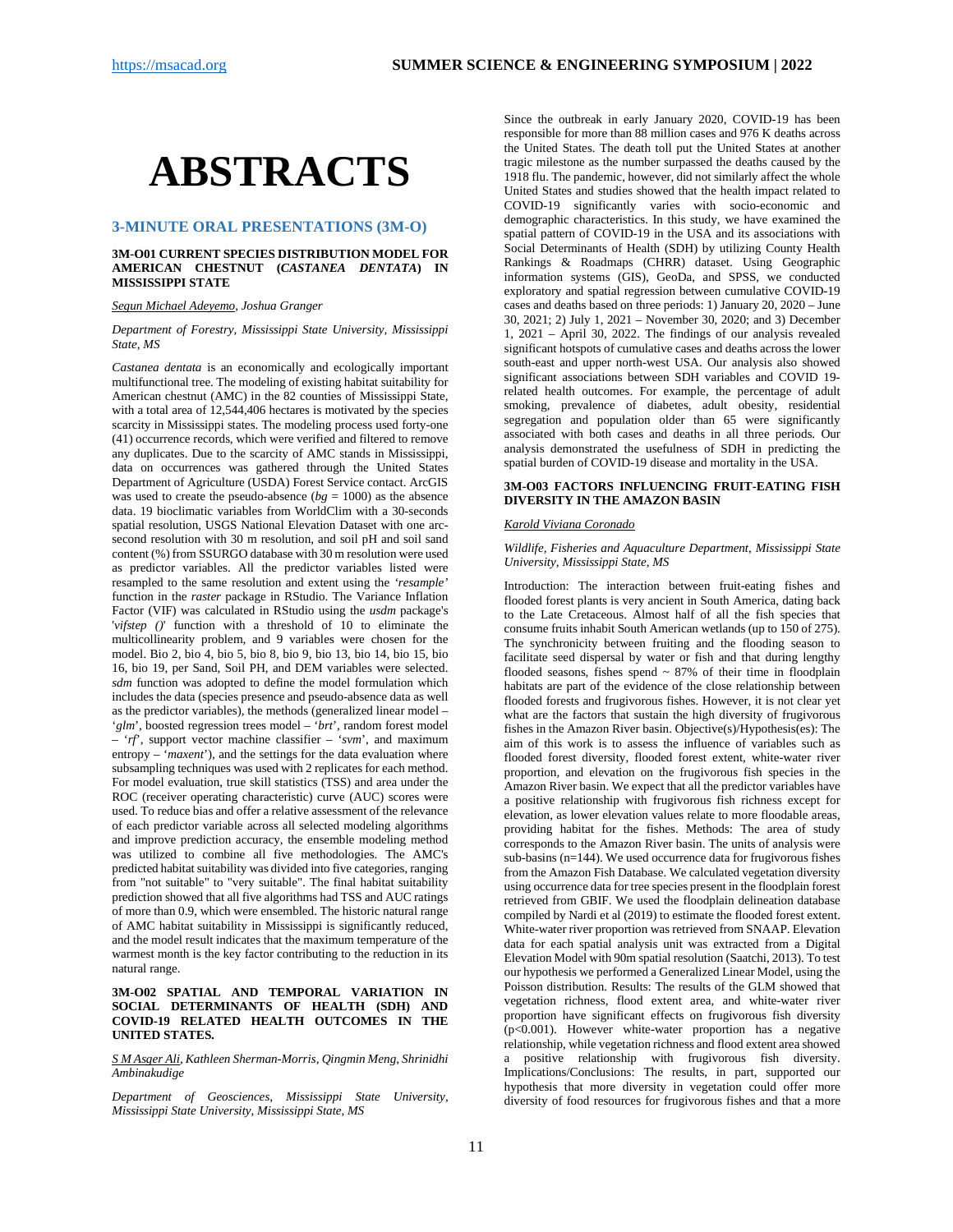extensive flood extent area is associated with providing habitat for fishes around forests. This study provides valuable information for a better understanding of the intricate relationship between forests and fish that can be used to inform conservation strategies in the Amazon region.

#### <span id="page-11-0"></span>**3M-O04 AN APPLICATION OF H2O AUTOMATIC MACHINE LEARNING IN SOIL CARBON MAPPING**

*Jannatul Ferdush, Zia Ahmed, Varun Paul, Shrinidhi Ambinakudige, Padmanava Dash*

#### *Department of Geosciences, Mississippi State University, Mississippi State, MS*

Soil carbon (SC) comprises the largest terrestrial pool of the global carbon cycle while being frequently disturbed by several environmental factors. Most of the previous studies focused on soil organic carbon (SOC) for digital soil mapping, but a combined study with soil total carbon (STC) and inorganic carbon (SIC) is rare. Though the Machine Learning (ML) algorithms can predict SC variability with a high level of performance, most of the approaches skirted the model's key insights and local interferences, namely "Black Box". In this study, eXplainable artificial intelligence (XAI) on a stack ensemble model through H2O Auto ML was performed to visualize STC, SIC, and SOC variability with the hypothesis that using model agnostic techniques can improve the explainability of SC maps and address the "Black Box" issue. The addition of residuals with the stack ensemble of six base learners performed relatively better than the normal stack ensemble, with 54%, 45%, and 52% improved RMSE for STC, SIC, and SOC, respectively. Land cover type, soil pH, total nitrogen, and vegetation index were identified as the top four crucial factors for predicting SOC, whereas bulk density, precipitation, soil pH, and temperature described IC. A combined impact of soil, climatic, and environmental variables was assumed to be responsible for heterogeneous local variability. The H2O Auto ML algorithms used in this study can be utilized to predict and mitigate future C loss under adverse climate conditions and allow diverse knowledge groups to adopt a new interpretable ML algorithm with a better understanding.

#### <span id="page-11-1"></span>**3M-O05 MOLECULAR CLONING AND EXPRESSION PROFILING OF RYANODINE RECEPTOR, A TARGET OF DIAMIDE INSECTICIDES, IN SOYBEAN LOOPER,**  *CHRYSODEIXIS INCLUDENS*

#### *Sena Isbilir, Beverly Catchot, Fred R. Musser1 , Seung-Joon Ahn1*

*Department of Biochemistry, Molecular Biology, Entomology and Plant Pathology, Mississippi State University, Mississippi State, MS*

The soybean looper (*Chrysodeixis includens*) (Lepidoptera: Noctuidae) is one of the most deteriorating pests of soybean due to its defoliation damage and reported to be responsible for 16% of total insect damage in soybean in Mississippi. Diamide insecticides such as chlorantraniliprole have been successful to manage the pest for more than a decade. However, field cases with failure of diamides against soybean looper have increased the possibility of resistance development, leading us to study the molecular mechanism of the diamide resistance in soybean looper. We cloned the full-length sequence of ryanodine receptor (RyR) gene which encodes an intracellular Ca<sup>2+</sup> channel in muscle tissues. Since the gene has a long coding sequence, we took a strategy to subclone partial sequences and then to combine them later, resulting in an extraordinarily long coding sequence (15,360 kb). In addition, we assessed the RyR gene expression levels in different tissues and developmental stages, comparing 10 different larval tissues and six different developmental stages, respectively. Finally, we treated the insecticide, chlorantraniliprole, against third instar larvae by feeding to measure the gene induction levels. Further studies are currently running in order to understand the molecular mechanisms of the diamide resistance in this pest species.

#### <span id="page-11-2"></span>**3M-O06 SOCIAL AND SPATIAL INEQUITY OF ACCESS BETWEEN TRANSIT AND AUTO TRAVEL MODES ACROSS AMERICA**

#### *Sanju Maharjan, Alireza Ermagun*

*Mississippi State University, Mississippi State, MS*

This study examines the Modal Access Gap (MAG) between transit and automobile modes to employment in the 45 most populated American Metropolitan Areas. We calculate auto and transit access to employment and augment it with data from the American Community Survey and the Smart Location Database. We employ a Spatial Lag Model to explore sociodemographic and builtenvironment correlates of MAG and the bivariate local indicator of spatial association to create cluster maps to offer a way to assess the spatial equity of MAG as it relates to carless households. The findings indicate that: (1) regardless of the travel-time threshold, the automobile has an advantage over transit in providing access to opportunities, (2) block groups with low MAG are concentrated and clustered in the Central Business District, (3) Millennials and carfree households are more likely to reside in areas with lower accessibility gap to employment, and (4) areas with high access gap and high proportion of carless households have a higher percentage of African Americans and low-income households. We recommend using the bivariate spatial autocorrelation analysis to identify areas where the gap in accessibility and proportion of households without vehicles can be used to identify areas of unusually high or low combinations of these variables. This combination is then used to prioritize different planning actions. We also show that this spatial identification captures racial and economic differences in the underlying population and can help address inequities in accessibility, particularly in high access gap, high carless areas.

#### <span id="page-11-3"></span>**3M-O07 MECHANISTIC ROLES OF LYSR-TYPE TRANSCRIPTIONAL REGULATOR IN VIRULENCE AND ADAPTATION OF LISTERIA MONOCYTOGENES VIRULENCE**

#### *Seto Charles Ogunleye*

#### *Department of Comparative Biomedical Sciences, Mississippi State University, Mississippi State, MS*

Listeria monocytogenes is an important foodborne pathogen that is well adapted to survive in wide environmental niches owing to many transcriptional regulator proteins encoded by its genome. Among these proteins are genes encoding uncharacterized LysR-type transcriptional regulators-(LTTRs). The LTTRs are integral as either activators or repressors of gene expression associated with amino-acid metabolism, nitrogen fixation, oxidative stress, biofilm formation, and virulence. This study aimed to explore the contribution of 1031 encoding LTTRs in L. monocytogenes virulence. To achieve this, F2365Δ1031 mutant was constructed by gene deletion in L. monocytogenes strain F2365, and in-vivo virulence activities and stress responses were tested. After 3 days post-infection, bacterial burdens of the wild-type F2365 strain in the spleen and liver were significantly higher than those mice infected with F2365Δ1031. The expression of listeriolysin O protein and phospholipase activities were significantly lower in the F2365Δ1031 mutant than in the wild-type. Furthermore, the loss of the 1031 gene negatively impacted the biofilm and plaque formation, but the intracellular replication shows no significant reduction compared to the wild-type. The loss of 1031 significantly impacts the glucose and nitrogen utilization, whilst the mutant showed better utilization of nitrogen from glutamine source than from ammonium sources. In the presence of oxidative stressmediated by 6mM, 8mM, and 10mM H2O2, F2365Δ1031 mutant significantly adapts better than the wild-type. This study is the first to demonstrate the association between the 1031 gene and virulence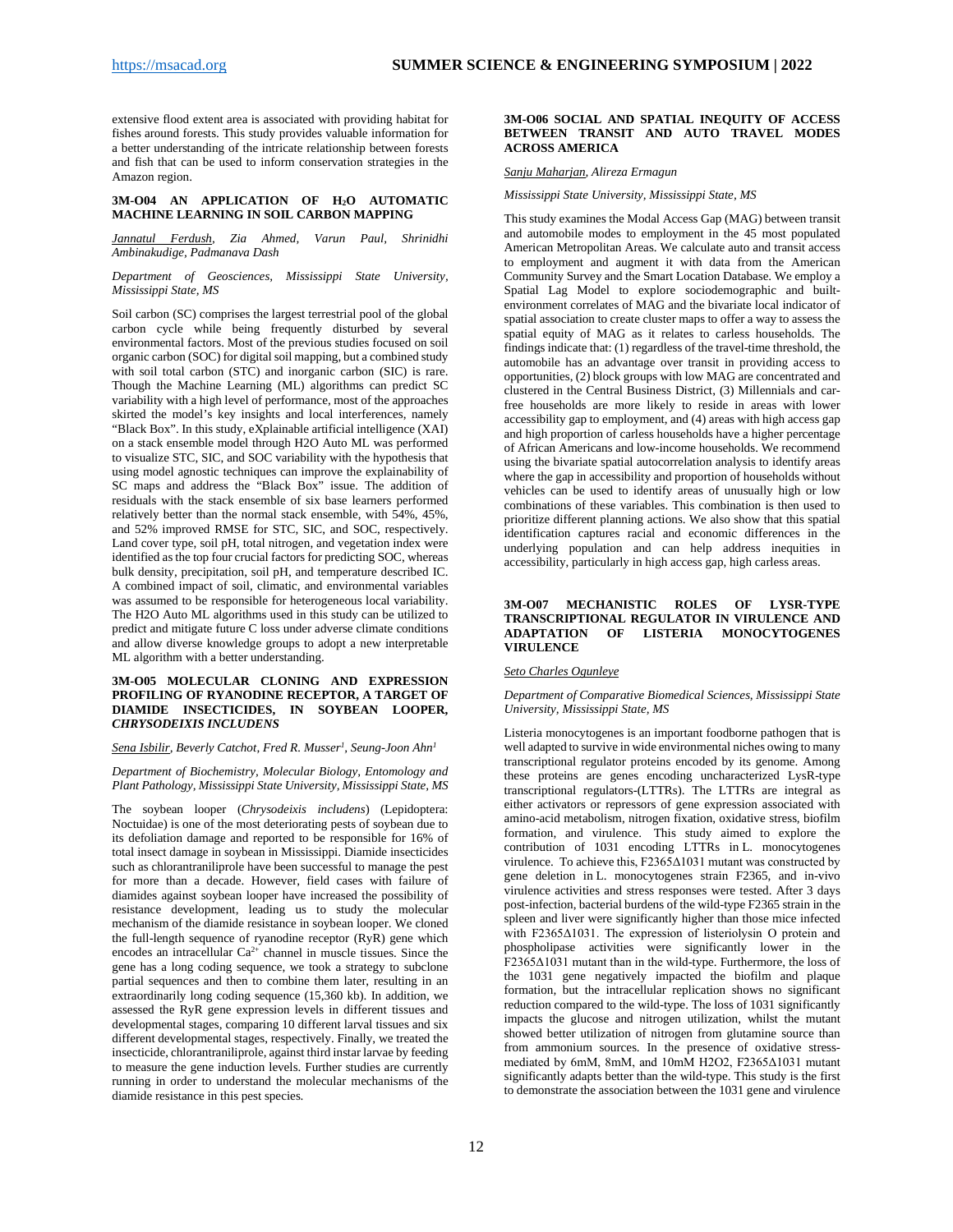in L. monocytogenes. This regulator can be a useful target for vaccine and drug development against listeriosis.

#### <span id="page-12-0"></span>**3M-O08 DROUGHT AND HEAT STRESS EFFECTS ON SOYBEAN YIELDS**

## *Sadikshya Poudel, K. R Reddy, Raju Bheemanahalli*

#### *Department of Plant and Soil Science, Mississippi State University, Mississippi State, MS*

Climate change has increased the frequency of heatwaves and periods of prolonged drought spells in most soybean-growing areas globally. The co-occurrence of heat and drought during pod filling can cause significant yield and quality losses in soybeans. However, information related to combined stress effects on the genetic potential is limited. In this study, ten soybean cultivars grown under non-stress conditions were subjected to four different treatments (100% irrigation) characterized as natural growing conditions, heat (38 °C daytime), drought (50 % irrigation), and heat and drought (38 °C+50 % irrigation) during pod filling stage. Individual drought or heat and combined stress treatment-induced changes in yield (pod number, pod weight, seed number, seed weight, 100-seed weight) components and quality (protein and oil) compositions were quantified. The average of all measured parameters was lower in the combined stress treatment relative to the control treatment. The pod weight was reduced by 48 %, pod number was reduced by 35 %, the number of seeds by 42 %, and seed weight by 43 % under combined heat and drought stress compared to that under control. The seed protein and oil contents were negatively correlated in soybeans. Both heat and drought stress resulted in a marked reduction in yield and quality components; drought resulted in more damage than heat stress. Understanding the reproductive, physiological, yield, and quality responses of soybean to interactive stress would assist in breeding soybeans with improved tolerance to future unfavorable climates.

#### <span id="page-12-1"></span>**3M-O09 THE FUNCTION OF TOP1 AND TOP2 THIMET OLIGOPEPTIDASES IN CONTROLLED PROTEOLYSIS DURING THE INNATE IMMUNE RESPONSE**

#### *Rezwana Rahman Setu1 , Philip Berg1 , Jasmine Uyenl Wesser2 , Sorinal Popescu2 , George Popescu2*

1 *Biochemistry, Molecular Biology, Entomology, & Plant Pathology Department, Mississippi State University, MS; 2 Institute for Genomics, Biocomputing, and Biotechnology, Mississippi State University, MS*

Proteolysis is an irreversible protein posttranslational modification essential for regulating numerous physiological and pathological processes. Complete proteolysis contributes to the maintenance of cellular proteostasis through protein degradation and turnover. Controlled proteolysis produces peptides with biological activity and emerges as a regulatory process of plant immunity. The repertoire of plant bioactive peptides remains largely uncharacterized. Thimet oligopeptidases (TOPs) are conserved metallopeptidases and critical components of the effector-triggered immunity (ETI). We implemented quantitative mass spectrometrybased peptidomics to characterize Arabidopsis Col-0 wild type (WT) and top1top2 mutant during the early stages of ETI triggered by infection with P. syringae carrying AvrRpt2 effector. Differential analysis facilitated the characterization of functional changes associated with TOPs activity and generated TOPs substrate candidates for in vitro screening. Peptides increased in abundance in top1top2 plants compared to wild-type. Out of these, 21 were screened to act as bioactive peptides, and 13 were selected for testing. WT and top1top2 plants were grown in the presence or absence of peptides and challenged with Pst avrRpt2, followed by bacterial growth quantification. Plants treated with two APX1 peptides had compromised ETI. These results indicate that peptides generated through controlled TOP proteolysis contribute to ETI.

#### <span id="page-12-2"></span>**3M-O10 IMPACT OF DROUGHT STRESS AT DIFFERENT PHASES OF CORN DEVELOPMENT**

#### *Ranadheer Reddy Vennam, K. Raja Reddy, Raju Bheemanahalli*

#### *Department of Plant and Soil Sciences, Mississippi State University, Mississippi State, MS*

Water demand by corn plants varies depending on crop growth and development stages. Low rainfall or insufficient soil moisture content can affect plant health and physiological processes and potentially causes a reduction in ear size. The risk of potential yield loss due to drought stress often occurs around the reproductive stage by damaging the reproductive and grain filling events. Therefore, drought stress tolerance in corn can only be improved by understanding how the corn plant responds to stress at different phases. Independent experiments were performed to quantify the impact of drought on several morph-physiological and yieldassociated phenotypes. We used the pot-culture facility to develop functional relationships between moisture content and early-season vigor traits. Corn was exposed to five levels of soil moisture treatments (100 %, 80 %, 60 %, 40 %, and 20 % of irrigation) at the V2 growth stage for 28 days. The canopy temperature of controlgrown plants had a 5 °C cooler canopy than stressed plants. A decrease in soil moisture content decreased plant functional traits (stomatal conductance and transpiration), plant height, leaf number, and biomass. An increase in anthocyanin and flavonoid content with reduced chlorophyll content was recorded. Further, corn exposed to drought stress (40 % irrigation) decreased stomatal conductance and increased leaf temperature during grain filling. On average, there was a decrease of 64% in grain yield in the drought-stressed plant compared to control (100 % irrigation). Knowledge of corn physiology and growth responses to drought stress at critical growth stages is necessary to develop climate-resilient cultivars for future climatic conditions.

#### <span id="page-12-3"></span>**3M-O11 TEMPERATURE EFFECTS ON THE SHOOT AND ROOT GROWTH, DEVELOPMENT, AND BIOMASS ACCUMULATION OF CORN**

#### *Charles Hunt Walne, David Brand, and K. Raja Reddy*

#### *Department of Plant and Soil Sciences, Mississippi State University, Mississippi State, MS*

Temperature is a critical environmental factor regulating plants' growth and yield. Corn is a major agronomic crop produced globally over a vast geographic region, and highly variable climatic conditions occur spatially and temporally throughout these regions. Current literature lacks a comprehensive study comparing the effects of temperature on above versus below-ground growth and development and biomass partitioning of corn measured over time. An experiment was conducted to quantify the impact of temperature on corn's early vegetative growth and development. Cardinal temperatures (Tmin, Topt, and Tmax) were estimated for different aspects of above- and below-ground growth processes. Plants were subjected to five differing day/night temperature treatments of 20/12, 25/17, 30/22, 35/27, and 40/32 °C using sun-lit controlled environment growth chambers for four weeks post-emergence. Corn plant height, leaves, leaf area, root length, surface area, volume, numbers of tips and forks, and plant component part dry weights were measured weekly. Cardinal temperatures were estimated, and the relationships between parameters and temperature within these cardinal limits were estimated using a modified beta function model. Cardinal temperature limits for whole plant dry weight production were 13.5 °C (Tmin), 30.5 °C (Topt), and 38 °C (Tmax). Biomass resources were prioritized for the root system at low temperatures and leaves at high temperatures. Root growth displayed the lowest optimum temperature compared to root development, shoot growth, and shoot development. The estimated cardinal temperatures and functional algorithms produced in this study, which include both above and below-ground aspects of plant growth, could be helpful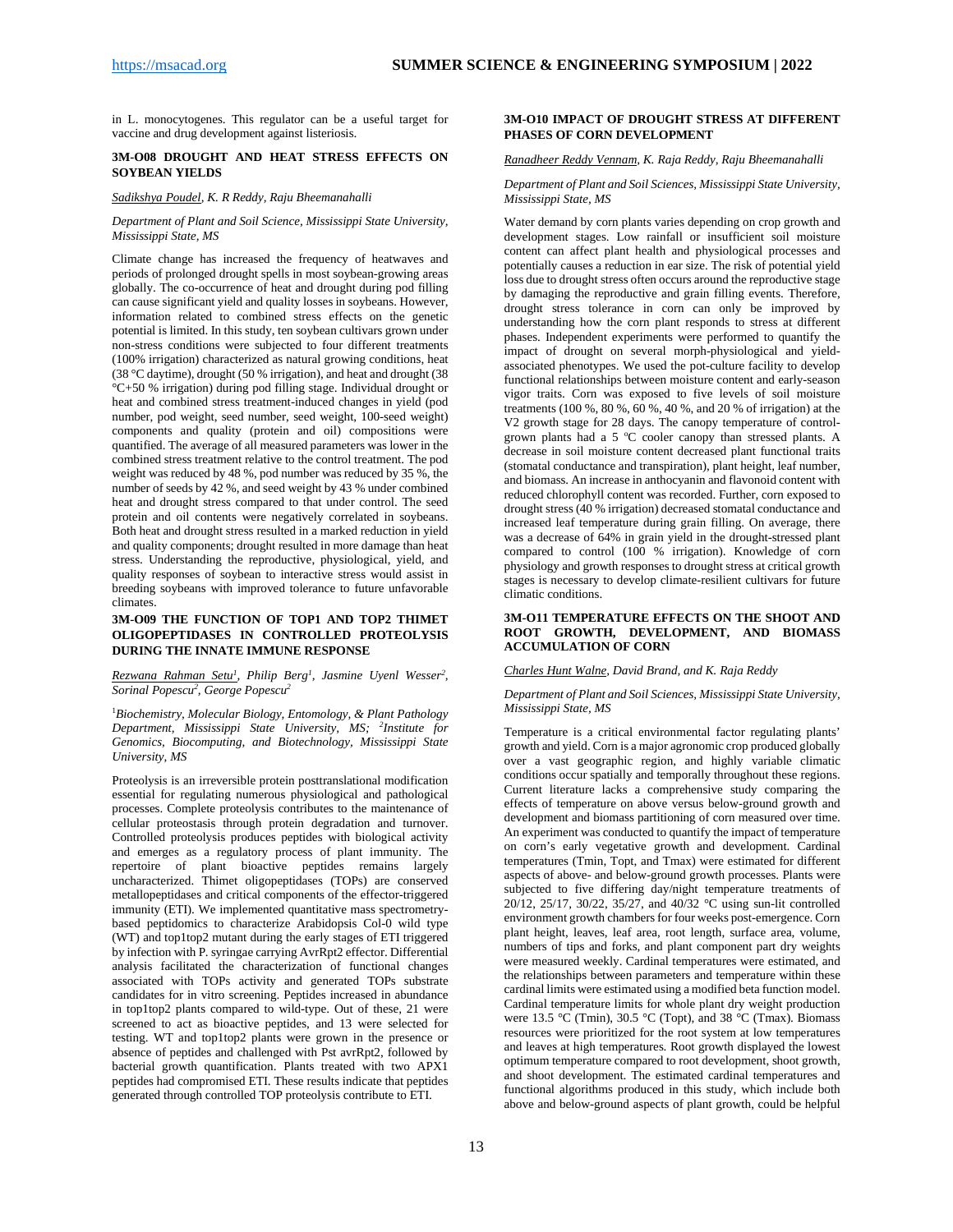to update crop models and could be beneficial to estimate corn growth under varying temperature conditions. These results could also be applicable when considering management decisions for maximizing field production and implementing emerging precisionbased spatial technologies.

#### <span id="page-13-0"></span>**3M-O12 A GLUCOSE-CONJUGATING ENZYME THAT IS HIGHLY EXPRESSED IN THE SILK GLANDS OF MOTHS**

*Courtney Wynn, Seung-Joon Ahn*

#### *Department of Biochemistry, Molecular Biology, Entomology and Plant Pathology, Mississippi State University, Mississippi State, MS*

Uridine diphosphate glycosyltransferase (UGT) is a multigene family of enzymes responsible for catalyzing glycosylation of small molecules. These enzymes participate in the detoxification of xenobiotics and biotransformation of endobiotics, where glucose conjugation increases the water solubility of lipophilic aglycone compounds. The latest genomic analysis of the corn earworm (*Helicoverpa zea*), a serious agricultural pest species feeding on numerous economically important plants, identified 45 different UGT genes. We found a UGT gene (UGT34) showed high levels of expression exclusively in the silk gland tissue, a tissue which is not believed to be directly involved in detoxification, but was not expressed in the other tissues, such as central nervous system, guts, fat body, and Malpighian tubules. Quantitative and real-time PCR were used to analyze the expression levels of UGT34 in different instar stages and silk gland sub-segments. This revealed that UGT34 is relatively expressed at all instar levels and prominently expressed in the middle and posterior subsegments of the silk glands. Additionally, the same analysis was carried out on a different Noctuidae moth species, the soybean looper (*Chrysodeixis includens*), resulting in similar gene expression trends, suggesting an important role of UGT34 in the silk glands of moths. RNA interference (RNAi) was utilized in this study but found to be unsuccessful in determining UGT34 function. Silk plays a critical role in feeding, protecting, and metamorphosis in many lepidopteran insect species. Altogether, the present study implies that UGT34 plays an important role in silk glands, yet its molecular and physiological function is being explored.

#### <span id="page-13-1"></span>**HIGH SCHOOL STUDENT POSTERS (HG-P)**

#### <span id="page-13-2"></span>**HS-P01 UTILIZING A CONSUMER-GRADE UAV TO MONITOR CORN GROWTH**

*Max Feng1 , Yanbo Huang2*

*1 Starkville High School, Starkville, MS; <sup>2</sup> USDA-ARS Genetics and Sustainable Agriculture Research Unit, Mississippi State, MS*

Approximately 60% of the annual rainfall occurs outside of the crop growing season in Mississippi State. A large amount of rainfall has resulted in severe soil erosion on farmlands. This problem causes degradation of soil health and water quality through runoff. To resolve this issue, growers intend to plant cover crops after harvest to hold soil and nutrients. This study is aimed to monitor corn growth and development for investigating the effects of cover crops and poultry litter. A consumer-grade unmanned aerial vehicle (UAV) with a digital camera were flown over two fields for multiple days during the cover crop growing season and after the corn emerged. The experiment fields are located at the Mississippi Agricultural and Forestry Experiment Station in Pontotoc County, Upper Coastal Plain Region, Mississippi State. By using Pix4Dcaputre (Pix4D S.A., Prilly, Switzerland) to plan UAV missions, a series of red-green-blue (RGB) images were acquired. The images were then processed on Pix4Dcloud (Pix4D S.A., Prilly, Switzerland) to create orthomosaic images that fully cover the experiment fields. The normalized difference photosynthetic vigor ratio (NDPVR) images were created; as a result, the values of each

experimental plot were extracted using QGIS (https://qgis.org/en/site/). The NDPVR data were used to compare corn growth in different plots with and without cover crops or poultry litter. The results indicated that there is a positive association between corn growth and cover crops or poultry litter. This study suggested that cover crops and poultry litter could enhance corn growth in the humid region.

#### <span id="page-13-3"></span>**UNDERGRADUATE STUDENT POSTERS (UG-P)**

#### <span id="page-13-4"></span>**UG-P01 ASSESSING THE INFLUENCE OF BIOGEOGRAPHY ON SOIL MICROBIAL COMMUNITIES**

*Ariadna Santos Chaves, Nisarga Kodadinne Narayana, William L. Kingery, Shankar Ganapathi Shanmugam* 

*1 Institute for Genomics, Biocomputing and Biotechnology, Mississippi State University, Mississippi State, MS*

Soil microbial communities are the major drivers of the agroecosystem, mainly aboveground biotic communities, plant species diversity and productivity. Microbial communities differ substantially between the soil types and under different land management systems. Understanding the variable influence of soil microbial community composition on seedling establishment is important for early seedling growth and development. The focus of this study is to understand how the soil microbial diversity and their interactions with soil factors contribute to specific soil functions. In this study, to assess the differential microbial communities, ten soil samples with different soil characteristics were collected across the state of Mississippi. Sample locations were chosen with a wide range of natural and cultivated systems, including farms, forests, Prairies, edge of the abandoned lime pit, parent materials, slope classes and undisturbed lands. The top 0–10 cm soil samples were collected and homogenized during sampling to create a composite sample for each sampling site. The collected soil samples were stored in a cooler, transported to the laboratory, and stored at -20°C. Further, to evaluate the distinct soil microbial communities, the soil slurry of each sample will be prepared using sterile phosphatebuffered saline (PBS) and live microbes will be confirmed by plating the soil slurries on LB agar media. Finally, the community level physiological profile of the soil will be analyzed using Biolog Ecoplates. This metabolic profile will be used to analyze the environmental influence of each soil on the microbial communities and subsequently the soil functions.

#### <span id="page-13-5"></span>**UG-P02 HAPTOGLOBIN AS A MEASURE OF INFECTION PROGRESSION IN A RAT MODEL OF IMPLANT-BASED OSTEOMYELITIS**

*Malley A. Gautreaux1 , Luke J. Tucker1 , Xavier J. Person1 , Haley K. Zetterholm2 , Lauren B. Priddy1*

*1 Department of Agricultural and Biological Engineering, Mississippi State University, Mississippi State, MS; 2 College of Veterinary Medicine, Mississippi State University, Mississippi State, MS*

Orthopedic disease or trauma causes a complex immunological response, inducing changes in circulating immune cells and proteins (e.g., haptoglobin) which can be used to longitudinally track infection and/or inflammation. One disease that has been modeled for study of progression and treatment efficacy is osteomyelitis, bone infection commonly caused by staphylococcal strains. Current treatment includes long-term, systemic antibiotics, but low penetration of antimicrobials in bone can result in chronic infections, warranting surgical debridement or amputation. We have previously established an implant-based femoral osteomyelitis model in the rat, which was characterized using representative radiographic/fluorescent imaging and terminal bacterial quantification; however, no quantitative, longitudinal measures were made. We are evaluating chitosan, a derivative of chitin with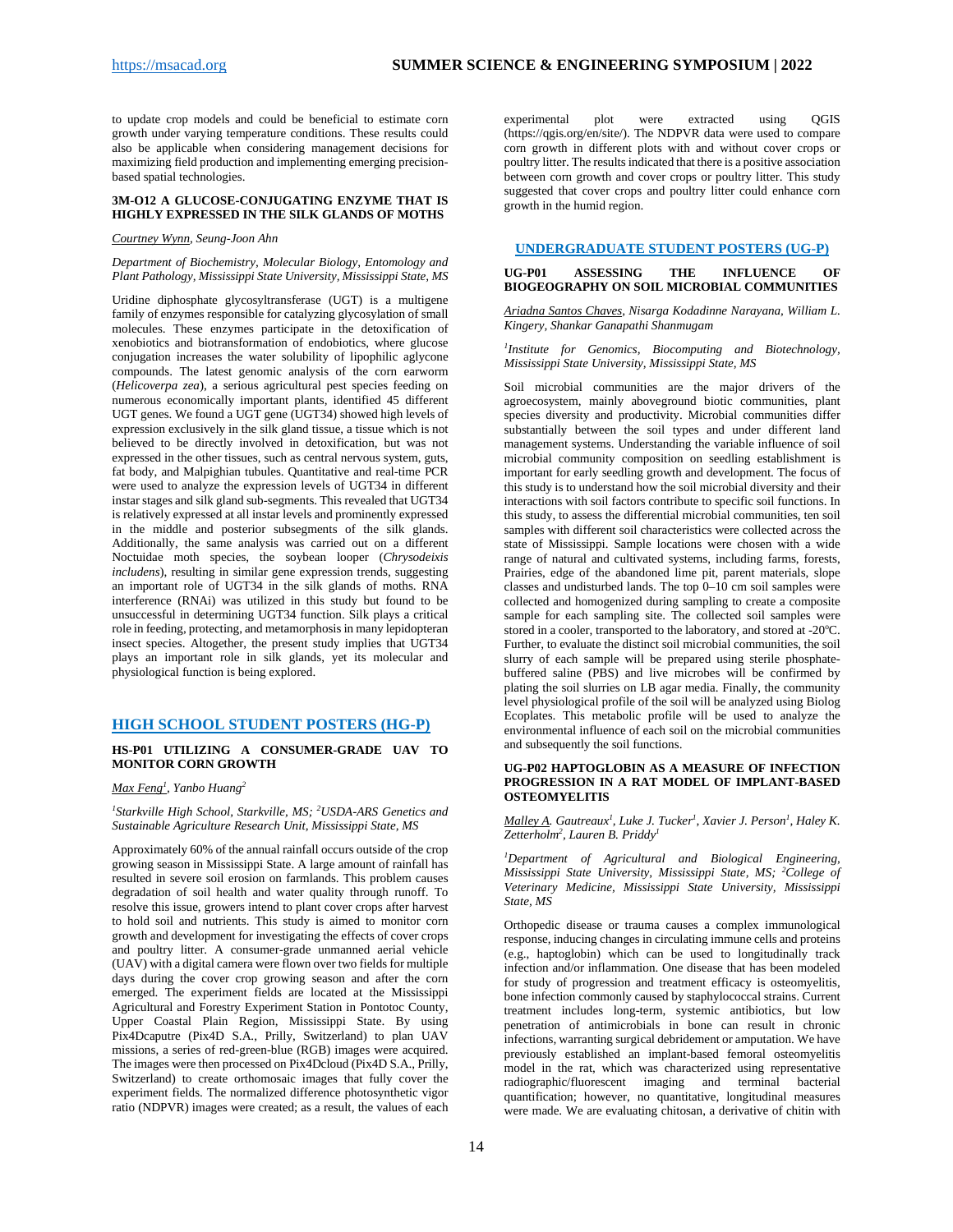antimicrobial properties, in hydrogel form for localized treatment of osteomyelitis. Previously, we have shown that fosfomycin-loaded chitosan hydrogel displayed significant killing of *Staphylococcus aureus* (*S*. *aureus*) *in vitro*. It was hypothesized that wrapping a porous electrospun polycaprolactone (PCL) membrane around fosfomycin-loaded chitosan hydrogel would increase antibiotic retention at the infection site in our rat model. After one week, the bacteria-soaked screw was removed and treatment was applied: chitosan hydrogel, chitosan hydrogel with fosfomycin, or chitosan hydrogel with fosfomycin and the PCL scaffold. Longitudinal blood samples were analyzed for haptoglobin concentrations. Increased haptoglobin levels were seen as early as day 3, with all groups elevated at day 10. All groups returned to baseline levels by day 21. Future study will include exploration of additional markers for more in-depth understanding of the immunological response to osteomyelitis and antimicrobial treatments.

#### <span id="page-14-0"></span>**UG-P03 A TALE OF TWO CONTINENTS: ANALYZING THE CHARACTERISTICS OF EMERGING TECHNOLOGY ADOPTERS**

#### *Kiara Batson, Alireza Ermagun*

#### *Richard A. Rula School of Civil and Environmental Engineering, Mississippi State University, 250 Hardy Road, Mississippi State, MS*

This paper systematically reviews 57 peer-reviewed studies, specifically conducted in the United States and Europe, to examine the public's acceptance and adoption of emerging technologies. We synthesize extracted articles regarding electric vehicles, autonomous vehicles, and urban air mobility to understand who the potential adopters of these technologies will be based on sociodemographic characteristics and perceived opportunities and challenges. Our findings demonstrate that these adopters are strikingly similar amongst these technologies with majority of the individuals characterized as male, Caucasian, 20-30 years old, high level of education, and high-income level. If these findings are accurate, equity becomes a major concern as these transportation advancements will only serve a specific demographic rather than the whole population. However, if these findings are inaccurate, the possibility of randomness within the studies become apparent, revealing imperfections within the study design or data collection methods. This is inherently important as emerging technologies rely heavily on the public's willingness to adopt, so if data is not collected properly, a clear insight into the future of these technologies would be inaccurate and unreliable.

#### <span id="page-14-1"></span>**UG-P04 EVALUATION OF THE PRINTABILITY OF ADDITIVELY MANUFACTURED POLY(LACTIC-CO-GLYCOLIC ACID) AND NANO-HYDROXYAPATITE COMPOSITE BONE SCAFFOLDS**

*Kailey Clinton1 , Mahathir Bappy2 , Emma Van Epps1 , Zacary LeBlanc3 , Wenmeng Tian2 , Lauren Priddy1*

*1 Department of Agricultural and Biological Engineering, Mississippi State University, Mississippi State, MS; 2 Department of Industrial and Systems Engineering, Mississippi State University, Mississippi State, MS; 3 Department of Mechanical Engineering, Mississippi State University, Mississippi State, MS*

Large bone defects often require reconstructive procedures and are most commonly caused by trauma, congenital disorders, or cancer. Current treatments for bone injuries are limited due to a finite supply of donor bone for bone grafting procedures. Additively manufactured, or 3D printed, bone scaffolds have the potential to alleviate this problem and allow for patient specificity in scaffold geometry and material composition. A bone scaffold made of poly(lactic-co-glycolic acid) polymer and nanohydroxyapatite ceramic would have the advantages of being biodegradable, readily available, and mechanically strong enough for application in loadbearing bone. A current challenge in 3D printing bone scaffolds is the development of protocols that ensure repeatability in the size and

shape of the scaffolds. In this experiment, scaffolds were 3D printed using a CELLINK BIOX2 printer which controls temperature, pressure, and speed of printing. To examine the accuracy of the printed scaffolds to their as-designed geometry, an analysis of images collected via three imaging modalities was performed. Layer-by-layer images were collected during printing via a camera attachment on the printer. Additionally, micro-CT scanning and surface profilometry were performed post-printing to capture 3D volumes and surface topology, respectively. The in-print images were compared to the post-printing images, to offer insight into the accuracy of the print and to inform selection of printing parameters. The next steps in this research will be to analyze images for various printing parameters. This work is important in alleviating the current limitations in bone defect repair and would be an advancement towards personalized medicine.

#### <span id="page-14-2"></span>**UG-P05 HIGH-THROUGHPUT METHOD FOR PHENOTYPING SEED QUALITY COMPOSITION IN CORN AND SOYBEAN**

*Xinyan Jian, Sadikshya Poudel, Ranadheer Reddy Vennam, K. Raja Reddy, Raju Bheemanahalli* 

#### *Department of Plant and Soil Sciences, Mississippi State University, Mississippi State, MS*

Seed quality of corn and soybean are directly related to plant-human health and international trade. Over the years, genetic enhancement of seed quality traits has been neglected due to a lack of high throughput screening tools. Traditionally, laboratory-based destructive seed quality (protein, oil, starch, and other) measurement methods are laborious, expensive, and time-consuming. The newly developed Near-Infrared Reflectance Spectroscopy (NIRS) helps phenotype many samples for quality traits without seed grinding possible. This study examined the genetic variability in soybean and corn's seed compositions (protein, oil, and starch) using the NIR DA7250. NIRS reproduces highly consistent scans, which indicates the accuracy of the high throughput instrument in detecting variations in seed quality. The reproducibility of NIRS scanning between scans was highly consistent, indicating the accuracy of the high throughput instrument in detecting variations in seed quality compositions. Soybean (10 genotypes) and corn (27 genotypes) showed a wide range of diversity in seed composition. Soybean seed contains 36.0% to 40.6% protein, 20.6% to 22.7% oil and 1.2% to 2.5% starch. Similarly, we investigated natural variation in seed quality composition of corn genotypes. Mature corn seed starch varied from 54.5 to 63.8 %, followed by protein (10.1 to 15.3 %) and oil (2.9 to 5.1 %). Starch in mature corn seeds was negatively correlated with protein ( $r = -0.70$ ,  $p < 0.05$ ). A positive correlation was noted between protein and oil ( $r = 0.60$ ,  $p < 0.05$ ). These results indicated the accuracy and reliability of the high-throughput approach in capturing the genetic variability of composition traits in corn and soybean crops.

#### <span id="page-14-3"></span>**UG-P06 MORPHOLOGY, BEHAVIOR, AND LIFE CYCLE OF THE HIBISCUS SAWFLY,** *ATOMACERA DECEPTA* **(HYMENOPTERA: ARGIDAE)**

#### *Lynn Wade, Gerald Baker, Seung-Joon Ahn*

*Department of Biochemistry, Molecular Biology, Entomology and Plant Pathology, Mississippi State University, Mississippi State, MS*

*Atomacera decepta*, commonly known as the hibiscus sawfly, is considered a minor pest, but it feeds on the foliage of several ornamental plants, including hollyhocks, rose mallows and some other Hibiscus plants, turning it to a lacy skeletons of leaf veins. Such a voracious appetite of the sawfly is an interesting mode of feeding among different herbivorous insects. However, little is known about this insect species. The purpose of this research is to collect basic data of its morphological and behavioral characteristics and to provide better understanding for future research. Discovering characteristics of *A. decepta* has been performed through a few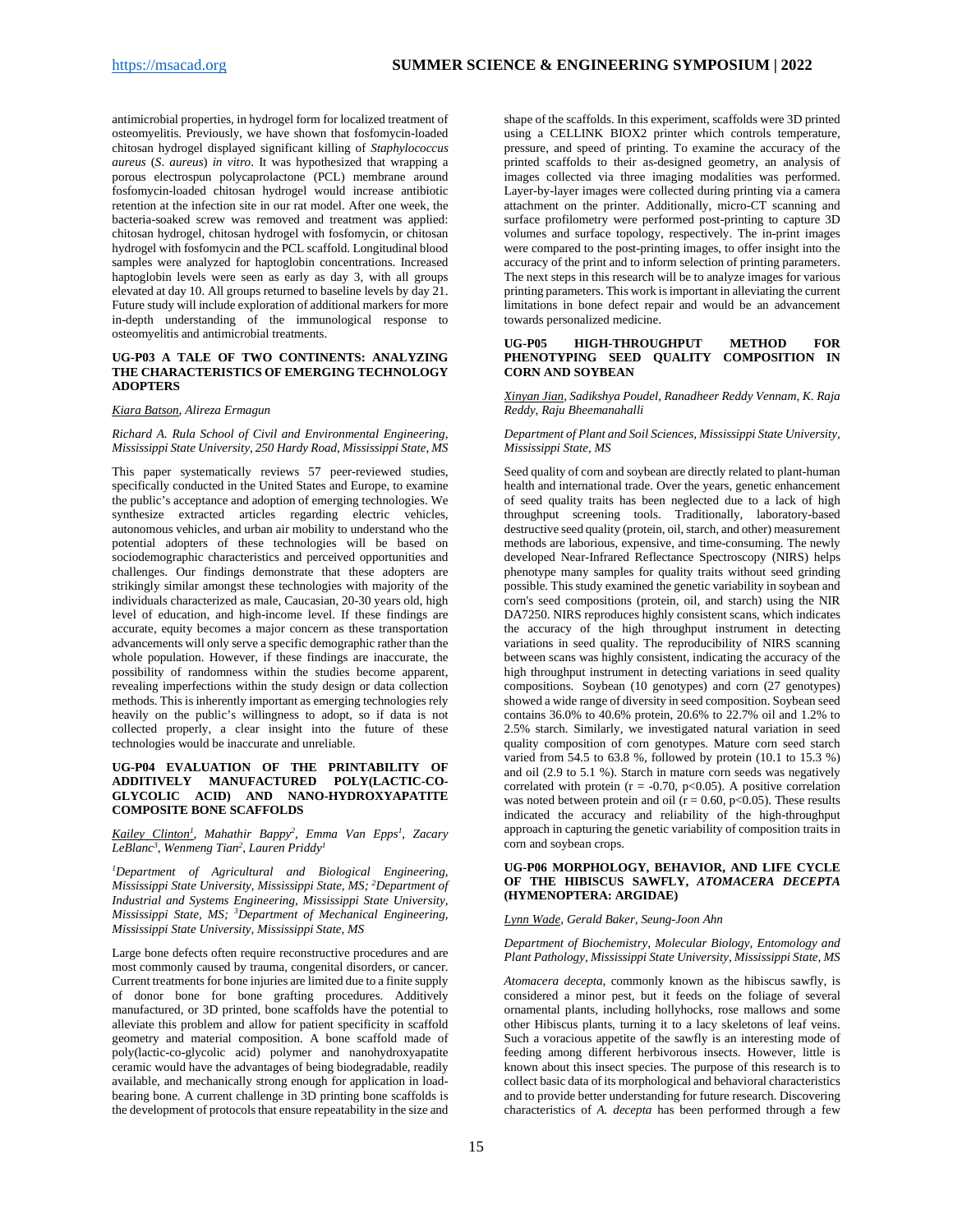projects. (1) Morphological features of larvae and adults were investigated by observational examinations and scanning electron microscope (SEM). (2) Observations of live sawflies in the natural habitat as well as in the lab were conducted to grasp their basic behaviors and life cycle. (3) The larvae were dissected to find out what internal organs might be involved in allw299@msstate.edu defensive mechanism. (4) Finally, the whole body transcriptomes were obtained by Illumina HiSeq2000 for the future investigation on digestive and detoxifying enzymes in larvae. As a result, this project has provided clearer information about this less-studied insect, but, at the same time, gave an opportunity for more questions to be addressed. A basic understanding of *A. decepta* characteristics would pave a way for future research on its digestive physiology and defensive chemistry.

#### <span id="page-15-0"></span>**UG-P07 EFFECTS ON PRODUCTION, WELFARE AND BEHAVIOR ON LAYERS TRANSFERRED FROM A CAGED TO CAGE-FREE ENVIRONMENT**

#### *Gerald ("Rodney") Self, Jr., Ishab Poudel, Pratima Adhikari*

*Department of Poultry Science, University of Mississippi State University, Mississippi State, MS*

A six-week study was conducted to evaluate the behavior, welfare, and production effects on laying hens with a history of cage system after being transitioned to a cage-free environment. A total of 84 Hy-Line W-36 laying hens at the age of 70-weeks were used in the experiment. Each pen consisted of seven birds and contained identical littered floors, waterlines with nipple-drinkers, hanging feeders, and wooden perches. Furthermore, each pen also contained a HikvisionÒ Night Vision camera to observe the behaviors of the hens at various points of time during the day. Hens were adapted for one week for acclimation to the cage-free environment. The production performance data calculated were the following: feed consumption (FC), hen day egg production (HDEP), hen day egg mass (HDEM), and feed conversion ratio (FCR). The production performance data was analyzed as a completely randomized design (CRD) comparing with weeks as a factor, with PROC GLM procedure SAS 9.4. Furthermore, four welfare evaluations were also conducted throughout the trial evaluating the paw, comb, and feather scores. Welfare data was analyzed with PROC FREQ procedure and subjected to Fisher's Exact test. Feed consumption (FC) slowly increased post-adaptation through the 73rd week of life, then rapidly increased in the 74th and 76th week of life (P=0.0001). One possible reason might be that in the new environment birds were prone to litter eating in the first few weeks after transfer. The FCR-g (gram of feed consumed per gram of egg) parallels this increase in consumption  $(P=0.025)$ . FCR-g began at 1.90 and increased to a ratio of by the week of life. Subsequently, the FCR increased to a rate of 3.22 by the 74th week. There were no differences in HDEP, HDEM, and average egg weight. The positive welfare results opposed the hypothesized negative results as the trial was conducted. Paw scores remained consistent throughout the trial with a lesion percentage of 4.86% to 6.08% through the four scoring evaluations. Feather lesion percentage initially began at 6.99% but decreased to 4.26% by the 73rd week; however, after this the lesion percentage rose to 11.55% (P=0.0005). This is indicated by an increase in dust-bathing behavior after the transfer, or an increase in infighting due to lower amounts of feed present at this time. Comb lesion percentage remained at 5.78% through the first two scoring evaluations, but steadily decreased to 3.95% by the final evaluation  $(P=0.0733)$ . Thus, as indicated through the welfare results, postadaptation welfare for hens decreases for comb and feathers, as birds become adjusted to one another and the environment. The focus of energy usage may have shifted from that of constant egg production to body maintenance due to age. Furthermore, four additional weeks were observed to give hens the time required to increase feed consumption and properly convert it. As consumer preference towards alternatively produced eggs in the market becomes more

prevalent, further extensive studies that evaluate welfare become more essential to continue the growth of the egg industry.

#### <span id="page-15-1"></span>**UG-P08 DOES SEED SIZE AFFECT GERMINATION UNDER CHILLING STRESS IN COTTON?**

#### *Surabhi Gupta, Sadikshya Poudel, William Kingery, K. Raja Reddy, Raju Bheemanahalli*

#### *Department of Plant and Soil Sciences, Mississippi State University, Mississippi State, MS*

The current cotton planting dates in Mississippi are often exposed to temperatures above optimum and low rainfall during the peak flowering and boll formation. These challenges can partially be alleviated by adopting early-season planting. However, poor seedling emergence percentage and post-emergence seedling vigor are hampered by early-season planted cotton due to chilling weather. Under chilling conditions, the seed must be able to germinate and become established. This poses the question of whether seed size has any effect on germination under chilling conditions. This study aimed to evaluate the impact of cotton seed size on germination under chilling stress to explore the relationship between seed size and germination under chilling stress. We measured the seed size variations using cotton cultivars accessible to producers and suitable for production in the U.S. southern region. A wide range of variation in 100-seed weight (7.3-10.5 g) was observed among the cotton cultivars. Using the seeds available in their commercial form, including the seed treatment, germination ability parameters are being measured as a function of seed size under optimum (28 °C) and chilling (18 °C) temperature conditions. Additionally, measured radicle and plumule lengths will be used to explore the relationships between seed size and seed vigor on chilling tolerance. A cotton cultivar with the highest seed germination percentage and fitness traits might provide opportunities for farmers to shift planting dates towards cooler temperatures.

#### <span id="page-15-2"></span>**UG-P09 INVASIVE AQUATIC PLANT SPECIES DETECTION ON NVIDIA JETSON NANO USING DEEP LEARNING AND COMPUTER VISION**

#### *Ashutosh Shah1 , Santhana Krishnan Boopalan2 , Sathishkumar Samiappan2 , Gray Turnage2*

#### *1 Mechanical Engineering, Mississippi State University, Mississippi State, MS; 2 Geosystems Research Institute, Mississippi State University, Mississippi State, MS*

Wetland ecosystems are vulnerable to the infestation and uncontrolled spread of invasive aquatic plant species. Such species, if left unchecked, can hinder the growth of native plants as well as animals in that ecosystem. Sometimes floating invasive plants like water hyacinth can displace native submerged plants and codependent wildlife entirely by blocking the necessary sunlight for photosynthesis and suitable temperature and disturbing vital gaseous exchange between water and air, making it toxic. The solution to this problem is to correctly identify and treat these plants with suitable herbicides, however, doing so is a very timeconsuming and labor-intensive task. It requires highly skilled personnel with knowledge and experience with identifying such invasive plants, and there are only a few that have the time and resources to do it. With machine learning methods getting traction in almost every field, it can be very useful in automating the detection and identification of invasive plants as well. There are only a handful of research that aimed at using deep learning for plant species identification. The aim of this project was to put together a detection tool implementing deep learning algorithms and computer vision techniques to detect and identify 8 most commonly found invasive species in Mississippi's wetland ecosystems. This was achieved using a micro controller called Nvidia Jetson Nano (nano) running deep learning models like Convolutional Neural Network (CNN) and Resnet-18 that were trained over 1600 hand-taken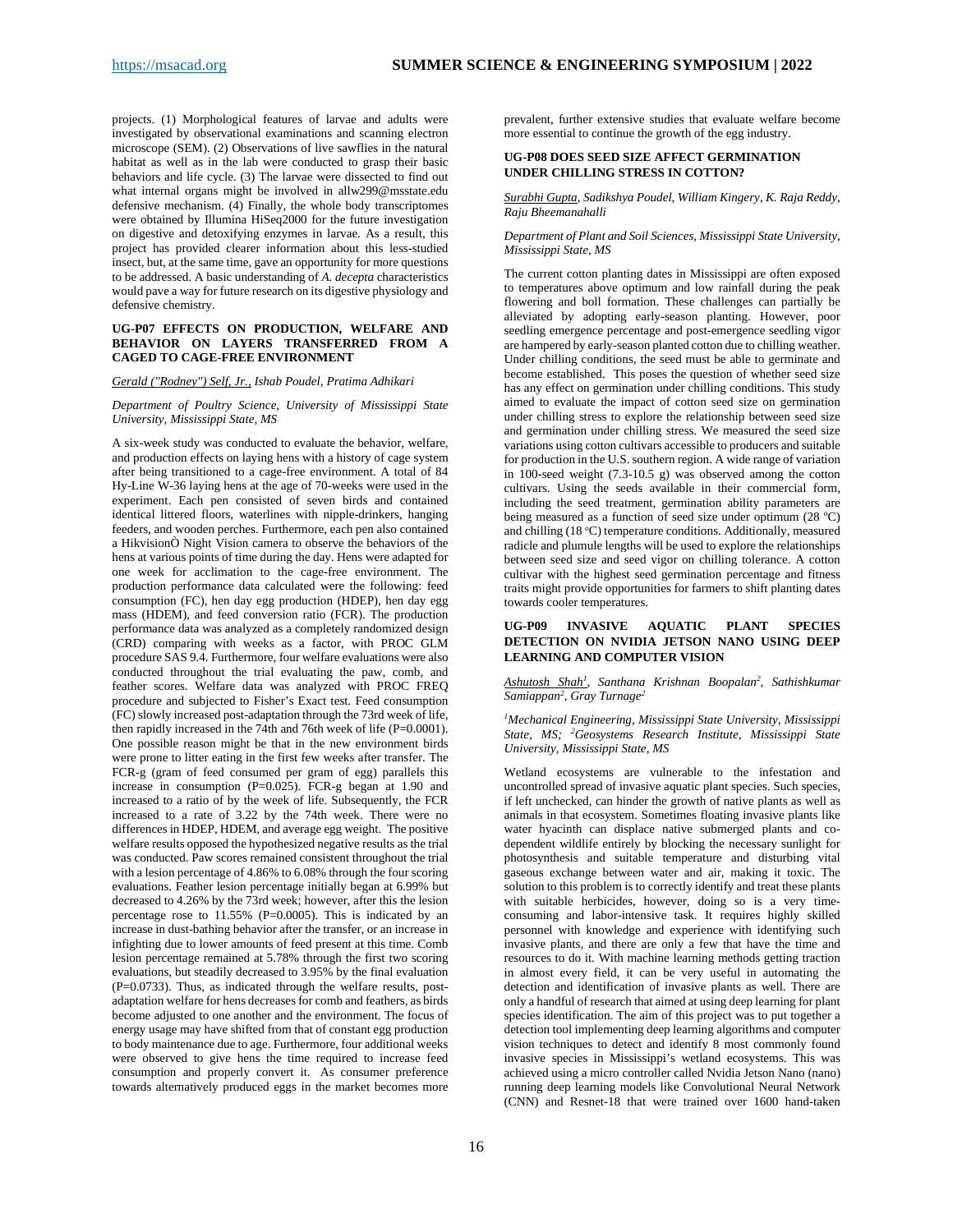images of those 8 plant species. Moreover, Mobilenet-ssd was used as the detection architecture for live detection with the help of a lowresolution camera connected to the nano. Once fully optimized, this tool can be deployed on automated robots like crawlers, water boats, or even drones to do real-time detection and identification of each invasive plant in the vision frame.

#### <span id="page-16-0"></span>**UG-P10 ALLELOPATHIC POTENTIAL OF SWEET POTATO VARIETIES ON THE GROWTH OF PALMER AMARANTH**

#### *Karina Beneton, Varsha Singh, Ziming Yue, Mark Shankle, and Te Ming Tseng*

#### *Mississippi State University, Mississippi State, MS, USA*

There is tremendous interest in developing effective and sustainable methods to suppress the spread of Palmer amaranth (*Amaranthus palmeri*) in agriculture. This weed is problematic because it is easy to spread, resistant to numerous herbicides, and causes crop yield loss. Numerous studies on the chemical control of Palmer amaranth have been conducted, but the interaction of this weed with other crop plants that have allelopathic effects is still unclear. This study aimed to evaluate the allelopathic effects of 17 sweet potato varieties on the growth of Palmer amaranth (*Amaranthus palmeri*). This study was conducted under controlled conditions in the greenhouse in a stair-step set up in the Department of Plant and Soil Sciences at Mississippi State. Plant height was collected weekly. Four sweet potato varieties were most effective in suppressing Palmer amaranth. The variety that reduced (up to 85%) Palmer amaranth height the most was Hatteras. The variety Centennial presented the most expressive initial height reduction, up to 32%. In the presence of the variety Morado, the germination of the weed was delayed until four weeks after emergence, followed by growth inhibition. The variety Evangeline showed an up to 36% height reduction of Palmer amaranth. Among the sweet potato varieties studied, these three varieties performed the best and can be considered growth suppressors of Palmer amaranth.

#### <span id="page-16-1"></span>**GRADUATE STUDENT POSTERS (GS-P)**

#### <span id="page-16-2"></span>**GS-P01 COUPLING CLIMATIC AND OCCURRENCE DATA TO UNDERSTAND AND PREDICT ANNUAL SURVIVAL OF REDBANDED STINK BUG**

*Thomas G. Paul<sup>1</sup>*, Angus L. Catchot<sup>1</sup>, Tyler B. Towles<sup>2</sup>, Fred R. *Musser1 , Priyadarshini Chakrabarti Basu1 , Samuel F. Ward*

*1 Mississippi State University, Mississippi State, MS; 2 Louisiana State University, Baton Rouge, LA*

The non-native redbanded stink bug (RBSB), *Piezodorus guildinii*  (Westwood), (Hemiptera: Pentatomidae), first emerged as an economically important pest of soybean in Louisiana in 2000. Drivers of interannual fluctuations in the distribution of RBSB populations are poorly understood, but such fluctuations may depend on the cold tolerance of overwintering RBSB, a chill susceptible species. Using geospatial analysis of climate data, cold tolerance metrics, and occurrences of RBSB across the southeast over the past two decades, we examined the relationship between winter weather and RBSB presence in the southeastern United States. We hope these efforts improve annual forecasts of economically significant RBSB populations across soybean growing regions of the Southeastern United States.

#### <span id="page-16-3"></span>**GS-P02 ASSESSING THE RELATIONSHIP BETWEEN SOIL HEALTH AND SURFACE RUNOFF WATER QUALITY IN THE MISSISSIPPI DELTA**

*Laura Sarmiento1 , John J. Ramirez Avila1 , Martin Locke2*

*1 Civil Engineering department, School of Engineering, Mississippi State University, Mississippi State, MS; <sup>2</sup> Director National Sedimentation Laboratory USDA-ARS, Oxford, MS*

Enhancing soil health and understanding its interaction with the environment is essential due to its potential impacts on crop productivity, nutrient cycling, and water quality. The goal of this study is to explore relationships between soil health and runoff water quality from agricultural fields, under different management scenarios in a Mississippi Delta watershed. A soil/health quality index was determined using the Soil Management Assessment Framework (SMAF). Nine (9) soil health indicators (aggregate stability, microbial biomass carbon, soil organic carbon, bulk density, beta-glucosidase enzyme, Mehlich 3 extractable phosphorus and potassium, electrical conductivity and pH) were selected to compute the SMAF based on the soil data collected by the USDA-ARS National Sedimentation Laboratory in Beasley Lake Watershed near Inverness, MS. Runoff water samples from fields managed under row crops, vegetative buffers, or Conservation Reserve Program (CRP) were analyzed for the years 2008 and 2012. Preliminary results showed that soil health/quality improved for all management treatments in 2012 as compared with 2008. There was a significant reduction in orthophosphate-P and total Kjeldhal nitrogen measured in surface runoff in 2012 relative to 2008. These surface runoff water quality parameters were positively correlated with the soil quality/health indicators aggregate stability  $(R=0.56)$ , and microbial biomass carbon (R=0.85), respectively. Overall, areas managed under CRP had higher soil health indicators and improved runoff water quality, while row crops fields had the lowest indicators, those management practices that improve soil health may have a benefit on runoff water quality in agricultural landscapes of the Mississippi Delta.

#### <span id="page-16-4"></span>**GS-P03 GLOBAL DIETARY AND HERBAL SUPPLEMENT USE DURING COVID-19 -A SCOPING REVIEW**

#### *Ishaan Arora, Rahel Mathews*

*Food Science Nutrition and Health Promotion, Mississippi State University, Mississippi State, MS*

The lack of effective treatment options for COVID-19 has raised many concerns among populations in its first two years, prompting many attempts to find alternative options to prevent the disease from spreading or to slow the progression of the infection. The aim of this scoping review is to summarize dietary supplement use in the general public published to date, during COVID-19 pandemic. A systematic search was conducted in December 2021 following PRISMA guidelines. PubMed, ERIC, and Scopus databases were searched, and 956 results were screened for eligibility. Fourteen cross-sectional studies from 11 countries and 3 continents were examined. All studies were large population surveys investigating healthy eating and supplement use during COVID-19. Vitamin C, vitamin D, zinc, and multivitamins were the most widely reported, as well as natural/herbal products such as ginger and honey. The most common reason cited for supplement use was to strengthen the immune system and to prevent infection of COVID-19. These studies reported that populations are relying on healthcare providers, family, friends, and social media to learn about supplement use. Future studies on the treatment of COVID-19 should

#### <span id="page-16-5"></span>**GS-P04 ROLE OF BRANCHED-CHAIN FATTY ACIDS IN LISTERIA MONOCYTOGENES PATHOGENESIS**

*Q M Monzur Kader Chowdhury1 , Seto Ogunleye1, Shangshang*  Wang<sup>2</sup>, Thu Dinh<sup>2</sup>, Mark L. Lawrence<sup>2</sup>, Hossam Abdelhamed<sup>2</sup>

<sup>1</sup>Department of Comparative Biomedical Sciences, College of *Veterinary Medicine, Mississippi State University, Mississippi State, MS; 2 Department of Animal and Dairy Sciences, Mississippi State University, Mississippi State, MS*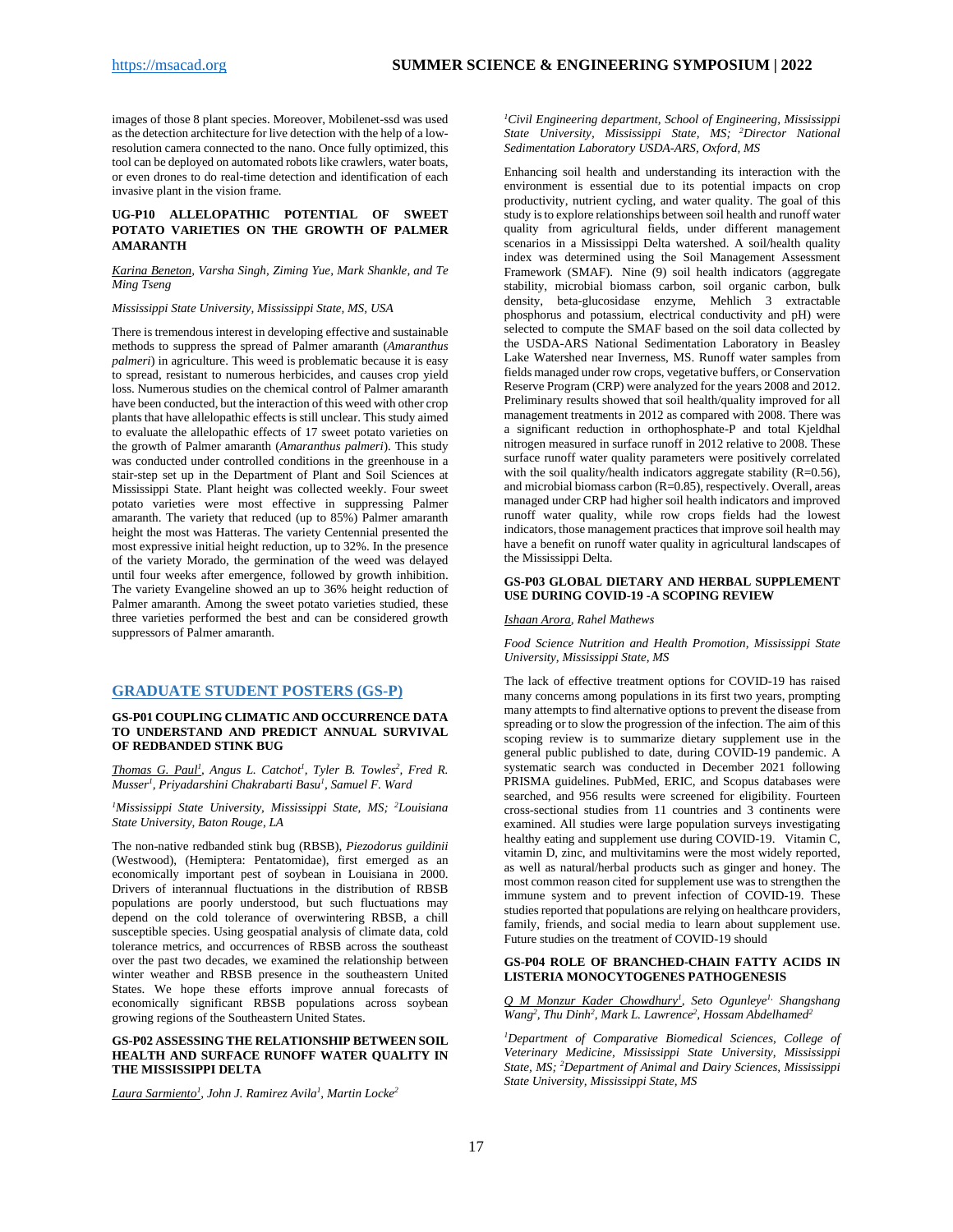Listeria monocytogenes is a food-borne bacterial pathogen that can survive and multiply in a wide range of temperatures, including refrigerators in food storage. The ability of L. monocytogenes to survive at low temperatures leads to frequent recalls of contaminated food products and fatal outbreaks of listeriosis. A critical mechanism that enables L. monocytogenes to grow at low temperatures is the ability to retain its normal membrane fluidity through branched-chain fatty acids (BCFA) synthesis. Branchedchain α-keto acid dehydrogenase (BKD) plays a vital role in BCFA biosynthesis pathway. BKD is a multi-subunit enzyme complex composed of four polypeptides: a dihydrolipoamide dehydrogenase (E3), a dehydrogenase (E1α), a decarboxylase (E1β), and a dihydrolipoamide acyltransferase (E2) encoded by lpd, bkdA1, bkdA2, and bkdB gene respectively. We constructed BKD deficient L. monocytogenes strain by in-frame deletion method. Our result showed that BKD is required for full L. monocytogenes virulence in mice, growth kinetic at lower temperatures by maintaining membrane fluidity, and plaque formation in L2 fibroblast cells. Furthermore, locking PrfA in its "active" conformation (PrfA\*) restored the wildtype phenotype (virulence, cold tolerance, BCFA composition, and membrane fluidity) in BKD-deficient strains. This result indicates that PrfA\* allows the BKD-deficient strain to bypass the biochemical step that requires BKD for the biosynthesis of BCFA under relevant host conditions. It is not fully understood how PrfA\*, a regulator that enables virulence, would influence BCFA biosynthesis. Further study will investigate this mechanism. This study demonstrates a novel role of PrfA and BKD complex in listerial pathogenesis, which may provide insight into the development and application of antimicrobial agents.

#### <span id="page-17-0"></span>**GS-P05 PHENOTYPIC CHARACTERIZATION OF SOYBEAN CULTIVARS FOR HEAT AND DROUGHT STRESS TOLERANCE**

#### *Sadikshya Poudel, Ranadheer Reddy Vennam, K.R. Reddy, Raju Bheemanahalli*

#### *Department of Plant and Soil Science, Mississippi State University, Mississippi State, MS*

Soybean production is projected to face a significant impact of climate changes, with an increased frequency of heatwaves occurring along with periods of prolonged drought spells. The coincidence of these stressors during pod filling is expected to affect the yield and quality of soybean. We hypothesized that the soybean cultivar with individual drought or heat stress tolerance might not show the combined stress tolerance. To address this hypothesis, we (i) quantified yield and quality traits responses of soybean under control (100% irrigation+32°C daytime temperature), drought (50% irrigation), heat (38°C daytime temperature), and combined stress (38°C daytime temperature +50% irrigation) conditions; (ii) compared the tolerance score of soybean cultivars across the stress treatments. All cultivars' yield components and quality (protein and oil) composition varied under stress treatments compared to the control. Averaged across soybean cultivars, the magnitude of the decrease followed the order of heat stress < drought stress < combined stress for the seed yield per plant. The pod weight was reduced by 48%, pod number by 35%, seed number by 42%, and seed weight by 43% under combined heat and drought stress compared to that under control. The seed protein and oil contents were significantly affected in response to treatments. Drought stress had a greater impact on yield compared to heat stress. Stress susceptibility index in heat or drought did not show a significant correlation with combined stress, indicating that the selection of soybean for individual stress might not perform under combined stress conditions.

#### <span id="page-17-1"></span>**GS-P06 DESIGN OF A PERFUSION-COMPRESSION EVALUATING OSSEOINTEGRATION**

*Alexis Graham1 , Sophie Jones1, Charlotte Thompson2, Darrock Flynn2 , Matthew W. Priddy2, Lauren B. Priddy1*

*1 Department of Agricultural and Biological Engineering, Mississippi State University, Mississippi State, MS; <sup>2</sup> Department of Mechanical Engineering, Mississippi State University, Mississippi State, MS*

Mechanical loading *in vivo* is necessary for new bone formation leading to successful implant osseointegration. Our objective is to develop a perfusion-compression bioreactor system that will apply a physiologically relevant perfusion flow and mechanical compression regime to study implant osseointegration *in vitro*. The system consists of a bioreactor chamber, a perfusion flow set-up, and a mechanical loading frame. The bioreactor chamber is equipped with inserts allowing for specimens of varying sizes to be cultured. A bioreactor chamber capable of maintaining a large bone explant  $(d=10 \text{ mm}, \text{ h=7 mm})$  allows for enough tissue to examine the effects of mechanical stimuli while preserving the native bone matrix and tissue integrity. A peristaltic pump perfuses culture media throughout the bioreactor chamber, inducing stimulatory shear stresses on the specimen and facilitating nutrient exchange and waste removal from the culture environment. On the aluminum and steel loading frame, a captive stepper motor linear actuator in line with a micro load cell allows for dynamic compression of the specimen and recording of the applied force. A custom LabVIEW program allows for force feedback control of the stepper motor actuator. Future work will involve the addition of a Linear Variable Differential Transformer (LVDT) to monitor explant displacement during compression. The perfusion-compression bioreactor system can be used to guide orthopedic implant design, reduce the need for animal models in initial implant osseointegration studies, and further our understanding of how differing mechanical loading regimes affect implant osseointegration.

#### <span id="page-17-2"></span>**GS-P07 LEAF MASS PER AREA, NITROGEN, AND 15N REFLECT PHOTOSYNTHETIC CAPACITY, WATER, NITROGEN USE, AND TRADEOFFS ACROSS EASTERN COTTONWOOD AND HYBRID POPLARS**

#### *Jiaxin Wang*

#### *Department of Forestry, Mississippi State University*

Eastern cottonwood (DD) and six taxa of *Populus* hybrids (*P.*   $deltoides \times P$ . maximowiczii (DM), *P. deltoides*  $\times$  *P. nigra* (DN), *P. deltoides* × *P. trichocarpa* (DT), *P. trichocarpa* × *P. deltoides* (TD), *P. trichocarpa* × *P. maximowiczii* (TM), *P. deltoides* × *nigra* × *maximowiczii* (DN×M) were selected and planted at two sites in the southeastern U.S. to select most productive and high water use efficiency (WUE) taxa and clones. During the first growing season, gas exchange and stable isotope carbon and nitrogen were measured in July. We found that under a low nitrogen site (Monroe site, 0.49 mg/g of N), DD exhibited the highest leaf nitrogen content (LNC) and WUEiso than some *Populus* hybrids. In contrast, under high nitrogen site (Pontotoc site, 1.06 mg/g of N), some of the hybrids exhibited higher LNC and WUEiso than DD. Although gasexchange data calculated WUE were positively and significantly correlated with WUEiso, different patterns of WUE across DD and hybrids were observed. LNC was significantly and positively correlated with WUE, while photosynthetic nitrogen use efficiency (PNUE) was negatively correlated with WUE in the Monroe site but positively in the Pontotoc site. Our results suggest that the WUE of poplar can be affected by LNC and PNUE, and different taxa show different WUE and PNUE under different soils. Tradeoffs between WUE and PNUE were observed in the Monroe site, which may indicate that soil nitrogen availability limits poplar WUE and PNUE.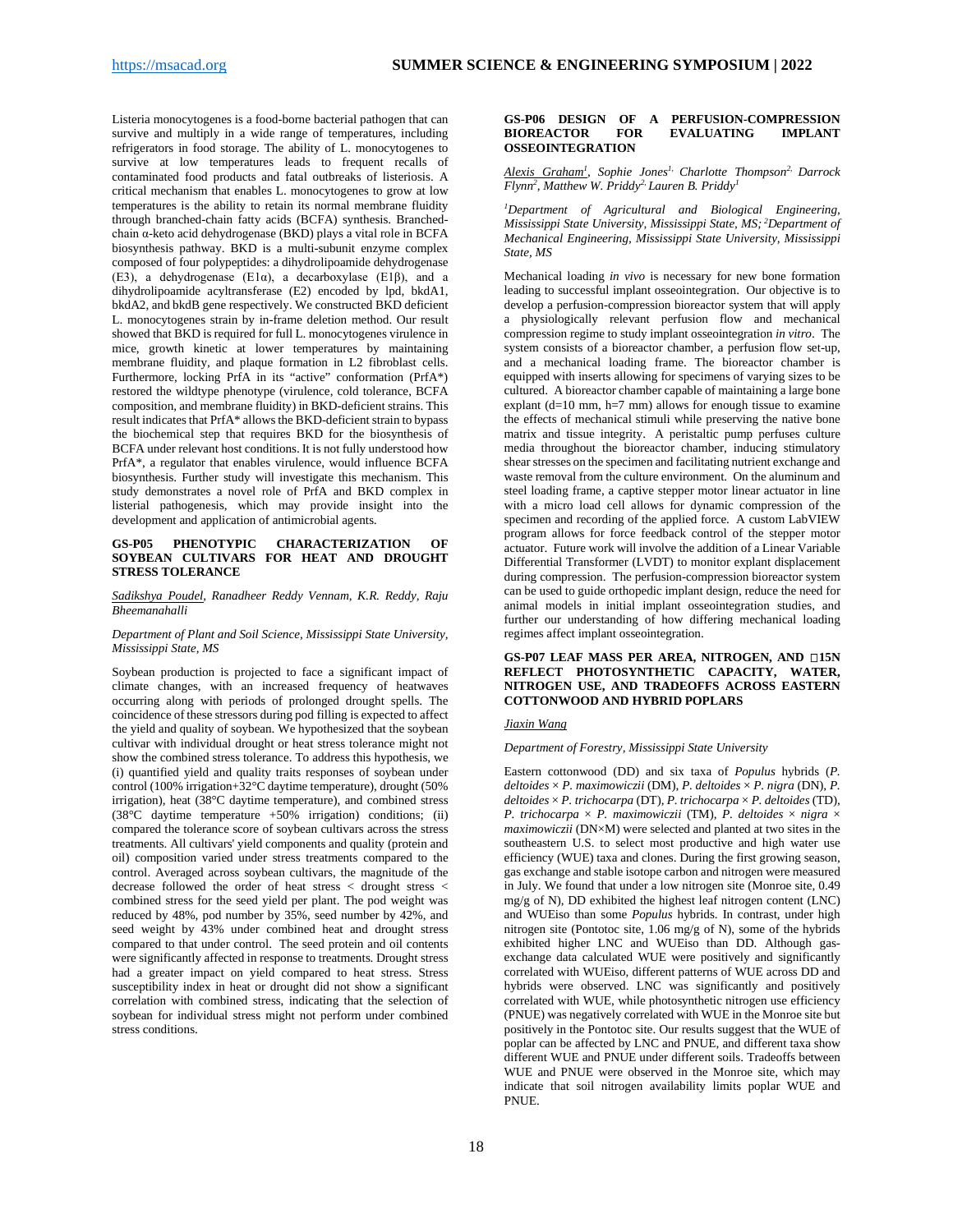#### <span id="page-18-0"></span>**GS-P08 PROTEOMIC ANALYSIS OF CHLOROPLAST PROTEINS OF SOYBEAN PLANTS IN RESPONSE TO SILICON APPLICATION**

*Aamandeep Kaur, Jiaxu Li* 

#### *Department of Biochemistry, Molecular Biology, Entomology and Plant Pathology Mississippi State University, Mississippi State, MS*

Soybean is an important economic crop around the world. It has good nutrition value due to rich source of protein content along with dietary minerals and vitamins. Mostly, soybeans are grown over 50 percent of Mississippi non-irrigated sites. Considering a significant area of crop production under water-limited rain-fed conditions, there is a great need to develop production systems to sustain yield potentials under water deficit stress. Drought stress is one of the major abiotic stresses. Moreover, climate change may also lead to increase the intensity, duration and frequency of drought stress. Silicon has recently been recognized as an important element in plant nutrition. In our previous study, it has been shown that supplying soybean with soluble silicon in the soil could improve vegetative growth and biomass production under water limiting conditions. However, the mechanism how silicon alleviates water deficit stress is not understood. Moreover, the previous studies do not have enough information about the interaction of silicon with chloroplast proteins. In this study, we examined the effects of silicon application on chloroplast proteins expression. Soybean plants were cultivated in pots containing soil supplied with 2 millimolar solution of sodium silicate. Equal amounts of sodium chloride were used to reverse the effects of sodium along with control plants. Intact chloroplasts were isolated from the leaves of silicone-treated and control plants exposed to water stress. Proteins were then extract from isolated chloroplasts. Two-dimensional gel electrophoresis and mass spectrometric approaches were used to identify differential chloroplast proteins in response to silicon application under water deficit stress. Proteins that shown differential expression in response to silicon application include photosynthetic proteins and enzymes. These results suggest that silicon application could affect enzymes important for photosynthesis and stabilize photosynthetic proteins and enzymes under water deficit stress.

#### <span id="page-18-1"></span>**GS-P09 AUTOMATED MEANS FOR WOOD FAILURE PREDICTION**

#### *Ramon Ferreira Oliveira, Dercilio Junior Verly Lopes, Edward D. Entsminger*

#### *Department of Sustainable Bioproducts, Mississippi State University, Mississippi State, MS*

The current method for estimating wood failure using the American Society for Testing Material ASTM D5266-13 (2020) standard is highly subjective, requiring visual evaluation and mental estimation, and having made only minor advancements over the years. Additionally, various techniques have been proposed with the goal of improving the current protocol. However, none of them have been accepted as an accurate method by ASTM. Convolutional neural networks (CNN) have been demonstrated as a robust and trustworthy method for classifying, detecting, and segmenting objects in images in many different fields. To the best of our knowledge, there is no study to estimate wood failure using CNN. The overarching goal of this research is to use artificial intelligence/machine learning (AI/ML) to estimate wood failure in bonded three-ply hardwood plywood from mechanical shear strength specimens. The CNN approach needs to be accurately trained and validated with different parameters, namely wood and adhesives types, to be able to correctly generalize and predict truly unseen data. In preliminary experiments, we created a CNN based on the SegNet network. We trained and validated our approach with custom manufactured plywood. Shear specimens were prepared and tested. Pictures of 99 shear bonded areas were taken. These pictures

were processed to create input masks from the failed areas. Eighty (80) pictures and input masks were used for training, and nineteen (19) for validation. The CNNs' prediction was tested on the validation set using four metrics and achieved accuracy =  $0.99$ , F1-Score = 0.99, Matthew's Correlation Coefficient (MCC) = 0.98, and Jaccard Index  $(J) = 0.98$ . The next steps of this research include increasing the dataset and comparing the CNN's prediction with external evaluators' results. The major expected outcome of this research is that AI/ML will provide support to the wood composites industry, with a tool that estimates real wood failure with fast and highly accurate results, and with limited subjectivity.

#### <span id="page-18-2"></span>**GS-P10 CUTTING PROPAGATION OF SWEETBAY MAGNOLIA**

*Jenny B. Ryals, Patricia R. Knight, Anthony T. Bowden, Christine E. H. Coker, Scott A. Langlois, Jim DelPrince, Patricia R. Drackett* 

*Coastal Research and Extension Center, Mississippi State University, Mississippi State, MS*

Sweetbay magnolia (*Magnolia virginiana*) is native to the southeastern United States, as well as areas in Pennsylvania, Delaware, Maryland, New York, New Jersey, and Massachusetts. It can survive from hardiness zones 5 to 9. Propagation of sweetbay magnolia from vegetative cuttings has been noted to be difficult among the different cultivars. Two studies were conducted in order to provide growers with relevant cutting propagation recommendations. The first study, conducted in 2020, was to determine if basal wounding and/or hormone source would improve rooting of sweetbay magnolia cuttings when treated with a basal quick dip in a range of indole-3-butyric acid (IBA) concentrations. The auxin formulation applied was Hortus IBA (Hortus IBA Water Soluble Salts™). The interaction between basal wounding and level of auxin had no significant effect on any data parameter collected. Basal wounding alone had no significant effect on any data parameter collected. Auxin level did not have a significant effect on growth index or cutting quality. Root percentage, root number, root quality, and average root length (of three longest roots) were all significantly affected by auxin level. Overall results suggest that dipping sweetbay cuttings in Hortus IBA at 5000 ppm, 7500 ppm, 10000 ppm, regardless of basal wounding, will result in a higher quality liner. Building off the findings of the 2020 study, a second study was conducted in 2021 to determine if auxin application method and/or propagation substrate could further improve rooting of sweetbay magnolia cuttings. Treatments included two substrates (100% pine bark or 100% perlite) and six methods of auxin application (no auxin, quick dip, single over-thetop spray, single over-the-top spray with surfactant, multiple overthe-top sprays, and multiple over-the-top sprays with surfactant). The auxin formulation applied was Hortus IBA (Hortus IBA Water Soluble Salts™) at a concentration of 10000 ppm, as per the results of the first study. After treatment application, cuttings were inserted into 12 cm containers and placed under intermittent mist. The interaction between substrate and auxin application method had no significant effect on any data parameter collected. Substrate alone had a significant effect on root number and root percentage, but no significant effect on average root length (of three longest roots) or root quality. Auxin application method did not have a significant effect on average root length (of three longest roots) or root number. Root percentage and root quality were both significantly affected by auxin level. Within the substrate types, auxin application method had a significant effect on root percentage in 100% pine bark, but not in 100% perlite. Auxin application method had no significant effect on root number of pine bark or perlite. Overall results suggest that sweetbay cuttings propagated into 100% pine bark with Hortus IBA 10000 ppm applied via a quick dip, single over-the-top spray, single over-the-top spray with surfactant or multiple over-the-top sprays, will result in a higher quality liner.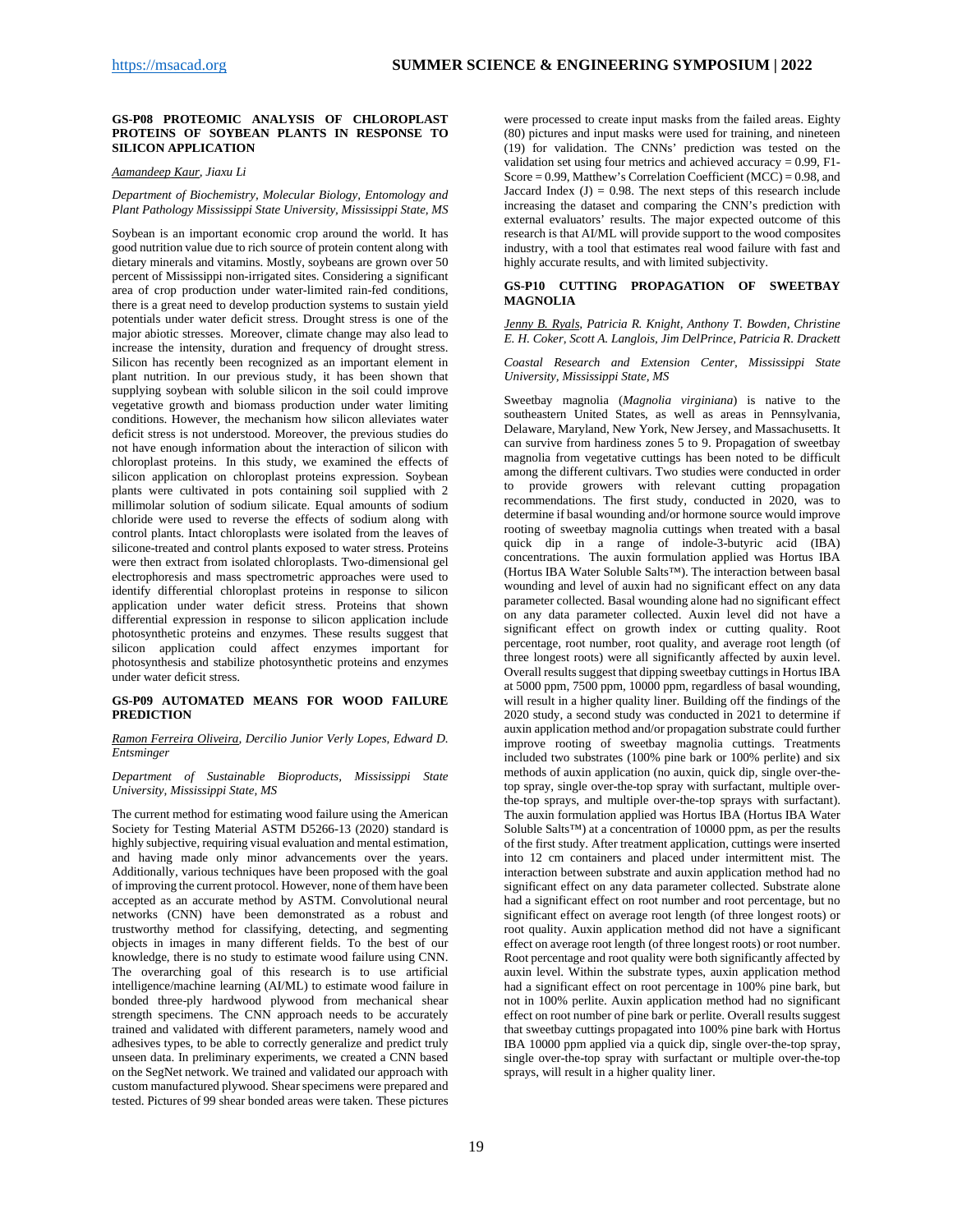#### <span id="page-19-0"></span>**GS-P11 FUNGAL ACTIN SUSCEPTIBILITY TO THE ANTIFUNGAL OCCIDIOFUNGIN, USING** *S. CEREVISIAE SHUFFLE STRATEGY*

#### *Moshood Fagbolade, Donna M. Gordon*

*Department of Biological Sciences, Mississippi State University, Mississippi State University, MS*

Occidiofungin is a novel antifungal with a broad spectrum of activity against yeast and filamentous fungi. Studies have identified actin, a highly conserved protein found in all eukaryotic cells, as its biological target. Comparing *S. cerevisiae* with *C. glabrata* and *C. albicans*, the *ACT1* gene codes for a protein that shares 100% and 94% amino acid identity, respectively. Interestingly, previous studies have shown that *C. albicans* and *C. glabrata* exhibit a 2-4 fold resistance to occidiofungin relative to *S. cerevisiae*. This study aims to identify whether these amino acid differences in the *ACT1* gene contribute to occidiofungin susceptibility. Using a haploid *S. cerevisiae ACT1* shuffle stain in which the genomic copy of *ACT1 wa*s deleted but present on a *URA3* plasmid, the functionality of *ACT1* gene products from *C. albicans* and *C. glabrata* were analyzed. Functional complementation measured cell doubling time, actin protein levels, and nuclear positioning. Data indicates that cells expressing the *ACT1* gene from *C. albicans* or *C. glabrata* exhibited characteristics indistinguishable from that of *S. cerevisiae*. Data for susceptibility to occidiofungin by minimum inhibitory concentration assays also indicate a similar sensitivity profile as *S. cerevisiae*. These finding suggests that amino acid differences in the *actin protein* between *S. cerevisiae* and *C. albicans* are not responsible for the variances in occidiofungin sensitivity, which points to other factors contributing to these differences. Additional studies to include testing of *ACT1* from other fungal organisms that require >10-fold higher concentrations of occidiofungin relative to *S. cerevisiae* will help strengthen these findings.

#### <span id="page-19-1"></span>**GS-P12 INEQUITY OF ACCESS TO EMPLOYMENT FOR VULNERABLE POPULATION ACROSS AMERICA**

#### *Fatemeh Janatabadi, Alireza Ermagun*

#### *Richard A. Rula School of Civil & Environmental Engineering, Mississippi State University, Mississippi State, MS*

This study examines spatial mismatch for low-wage American minorities living in areas where transit offers better access to highwage employment. The analysis has been conducted across the 50 most populated American metropolitan areas. We measure the spatial distribution of high and low-wage employment and then calculate Transit Access Gap between high and low-wage employment opportunities. This data is augmented with the socioeconomic characteristics of residents to identify the areas of spatial mismatch. Four main findings are obtained. First, as the time threshold increases, the transit access gap between high-wage and low-wage employment increases. Second, transit provides better access to high-wage employment compared to low-wage employment. This indicates that the transit system not only fails to facilitate access to low-wage employment for socially vulnerable communities rather it acts as a catalyst to aggravate the spatial mismatch. Third, among different sociodemographic cohorts, African-Americans experience the highest spatial mismatch. In Rochester 50%, Hartfield 44%, and Philadelphia 42% of lowincome African-Americans reside in areas where the transit system offers access to high-wage employment. Fourth, the ratio of the vulnerable population facing spatial mismatch to the vulnerable population who does not face mismatch is higher among the carless households compared to other sociodemographic groups. This ratio is higher in Dallas, Rochester, and Baltimore with 7, 5.6, and 4.7 values, respectively. This study offers a snapshot of how socially vulnerable communities experience spatial mismatch in America. It

can, therefore, help to decrease social inequity by detecting areas in need of transit service improvement.

#### <span id="page-19-2"></span>**GS-P13 IMPACTS OF EARLY SEASON DROUGHT STRESS ON CORN GROWTH AND DEVELOPMENT**

*Ranadheer Reddy Vennam1 , Purushothaman Ramamoorthy2 , Sadikshya Poudel1 , K. Raja Reddy1 , Raju Bheemanahalli1*

*1 Department of Plant and Soil Sciences, Mississippi State University, Mississippi State, MS; <sup>2</sup> Geosystems Research Institute, Mississippi State University, Mississippi State, MS.*

Drought is a severe threat to agriculture production that affects all growth stages of plants, including corn (*Zea mays* L.). One of the significant factors associated with higher yield potential is seedling vigor at the early vegetative stage. To investigate how corn plants respond to drought stress at the early vegetative stage, we have examined the responses of morphological and physiological traits that may contribute to early vigor. In this study, two corn hybrids were subjected to five levels of volumetric soil water content (0.15, 0.12, 0.09, 0.06, 0.03  $m<sup>3</sup>m<sup>-3</sup>$ ) conditions at the V2 growth stage for 28 days. In addition to morpho-physiological, parameters, leaf hyperspectral reflectance properties were measured. Both the hybrids showed a decrease in transpiration ( $r^2$  = 0.90) and stomatal conductance  $(r^2 = 0.90)$  in response to declining levels of soil moisture content. Canopy temperature increased by 5°C in response to severe soil stress  $(0.03 \text{ m}^3 \text{ m}^3)$  levels compared to the control. Whole-plant dry weight declined with a decrease in soil moisture content. Under severe water deficit conditions, corn root biomass decreased by 46% (P1316 YHR) and 40% (A6659 VT2RIB). Root to shoot ratio increased with decreasing soil moisture levels. This study improved our understanding of how corn plants adjust their physiology and shoot-root traits in response to varied soil moisture content. The functional relationships developed through this study can be used to create crop modeling, predict plant performance, and improve agronomic practices under stressful conditions. In addition, the phenotypic data generated from this study can help to prioritize traits associated with the early-season drought tolerance in corn.

#### <span id="page-19-3"></span>**GS-P14 PREDICTING YIELDS OF RAINFED GROWN COTTON USING UNMANNED AERIAL SYSTEM DATASETS**

*Amrit Shrestha1 , Purushothaman Ramamoorthy1 , Adeli Ardeshir2 , Daniel McCraine<sup>1</sup>, Sathish Samiappan<sup>1</sup>, Joby Prince Czarnecki<sup>1</sup>, K. Raja Reddy3 , Robert Moorhead1 , Raju Bheemanahalli3*

<sup>1</sup> Geosystems Research Institute, Mississippi State University;<br><sup>2</sup>USDA-ARS Genetics and Sustainable Agriculture Research Unit *USDA-ARS, Genetics and Sustainable Agriculture Research Unit, Mississippi State University, Mississippi State, MS; <sup>3</sup> Department of Plant and Soil Sciences, Mississippi State University, Mississippi State, MS*

Cotton (*Gossypium* spp.) is the most economically important fiber crop grown in the southern U.S. and globally. Early yield prediction can provide information to make informed management decisions and estimate the market value more accurately. However, in-season yield prediction is challenging due to in-field variability in soil types and environmental variables. Most yield prediction studies have focused on boll counting within a portion of the field. This study evaluated the potential of using cotton fiber pixel area and plant height to predict the final cotton yields under rainfed conditions. A field experiment was conducted in 2021. An unmanned aerial vehicle (UAV) carrying a five-band multispectral sensor was flown at 60 m above ground level before crop harvest or at 153 days after planting (DAP). Similarly, a UAV-mounted LiDAR sensor was deployed to collect structural and topographic data. The multispectral imagery was used to extract the projected cotton fiber pixel area. A support vector machine algorithm was applied to the imagery to segment the cotton fiber pixel from the cotton canopy and background soil with an overall accuracy of 99%. Bare ground data collected using the LiDAR sensor was used to make a digital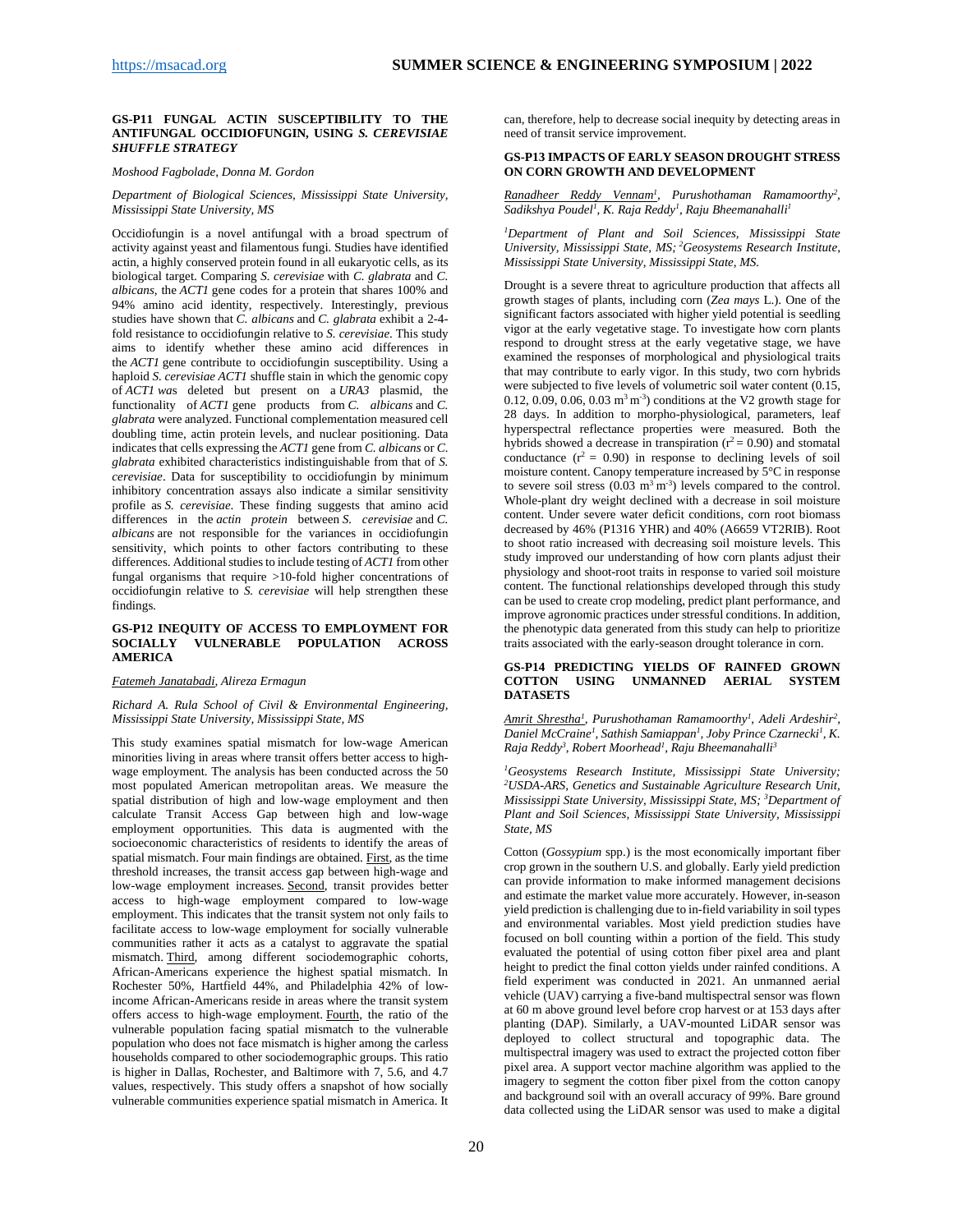terrain model, and the LiDAR collected data at 153 DAP was used to create a crop surface model. Multiple linear regression was performed between observed cotton yield and projected cotton fiber area and plant height. Results showed a strong correlation ( $r^2 = 0.82$ , *p<0.001*) between UAV-derived datasets and observed cotton yield at harvest.

#### <span id="page-20-0"></span>**GS-P15 IMPACT OF NITROGEN AND SULFUR APPLICATION ON YIELD AND QUALITY OF MISSISSIPPI CORN**

*Ramandeep Kumar Sharma1 , Camden Oglesby1, James Dew1 , Xiaofei Li2 , Krishna Narasim Reddy3 , Gurpreet Kaur1 , Jagmandeep Dhillon1*

*1 Department of Plant and Soil Sciences, Mississippi State University; <sup>2</sup> Department of Agricultural Economics, Mississippi State University; <sup>3</sup> Crop Production Systems Research Unit, USDA-ARS, Stoneville, Mississippi, USA.*

There has been a drastic decline in atmospheric industrial ejections due to an improvement in the  $SO<sub>2</sub>$  pollution management strategies in the last two decades, reducing sulfur (S) deposition to soils. However, the soil S withdrawal is steadily increasing due to high yielding cultivars, low tillage intensity, increased use of fertilizer with minimal to no S. Therefore, to determine the corn yield response to S and N and their interactions in rainfed corn in Mississippi, studies were conducted at three different locations (Starkville, Brooksville, and Stoneville). Experiments were set up in a randomized complete block design with four replications with a total of 13 treatments each including a control. The treatments included multiple N and S rates. The optical sensors (SPAD, Crop circle, and Mica Sense) were used at each location to sense corn's in-season N and S status at different growth stages. The results were variable across different locations where Stoneville showed significant yield response to N and S, Brooksville responded only to N, and Starkville corn yield was not affected by any fertilizer. The highest recorded yield was at rates  $(336 \text{ kg. N ha}^{-1} \& 67 \text{ kg. S ha}^{-1})$ and  $(336 \text{ kg. N ha}^{-1} \& 45 \text{ kg. S ha}^{-1})$  at Brooksville and Stoneville respectively. Within each N rate, non-significant incremental S trends were noted at Brooksville and Stoneville. Conclusively, it was found that the yield responses are location-specific and based on the local soil characteristics and health. Therefore, soil testing is suggested to make nutrient management decisions.

#### <span id="page-20-1"></span>**GS-P16 AGRONOMIC OPTIMUM NITROGEN RATE FOR MAIZE (***ZEA MAYS* **L.) PRODUCTION IN MISSISSIPPI**

#### *Camden Oglesby, Jagmandeep Dhillon*

#### *Department of Plant and Soil Sciences, Mississippi State University, Mississippi State, MS*

The variable influence of the environment on nitrogen (N) supply and demand dictate the need for yearly updated fertilizer N recommendations. Currently, crop yield goal (CYG) methods are used by 34 land grant universities, including Mississippi State University, which does not consider environmental variations. This research tested the efficacy of CYG by distinguishing the agronomic optimum N rate (AONR) and economic optimum N rate (EONR) for Mississippi corn production. A total of 12 treatments in 2020 and 11 in 2021 were replicated four times over four locations in a randomized complete block design. The optimums were calculated by fitting linear, quadratic, linear-plateau, and quadratic-plateau models by means of four different goodness of fit measures. Furthermore, differences between a calculated CYG rate using the Mississippi yield goal equation and AONR were compared. Overall, AONR varied from  $134$  kg ha<sup>-1</sup> to  $252$  kg ha<sup>-1</sup> at different management levels. When comparing the AONR to the CYG rate, the CYG rate would over recommend N in each of the possible comparisons with differences ranging from 4 kg ha<sup>-1</sup> to 93 kg ha-<sup>1</sup> greater than the AONR. Differences between AONR highlight variability caused by factors such as soil, environment, and their

interaction with N supply and demand, which is unaccounted for by the CYG method.

#### <span id="page-20-2"></span>**GS-P17 GENOMIC DIVERSITY IN BERMUDAGRASS (***CYNODON* **SPP.) REVEALED BY SINGLE NUCLEOTIDE POLYMORPHISMS**

*Lovepreet Singh, Yanqi Wu, James D. McCurdy, Barry S. Stewart, Brian S. Baldwin, Hongxu Dong* 

*Department of Plant and Soil Sciences, Mississippi State University, Mississippi State, MS*

The development of new cultivars and the advancement of bermudagrass breeding is hampered by a lack of information about genetic and phenotypic diversity in bermudagrass (*Cynodon* spp.). To exploit diversity in bermudagrass, a total of 206 common bermudagrass (*C. dactylon* var. *dactylon*) and African bermudagrass (*C. transvaalensis*) accessions of worldwide origin were assembled for this study. DNA sequencing libraries were prepared following the genotyping-by-sequencing (GBS) protocol with *Ape*KI enzyme and sequenced with 101 bp single end reads on an Illumina Novaseq SP platform. With a minor allele frequency of 0.05 and a minimum call rate of 0.5, a total of 37,496 raw SNPs were called de novo using the UNEAK pipeline of TASSEL 3 standalone. Population structure was assessed by running the ADMIXTURE program ranging from k values 1 to 10 and optimum k value came out to be 4 from crossvalidation error plot. The results of admixture found to be consistent with principal component analysis (PCA) and phylogenetic analysis. According to principal component analysis (PCA), PC1, PC2, and PC3 explained 15.6 %, 10.1 %, and 3.8 % of the genetic variance in the germplasm panel, respectively. The various genetic diversity parameters nucleotide diversity or average pairwise divergence  $(\pi)$ , estimated mutation rate or expected nucleotide diversity (θ), Tajima's D statistic, and Fst statistic has been calculated to look at the genetic diversity. Genotypic data will greatly help in the genetic dissection of agronomic traits by genomewide association studies (GWAS) in the future. Genomic diversity analysis revealed substantial amount of variation in the panel, demonstrate the overall potential of population for further genetic studies and its capability to generate new varieties in breeding programs.

#### <span id="page-20-3"></span>**GS-P18 EXPLORING THE MICROBIAL PROFILE OF RAW GOAT MILK FROM MISSISSIPPI FARMS AND UNDERSTANDING PRODUCER FOOD SAFETY PRACTICES AND PERCEPTIONS**

*Jacinda Leopard, Rahel Mathews, Juan L. Silva, Shecoya White*

*Department of Food Science, Nutrition and Health Promotion, Mississippi State University, Mississippi State, MS*

Currently, 30 states allow the sale of raw milk, including Mississippi, which imposes strict regulations that limit sales to very small farmers  $(n<9)$  goats). These regulations are largely management-based and not food-safety related. The objectives of this exploratory research were to analyze the microbial profile of raw goat milk from Mississippi farms and assess food safety practices and perceptions of dairy goat farmers in Mississippi to identify deficiencies and opportunities for improvement in raw goat milk safety. Raw milk samples (n=30) were collected by farmers using their everyday milking techniques and enumerated for pathogenic bacteria and fecal indicators. Pathogens are dangerous microorganisms that are often causative agents in foodborne outbreaks leading to human illness. Farm management and milk handling practices data was collected through a knowledge-based survey designed in Qualtrics and distributed through social media groups targeting dairy goat producers in Mississippi (n=29). Staphylococcus spp. was present in most (70%) milk samples but aligned with the drying-off period at the end of lactation. E. coli, Enterobacteriaceae, and coliforms were observed in 13.3%, 33.3%, and 40% of samples, respectively; no Salmonella spp. or Listeria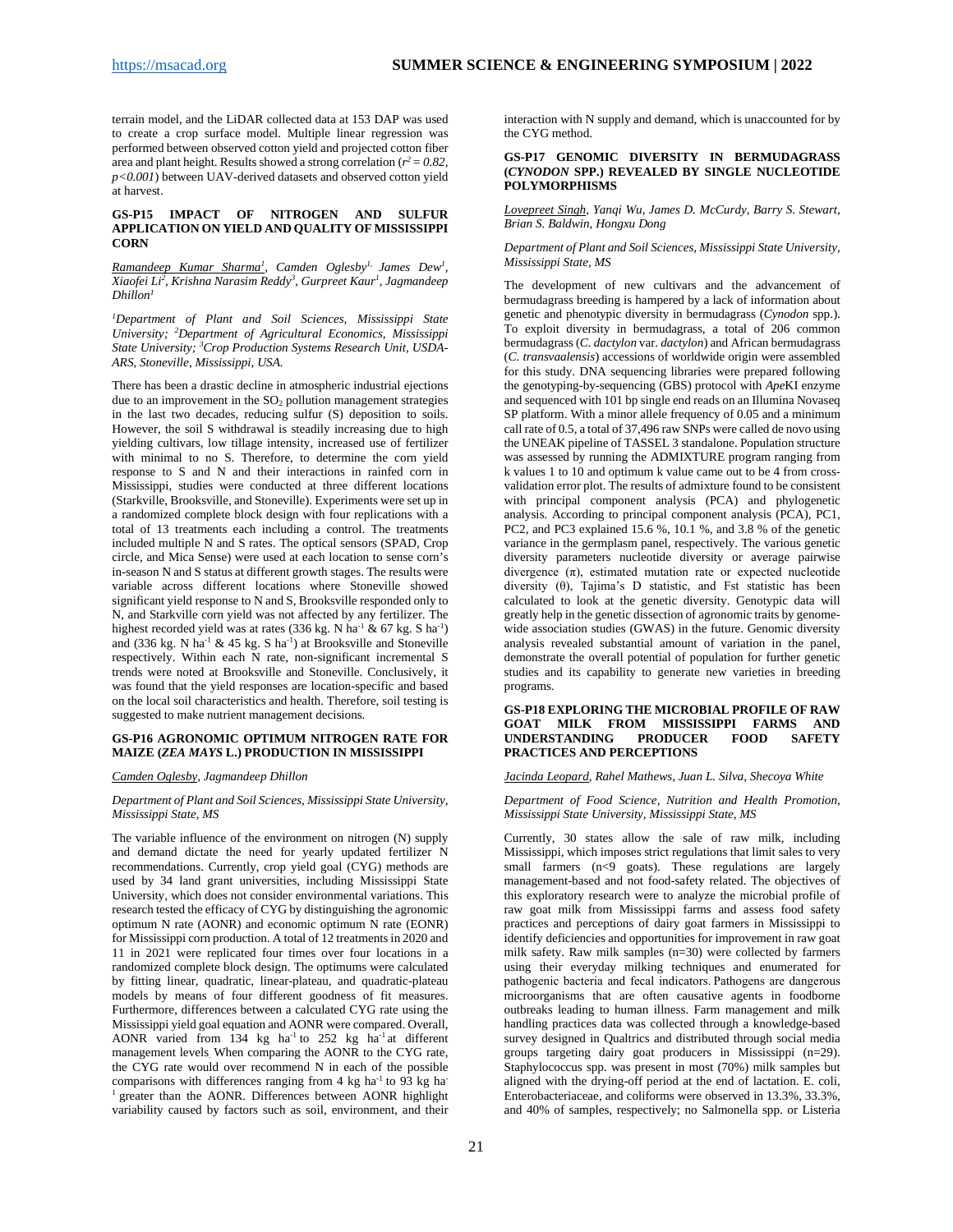monocytogenes were detected. The survey highlighted farmers' need for educational opportunities on safe milk handling with an emphasis on handwashing and the effects of pasteurization. Most producers (80.8%) are willing to invest more in their farms, creating strategic opportunities for extension outreach to help with market expansion and sustainability. Overall, training accessibility could help producers nationwide by encouraging safe milk handling and best management practices.

#### <span id="page-21-0"></span>**GS-P19 IN EVALUATION ON THE EFFECTS OF ADDITIONS AND DELETIONS OF SPECIFIC NUTRIENT MANAGEMENT STRATEGIES ON CORN YIELD AT DIFFERENT PLANT DENSITIES**

*J. D. Dew, C. Oglesby,R. Sharma, G. Singh, J. McCoy, A. Fox, J.S. Dhillon*

#### *Department of Plant and Soil Science, Mississippi State University, Mississippi State, MS*

Improved nutrient management strategies are needed to increase yield production and quality while maintaining soil health. The present study aimed to determine the suitable cultural practices for improved corn production in Mississippi. Two experiments were set up at Verona and Stoneville, MS, in a randomized complete block design with four replications. Treatments included row configurations (single and twin-row), plant populations (79074 and 98842 seeds ha<sup>-1</sup>), and one included stepwise additions and other stepwise deletions of different nutrients. The nutrients tested were two nitrogen rates (235 and 314 kg N ha<sup>-1</sup>), phosphorus (45 kg P ha<sup>-</sup> <sup>1</sup>), potassium (112 kg K ha<sup>-1</sup>), sulfur (22 kg S ha<sup>-1</sup>), and zinc (11 kg Zn ha<sup>-1</sup>). An additional fungicide application was applied to the last treatment for the additions and five out of six treatments for the deletions. At Verona, all three main effects of population, rows, and fertilizer significantly affected corn yield in the addition study. Similarly, in the deletion study, we found a three-way interaction among the main effects. In 2020 at Stoneville, fertilizer was the only factor that affected corn yield in both studies. In 2021 at Stoneville, population and fertilizer significantly affected corn yield in the addition study. Population and rows significantly affected the corn yield in the deletion study, while fertilizer treatments showed no effect. Overall, most of the factors that produced higher yields were site-specific and based on soil characteristics and health. Producers should determine soil deficiencies before deciding the appropriate nutrient management strategy.

#### <span id="page-21-1"></span>**GS-P20 EGGSHELL STRENGTH IN THREE CAVITY-NESTING DUCKS IN MISSISSIPPI**

#### *Hunter Mentges, J. Taylor Gibson1 , Ishab Poudel2 , Praratima Acharya Adhikari2 , J. Brian Davis1*

*1 Department of Wildlife, Fisheries & Aquaculture, Mississippi State University, Mississippi State, MS; 2 Department of Poultry Science, Mississippi State University, Mississippi State, MS*

Wood ducks (*Aix sponsa*), hooded mergansers (*Lophodytes cucullatus*), and black-bellied whistling ducks (*Dendrocygna autumnalis*) are sympatric secondary cavity-nesting duck species in the southeastern United States. Interspecific clutches are common, eggs accumulate in nests from parasitic laying, and strife between females may occur, potentially subjecting eggs to breakage. Understanding the durability of eggs of these species is important for explaining variation in nest and egg hatching success. Our prediction was that eggshell breaking strength (EBS) of hooded merganser eggs would be the greatest among the three species. We collected a total of 67 fresh eggs of the species from nest boxes at two sites in Mississippi in spring-summer 2021. We measured eggshell strength using an Instron Universal Testing Machine (Model 3345; Instron Inc., Norwood, MA) and eggshell thickness using a micrometer (Ames, IA). We measured EBS (Newtons) at the equators of all eggs. We used Tukey's pairwise comparison to test for differences in eggshell strength among species. Mean EBS

differed among all species  $(P < 0.0001)$  and was greatest in hooded merganser, followed by black-bellied whistling duck and wood duck. The EBS was  $120.05$  (SD = 12.03,  $n = 7$ ) for hooded merganser, 52.44 (SD =10.04,  $n=30$ ) for black-bellied whistling duck, and 32.95 (SD =3.90,  $n = 30$ ) for wood duck. Eggs of hooded merganser had the highest EBS, likely attributed to greater eggshell thickness among these species. Our results are preliminary, and further analyses will explore if eggshell strength correlates inversely with egg breakage in our study, and we will investigate mineral composition of eggshells for the three species.

#### <span id="page-21-2"></span>**GS-P21 OPTICAL PROBING OF STRUCTURAL ALTERATION OF BRAIN TISSUES IN PROGRESSIVE ALZHEIMER'S DISEASES USING PARTIAL WAVE SPECTROSCOPY (PWS)**

*Fatemah Alharthi, Ishmael Apachigawo, Mohammad Moshahid Khan, Prabhakar Pradhan* 

#### *Department of Physics & Astronomy, Mississippi State University, Mississippi State, MS*

Alzheimer disease (AD) is the most common form of dementia, characterized pathologically by amyloid plaques and neurofibrillary tangles. One of the earliest overt signs of AD is a loss of cognitive function. It has been reported that AD affects the nanoscale structure of the brain cells which begins long before the cognitive symptoms appear. However, these alterations are undetectable in the initial stages with currently used bulk diagnostic techniques such as MRI and OCT. Thus, the elucidation of a neuroimaging method that can uniquely characterize these structural disorders at nanoscale is imperative for clinical diagnosis. Recently developed finer-focused partial wave spectroscopy (PWS) is a sensitive technique for probing nanoscale structural alterations in cells/tissues in terms of the average structural disorder strength. Results of PWS technique measurements of brain tissues from an animal model and human subjects show significant increase in the disorder strength with the progression of AD relative to their controls. The increased disorder strength can be explained by the higher mass density fluctuations caused by the rearrangements of macromolecules due to the deposition of the amyloid beta protein and damage in DNA with progress of AD. This structural alteration may be reflected in other clinical parameters for early detection of AD and possible treatment.

#### <span id="page-21-3"></span>**GS-P22 DETERMINING THE EFFICACY OF OCCIDIOFUNGIN AGAINST CANDIA ALBICANS BIOFILM**

#### *Donna M. Gordon, Rabina Kumpakha*

*Department of Biological Sciences, Mississippi State University, Mississippi State, MS*

Biofilm formation is a complex process that involves cell attachment to a surface, colonization, and maturation. *Candida albicans* biofilm consists of a structured network of mixed cell morphotypes within an extracellular matrix complex (ECM). Heterogeneous cell layers within a protective ECM confers resistance against clinical antifungals. Targeting of morphologically diverse cells by antifungal agents may be key to biofilm prevention. The antifungal compound occidiofungin is effective against the yeast form of *Candida* species. Recent work has shown that occidiofungin also inhibits hyphae formation in *C. albicans* and *C. tropicalis*. Given these findings, we aim to determine whether occidiofungin can target the heterogenous cell population found in *Candida* biofilms by measuring its efficacy at different biofilm stages and correlating these to changes in biofilm structure. *C. albicans* biofilms formed on silicon elastomer were used to determine the minimum concentration of occidiofungin required to eliminate cells at three stages of biofilm formation: attachment, initiation, and maturation. Antifungal efficacy was evaluated using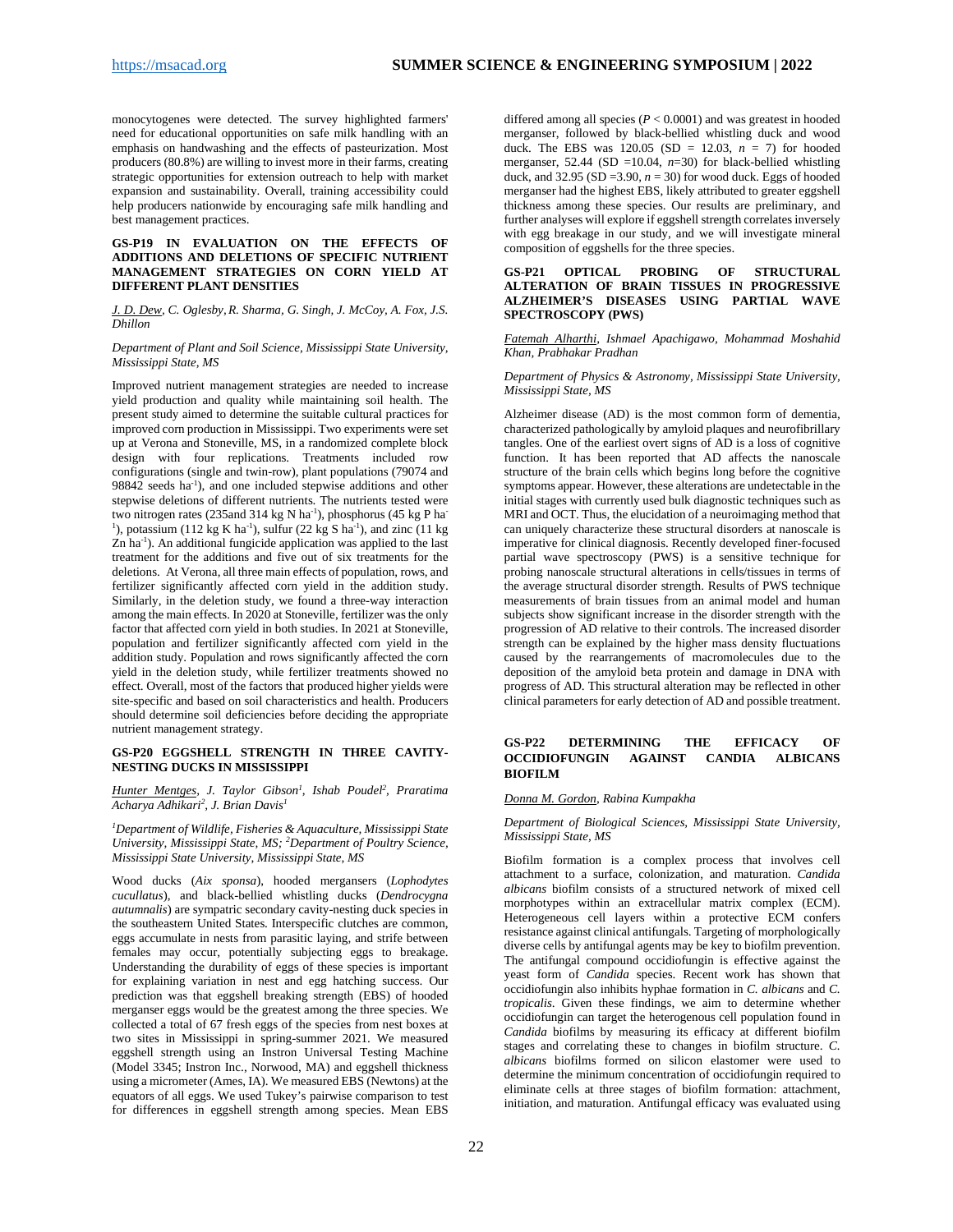an XTT assay to measure metabolic activity and CFU assay to quantify viable cells. XTT results indicate that occidiofungin targets cells at all stages of biofilm with a higher concentration required to eradicate cells in a mature biofilm compared to the attachment and initiation stages. CFU data confirms a reduction in viable biofilm cells. These combined results suggest that occidiofungin may be an effective antifungal agent for *C. albicans* biofilm-associated infections. Future plans include determining the impact of occidiofungin exposure on the architecture of biofilm by confocal and scanning electron microscopy.

#### <span id="page-22-0"></span>**GS-P23 EFFECT OF ALLELOPATHIC SWEET POTATO VARIETIES ON PALMER AMARANTH GROWTH: A GREENHOUSE STUDY**

*Varsha Singh, Isabel Werle, Mark W. Shankle, Stephen L. Meyers, Te-Ming Tseng* 

*Mississippi State University, Mississippi State, MS; University of Arkansas, Fayetteville, AR; Purdue University, West Lafayette, IN*

The present study was conducted with 17 varieties of sweet potato to evaluate the allelopathic effect of sweet potato on the growth of Palmer amaranth (*Amaranthus palmeri*). The study was conducted in the Department of Plant and Soil Sciences greenhouse at Mississippi State University, MS, under controlled conditions. The experiment was carried out in a stair-step setup, and data was collected for plant height, biomass, and chlorophyll content. Palmer amaranth showed a significant height reduction in the presence of sweet potato varieties Morado, 529, Centennial, Heart-O-Gold, and Hatteras. The reduction in Palmer amaranth's height was above 80% in the presence of variety Morado at four weeks after transplantation (WAT), while the reduction was above 70% in the presence of varieties 529 and Centennial, compared to Palmer amaranth control. Reduction in chlorophyll content at 4 WAT was above 50% in the presence of varieties 529, Centennial, and Hatteras. Varieties Hatteras, Evangeline, Covington, 529, and Centennial drastically reduced Palmer amaranth dry biomass. Results of the ANOVA for weekly plant height showed that the variation among the sweet potato varieties is significant, thus suggesting different sweet potato varieties have different effects on Palmer amaranth growth. Some of these varieties have already been reported to produce allelochemicals (Soni et al., 2020). The present findings show that sweet potato varieties Centennial, Evangeline, Hatteras, 529, and Morado suppressed the Palmer amaranth growth and can be considered for further allelopathic studies to identify the cause and pathway responsible for weed growth suppression.

#### <span id="page-22-1"></span>**GS-P24 EVALUATION OF CORN GROWTH USING RECOVERED BIOELECTROCHEMICAL SYSTEMS**

*Jackson Sauers1 , David Brand2 , Umesh Ghimire1 , K. Raja Reddy2 , Benjamin Magbanua1 , Veera Gnaneswar Gude1*

*1 Richard A Rula School of Civil and Environmental Engineering, Mississippi State University, Mississippi State, MS; <sup>2</sup> Environmental Plant physiology Laboratory, Department of Soil and Plant Sciences, Mississippi State University, Mississippi State, MS*

A growing environmental concern is excess nutrients being introduced to water bodies. Agriculture and municipal wastewater are composed of many essential nutrients that can be used for plant and crop growth. A proposed environmental solution is to use recovered nutrients in the place of virgin fertilizer. Bioelectrochemical treatment systems (BES) were used to treat synthetic agricultural (DWW) and synthetic municipal wastewater (SWW) for nutrient recovery. An experiment took place using the expended BES that treated the DWW and SWW by crushing them and amending the topsoil with them to evaluate corn plant growth. The BES were constructed using biochar, terracotta, and bentonite. A total of four soil amendments were used, biochar (BS), terracotta

(TS), BES-DWW, and BES-SWW. The amendment made up 10% of the growing medium for each soil group. A control soil of unamended topsoil was used. There was a total of 12 corn plants grown in each of the five soil groups for a total of 60 plants. The corn plants were treated with three different nutrient treatments: 100% Hoagland nutrition solution, 50% Hoagland nutrition solution, and 0% Hoagland nutrition solution. The plants received the nutrient treatment once a day for 30 seconds. The experiment lasted for 38 days at the Environmental Plant Physiology Laboratory at the Rodney Foil Plant Science Research facility of Mississippi Agriculture and Forestry Experiment Station at Mississippi State University. The plants were analyzed for various agromorphological traits, gas exchange, and pigments. The results confirmed that the BES-SWW and BES-DWW soil amendments can improve corn plant growth.

#### <span id="page-22-2"></span>**GS-P25 CONSTRUCTION AND CHARACTERIZATION OF AEROMONAS HYDROPHILA MUTANTS AND**  $HYPROPHILA$ **OPTIMIZATION OF VACCINATION AGAINST MOTILE AEROMONAS SEPTICEMIA IN CATFISH**

*Eda Ozdemir, Ozan Ozdemir, Hossam Abdelhamed, Mark Lawrence, Attila Karsi*

*College of Veterinary Medicine, Mississippi State University, Mississippi State, MS*

*Aeromonas hydrophila* is a Gram-negative facultatively-anaerobe rod causing motile Aeromonas septicemia (MAS) in fish. MAS has been an important problem in the channel catfish industry, causing rapid and high mortalities. Approved antibiotics are added to fish feed for treatment of MAS, but moribund fish become anorexic, limiting the effectiveness of medicated feed. Also, antibiotic use adds to the production cost and results in antimicrobial-resistant strains. Thus, vaccine-based prevention of MAS is a good alternative. In this work, 24 *A. hydrophila* genes involved in bacterial virulence systems such as the type IV secretion system, secretion pathway, twin-arginine translocation system, flagellar system, and lipopolysaccharide assembly were deleted inframeSafety and efficacy testing of these mutants in channel catfish by intraperitoneal injection resulted in four attenuated and protective *A. hydrophila* strains. During vaccination, fish mortality rates were % 5-10. After 21 days post-vaccination, the challenge of vaccinated fish with wt *A. hydrophila* resulted in 72-96% relative percent survival. Vaccination in *A. hydrophila* is challenging, and hence, we also optimized injection and immersion vaccination methods. The attenuated strains are expected to be potential vaccine candidates against MAS in catfish.

#### <span id="page-22-3"></span>**GS-P26 DETERMINING OPTIMAL PARTICLE SIZE FOR CROP LEAF NUTRIENTS USING FOURIER TRANSFORM MIDINFRARED SPECTROSCOPIC ANALYSIS**

*Caleb Whatley1 , Raju Bheemanahalli2 , K. Raja Reddy2 , Nuwan K. Wijewardane1*

*1 Department of Agricultural and Biological Engineering, Mississippi State University, Mississippi State, MS; <sup>2</sup> Department of Plant and Soil Sciences, Mississippi State University, Mississippi State, MS*

Fourier Transform Mid-Infrared (FT-MIR) spectroscopy is a reliable tool for estimating the chemical properties of plants and soils in laboratory settings; however, this method requires fineground samples, as large particles may compromise model accuracy. Fine grinding is time-consuming and expensive, as large sample sets are necessary for model calibrations. There have been no studies on the effect of grinding on plant leaf MIR spectroscopy. The objectives were to determine the optimal leaf particle size required for accurate model calibrations of leaf nutrients. For that, a Bruker Alpha II spectrometer was used to measure absorption from 8000- 350 cm-1 of coarsely ground leaf samples (n = 150) from 12 crops. Samples were scanned after grinding for 2, 5, and 10 minutes. The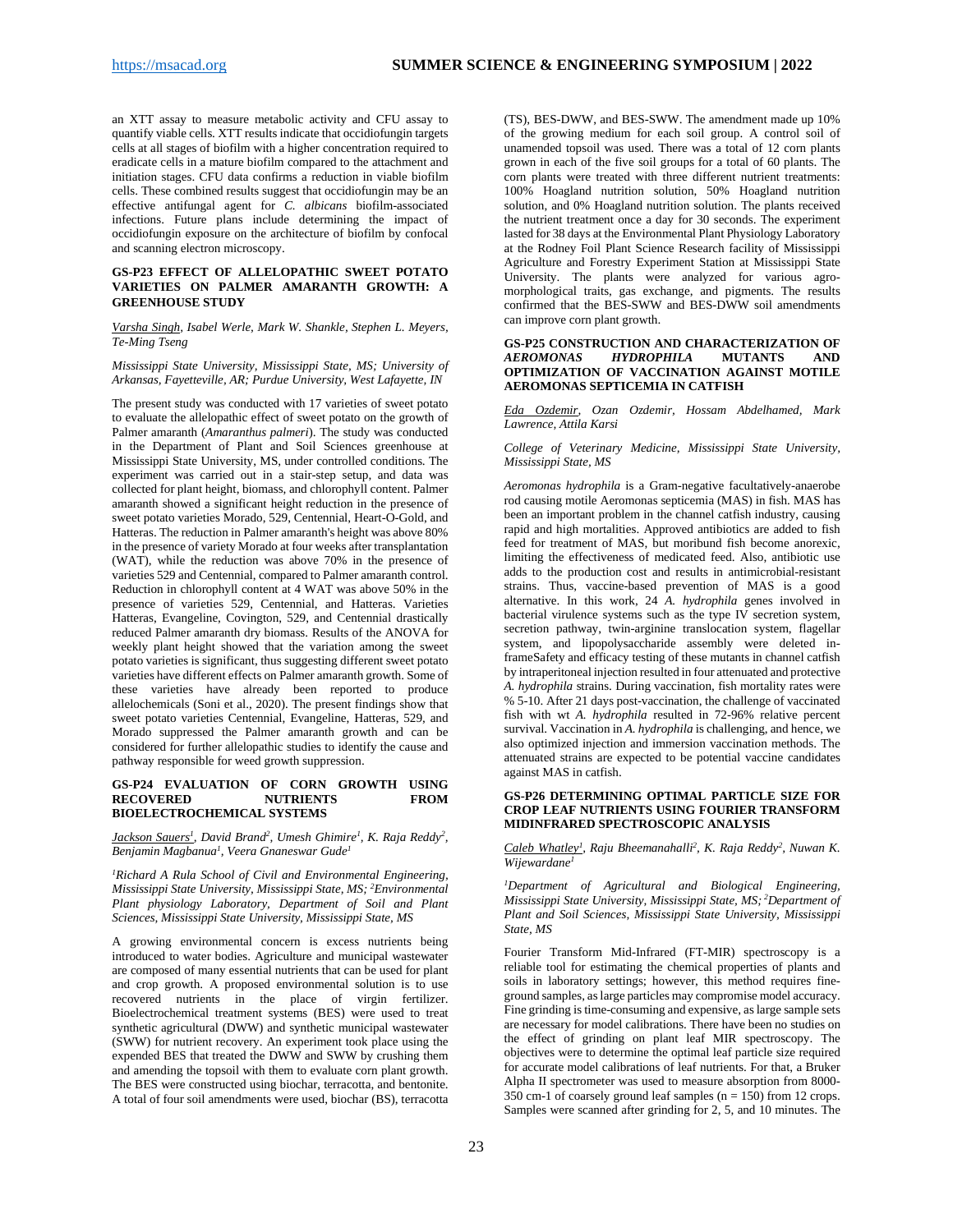particle size distribution of 20 samples was measured at each grinding level using an optical microscope and image processing. Models were calibrated and validated for spectra at each grinding level using partial least squares regression for 11 different chemical properties, including N, P, and K. The average particle size for nonfine-ground samples was 21  $\mu$ m, decreasing ~10  $\mu$ m after grinding for 2 minutes. Additional grinding produced little change. Model predictions for non-fine-grinding and after two minutes of grinding were the highest in accuracy, with an average r2 of 0.88 and 0.85, respectively. We found that leaf particle size of 10-20 µm was sufficient for accurate model predictions. Additional grinding was less effective in reducing particle size and providing accurate models.

#### <span id="page-23-0"></span>**GS-P27 STRUCTURED ILLUMINATION REFLECTANCE IMAGING AS NEW TECHNIQUE FOR DETECTING BROILER BREAST FILLETS AFFECTED BY MUSCLE MYOPATHY**

#### *Ebenezer Olaniyi1 , Yuzhen Lu1 , Anuraj Theradiyil Sukumaran2*

*1 Department of Agricultural and Biological Engineering, Mississippi State University, Mississippi State, MS; <sup>2</sup> Department of Poultry Science, Mississippi State University, Mississippi State, MS*

Muscle myopathies or defects (e.g., white striping, woody breast) downgrade quality of broiler meat, which are reportedly to cause loss of hundreds of millions of dollars annually for the U.S. poultry production. White striping (WS) is manifested as white streaks in muscle tissues, while woody breast (WB) is characterized by hard, pale and convex meat a. Visual inspection is currently practiced for assessing myopathy conditions including white striping in broiler meat. However, this method is prone to human evaluation error, labor-intensive, and costly a=. Imaging techniques under conventional uniform illumination have been investigated for assessing broiler meat quality, including checking for myopathies. However, their performance is not always satisfactory, especially for detecting subtle defects with few visual symptoms. Structured illumination or light, as opposed to uniform illumination, is potentially more effective for enhanced imaging of biological tissues. The method shines spatially modulated and patterned light over samples. This study presents a novel proof-of-concept evaluation of the utility of structured-illumination reflectance imaging (SIRI) for detecting the myopathy condition in broiler breast fillets. Images of myopathy-affected chicken fillets were acquired by an in-house assembled broadband SIRI system under phase-shifted sinusoidal illumination at different spatial frequencies. The acquired pattern images were demodulated into direct components (DC) and amplitude components (AC) at each spatial frequency, from which texture and statistical features were then extracted for building discriminative models. Machine learning classifiers including Nearest Neighbor and Linear Discriminative Analysis were used for classifying chicken fillets into four grades according to the severity of myopathy. The classification accuracy based on DC and AC images at different spatial frequencies was assessed to determine the optimum spatial frequency of illumination patterns for myopathy assessment of broiler meat. SIRI would provide a potentially useful for enhanced detection of muscle myopathies of broiler meat.

#### <span id="page-23-1"></span>**GS-P28 STUDYING THE EFFECTS OF THROUGH-THICKNESS REINFORCEMENTS ON SANDWICH COMPOSITE T-38 MAIN LANDING GEAR STRUT DOORS**

*Jacob Hodges, Aditya Shah, Rani Sullivan*

*Department of Aerospace Engineering, Mississippi State University, Mississippi State, MS*

The use of sandwich composite materials in the aerospace industry has increased in recent years, since sandwich composites have a high strength-to-weight ratio and often exhibit a superior bending

stiffness over traditional materials such as aluminum. However, one of the main issues with sandwich composites is face sheet-core separation due to low out-of-plane mechanical properties. 3D stitching in sandwich composites can provide the necessary throughthe-thickness reinforcement to enhance the interlaminar tensile and shear strengths. The objective of this study is to apply throughthickness stitching to composite T-38 doors to study the effects of stitching on sandwich structures and gain a better understanding of their effectiveness in full scale structural applications. Finite element analysis (FEA) is used to establish critical loading points and reinforcement areas as well as determine the locations of stress concentrations developed while under load. This is accomplished through the comparison of two finite element models (FEMs) based on a sandwich composite door and currently in-service titanium door. Each composite door will utilize a 110 kg/m3 machined foam core and incorporate varying stitch densities based on a previous study. Figure 1 shows an example of a stitched composite strut door with the optimal stitch density of 0.0093 stitches/mm<sup>2</sup>. These results are the groundwork for performing structural level testing of the doors once the fabrication process has been completed.

#### <span id="page-23-2"></span>**GS-P29 CROP FIELD PATH PLANNING FOR AUTONOMOUS TRACTOR BASED SYSTEM AND OBSTACLE FUSION**

#### *Timothy Sellers, Tingjun Lei, Chaomin Luo*

#### *Department of Electrical and Computer Engineering, Mississippi State University, Mississippi State, MS*

The time it takes to plant and collect crops in agriculture manually can significantly affect food distribution and increase the expenses to farmers. The implementation of autonomous vehicles can significantly enhance the production and harvesting of crops in agriculture, which will result in reduced expenses in the production and distribution of crops. A typical farming plantation can have several different crops growing at once, resulting in irregular-shaped crop fields due to the available space a farmer has for crop production. Considering this, we need to develop a dependable system that must be compatible with irregular poly-shaped fields to be implemented in real-world crop environments. Our research aims to develop a multidisciplinary path planning algorithm for unmanned vehicles in various areas such as seed placement, crop maintenance, dusting, and surveillance. An autonomous seed and harvesting tractor-based robot is used to effectively demonstrate the efficiency of the proposed model, along with a surveillance and crop-dusting drone used for exploring and surveying the crop fields. The proposed model contains a global path planner, an obstacle approximation and fusion algorithm, a local navigator, and a path smoothing algorithm to develop a near-optimal path. Utilizing these methods, we can navigate and survey through crop fields with little ease and computational effort with the proposed model. The proposed methods show great potential to navigate various polyshaped crop fields efficiently and safely, thus being a valuable component for the robot. The feasibility and effectiveness of the proposed methods are validated by simulation and comparison studies.

#### <span id="page-23-3"></span>**GS-P30 INSECTICIDE APPLICATION EFFICACY OF SUAS COMPARED TO TRADITIONAL DELIVERY SYSTEMS**

#### *Hunter Blalock*

#### *Mississippi State University, Mississippi State, MS*

Small and large uncrewed aerial systems (sUAS and UAS, respectively), also referred to as uncrewed aerial vehicles (or UAVs), have been used for agricultural purposes as technology advances for remote sensing and observing. Needed is an evaluation and expansion of sUAS in agriculture. Treating crops and crop pests with sUAS (UAS weighing less than 24.95 kg  $(55 \text{ lb})$ ) is one way to maximize the use of sUAS in agriculture. This paper will address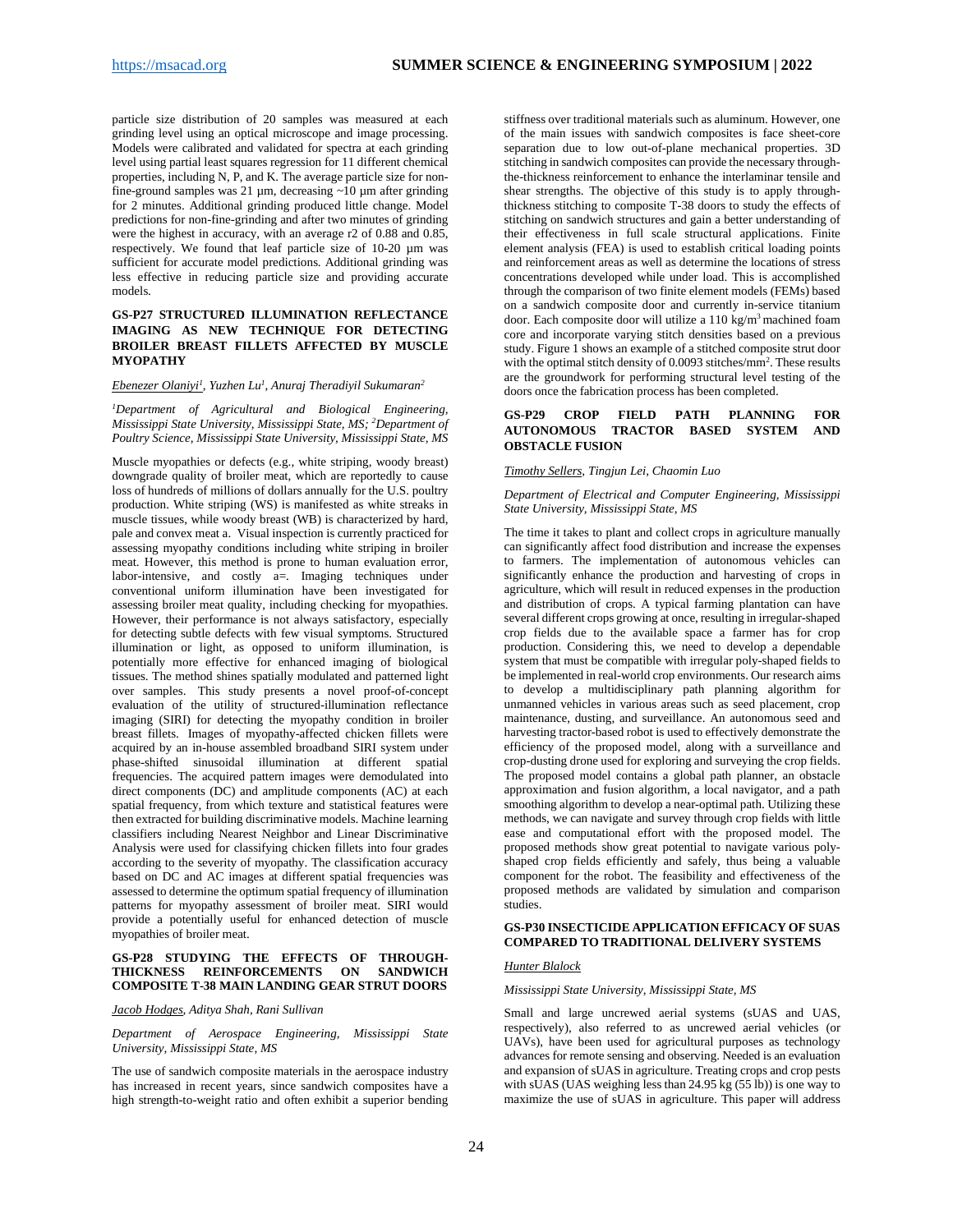the efficacy of sUAS insecticide efficacy to control common crop pests of the midsouth region. sUAS application will be compared to self-propelled spray equipment in a variety of crops commonly grown in the midsouth region.

#### <span id="page-24-0"></span>**GS-P31 CONCUSSION REPORTING AMONG COLLEGIATE CLUB ATHLETES**

#### *Michaela Patoilo<sup>1</sup>, Ben Porter<sup>1</sup>, Taylor Hanayik<sup>2</sup>, Chris Rorden<sup>3</sup>, Mike McCall3*

*Department of Psychology, Mississippi State University, Mississippi State, MS University of Oxford, University of South Carolina, Columbia, SC*

The current study investigates concussion-reporting among U.S. collegiate club athletes. There is robust evidence that a large proportion of college-aged athletes have sustained unreported concussions, but there is a lack of research specifically on club-level athletes. It is predicted that these players self-report significantly fewer professionally diagnosed concussions than total concussions sustained. Participants completed a survey about health, sports, and concussion history as part of a larger study on cognitive performance post-concussion. Participants included 26 male, club athletes ( $M=19.84$  years old, SD=1.28, range=18-23) recruited from a university in the southeast United States. Exclusion criteria included an existing or prior learning disability diagnosis, ADHD, or other serious neurological issues. Participants self-reported experiencing a significantly higher number of concussions (M=2.38,  $SD=1.44$ ) than were documented by a professional  $(M=1.39)$ , SD=1.20);  $t(25)$  =3.41, p<.01. Details were provided for 62 total concussions. Of note, 19.2% of participants (N=5) reported having none of their concussions professionally diagnosed, and 26.9% of participants (N=7) indicated their first concussion was never diagnosed. Conclusions: Results support the assertion that concussion non-disclosure is a significant issue among college-aged U.S. club athletes. Current findings highlight the need for research to better understand and encourage these reporting behaviors and how coaches and those who work with these athletes can promote increased, accurate concussion-reporting.

#### **GS-P32 BENEFITS OF NEONICOTINOID SEED TREATMENTS ON THRYVON COTTON**

#### *Jeff Gore, Angus Catchot, Whitney Crow, Don Cook, Brian Pieralisi*

*Mississippi State University, Mississippi State, MS*

In the Mid-South, thrips are an important early season pest on cotton. Mississippi planted over 500,000 acres of cotton in 2020, all of which were infested with tobacco thrips Frankliniella fusca (Hinds), which resulted in about \$6.5 million of economic losses. Therefore, cotton is typically treated with a preventative thrips control product at planting and generally about 25-30% requires an additional foliar treatment to reduce damage from thrips. A new Bacillus thuringiensis trait (ThryvOn®, Bayer CropScience, St. Louis, MO) has been developed that provides good control of thrips. Currently, there is some debate about the need for an insecticide seed treatment to improve thrips control. We conducted a study to determine if the addition of an imidacloprid seed treatment improves efficacy against tobacco thrips and to determine if reduced rates of seed treatments (100, 75, 50, 25, and 0% of the labeled rate) provide benefits for thrips control in ThryvOn cotton. Preliminary results suggest that a 50% seed treatment rate of imidacloprid provided similar control and yield protection as a 100% imidacloprid seed treatment rate. These preliminary data suggest that ThryvOn cotton could be utilized with a reduced rate of imidacloprid compared to other current commercial varieties, drastically decreasing the number of neonicotinoids released in the environment.

#### <span id="page-24-1"></span>**GS-P33 COMPARISON OF VIS-NIR AND MIR SPECTROSCOPY FOR ESTIMATION OF TOTAL CARBON AND NITROGEN USING A MISSISSIPPI SOIL DATASET**

*Yasas Gamagedara1 , Gary Feng2 , Nuwan K. Wijewardane1*

*1 Department of Agricultural & Biological Engineering, Mississippi State University, Mississippi State, MS; <sup>2</sup> United States Department of Agriculture-Agricultural Research Service, Mississippi State, MS; Genetics and Sustainable Agriculture Research Unit, Mississippi State University, Mississippi State, MS*

Reflectance spectroscopy in the visible and near-infrared (vis-NIR) and mid-infrared (MIR) ranges has emerged as a promising tool for quantitative soil analysis, with the potential to replace or complement the traditional lab-based wet-chemical analysis of certain soil properties. However, the soil property estimation using spectroscopy has not been tested for Mississippi soils. The goal of this study was to examine the accuracy of total carbon (TC) and total nitrogen (TN) estimation using vis-NIR and MIR spectroscopy. For this purpose, a total of 184 soil samples from two depths between 0- 15 cm were collected from a commercial cotton farm in the northern Mississippi State, USA. A subsample of each sample was sent to a lab for TC and TN measurements using the conventional combustion method. The vis-NIR reflectance (350 to 2,500nm) spectra of the samples were measured using an ASD LabSpec 4 spectrometer with an attached muglight accessory. Attenuated Total Reflectance (ATR) and Diffuse Reflectance Infrared Fourier Transform (DRIFT) spectra for all samples were acquired using a Bruker Alpha II spectrometer in the MIR range (1,250 to 28,570nm). Partial least squares regression was applied to calibrate models using 75% of the data and validated by the remaining data. The results showed that the R2 values for TC and TN estimations from DRIFT, ATR, and ASD were 0.87, 0.82, 0.70, and 0.84, 0.70, 0.56 respectively. Overall, MIR spectra were more effective at predicting TC and TN of soils compared to vis-NIR reflectance spectra.

<span id="page-24-2"></span>**GS-P34 A COMPARATIVE CONTENT ANALYSIS OF TWO LOCAL TELEVISION (A) ABC-AFFILIATE WKRN-TV (LICENSED TO NASHVILLE, TN) AND (B) DUAL CBS/CW-AFFILIATE WHLT (LICENSED TO HATTIESBURG, MS) BORADCASTER'S COMMUNICATION**

#### *S. M. Asger Ali, Kathleen Sherman-Morris*

*Department of Geosciences, Mississippi State University, Mississippi State, MS*

Despite the rise in prominence of smartphone alerts in delivering tornado warning messages, local television is still an important source to help individuals understand their personal risk from tornadoes. While the content of text-based weather alerts and other short messages communicated through social media have been the subject of past research, in-depth analyses of the content of broadcast tornado warning coverage are limited. This study attempts to fill gaps in our knowledge regarding the content of the hours of coverage devoted to tornado warning communication each year by closely examining two local television news station's coverage of two separate events from 3rd March 2020 and 19th April 2020. The two local television news stations were network affiliates from Nashville, TN, and Hattiesburg, MS. The length of Nashville coverage was just over 3 hours, while the Hattiesburg coverage was 2 hours 33 minutes. A combination of deductive and inductive coding approach was used to summarize the content of the broadcasts in NVivo. The analysis explored the content for several elements based on past research including jargon and metaphors used, recommendations for protective action, and messages related to lead time and locations. Other themes emerged from the analysis including ways the broadcast meteorologists continued to monitor the situation and ways they communicated the severity of the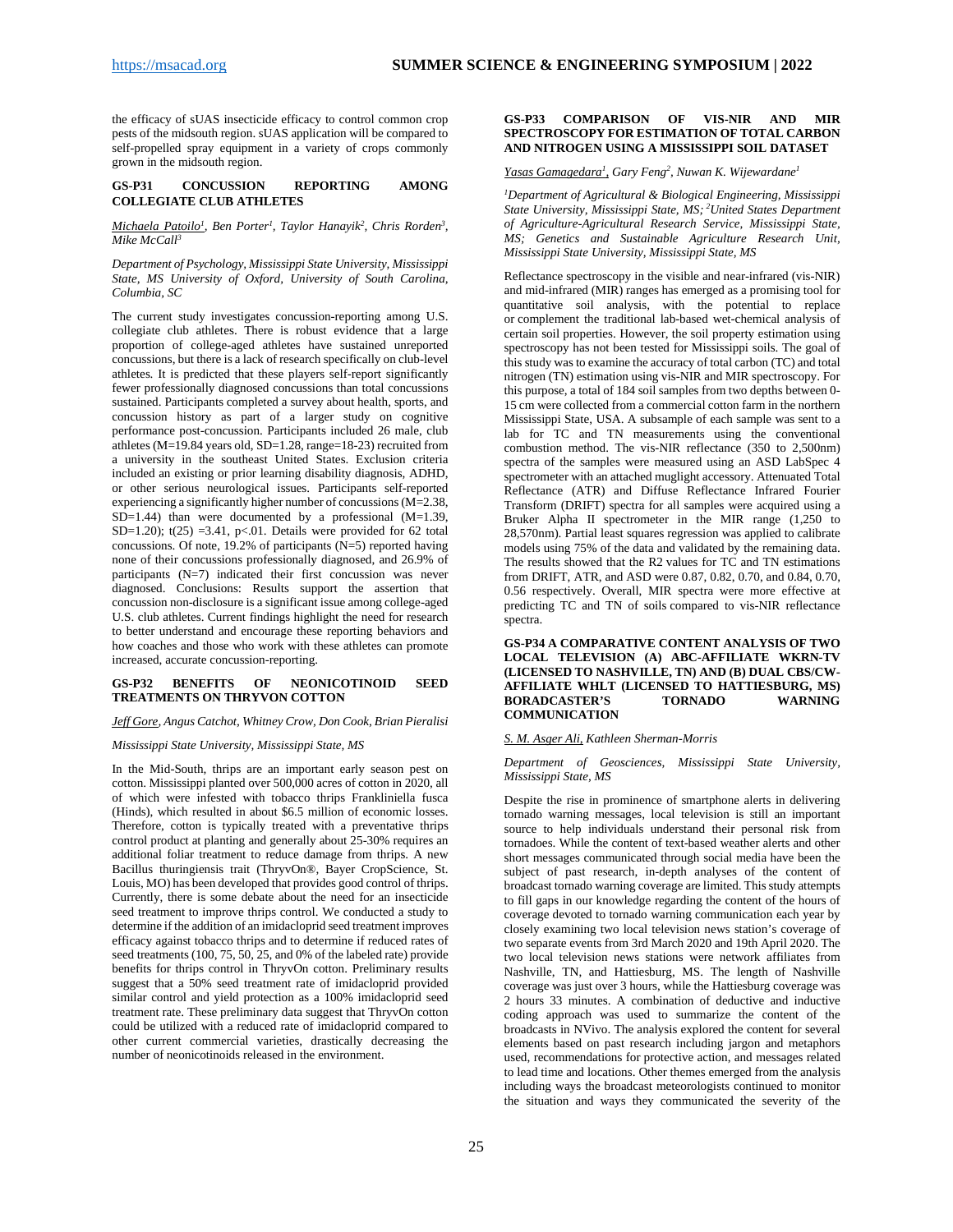hazard. We found that both stations heavily use radar products (e.g., velocity and reflectivity) although it significantly varies between stations. For example, the Hattiesburg coverage had a higher percentage of velocity products (56%) than Nashville coverage (34%). However, for reflectivity, Nashville has a higher percentage (52%) than Hattiesburg (23%). In addition to visual components, we also found several differences in verbal sections. The broadcast meteorologists in the Hattiesburg coverage more frequently used meteorological words such as 'lead time', 'mesocyclone', 'wind gust', 'shear' 'wall cloud', and categories ('ef3', 'ef4') compared to the Nashville coverage. In the Hattiesburg transcript, the broadcast meteorologist also used quantitative information such as frequency of hazard events (i.e., 443 lighting strikes) to describe the severity of the situation. Finally, references such as "information from National Weather Service" (such as confirmed and expired tornado warnings) was more often used in the Hattiesburg tornado warning coverage.

#### <span id="page-25-0"></span>**GS-P35 NOVEL USE STRATEGIES OF NPV-HELIGEN IN MISSISSIPPI SOYBEAN**

#### *Judge Fortenberry*

#### *Mississippi State University, Mississippi State, MS*

The cotton bollworm, *Helicoverpa zea* (Boddie), is a yield limiting insect pest of cotton and soybean in the Mid-southern U.S. In Mississippi during the 2020 growing season, yield losses exceeding 1.68 million bushels of soybeans resulted from bollworm infestations. Nuclear Polyhedrosis Virus (NPV) is a baculovirus used as a form of biological control targeting lepidopteran larvae in many agricultural production systems. Heligen® is a Heliothis NPV that has been formulated to provide control of bollworm infestations in certain crops. We conducted two studies to determine the residual of Heligen and the feeding habits of bollworms after virus ingestion. To evaluate residual time, we applied Heligen to a soybean field and evaluated its efficacy at different time intervals (0, 12, 24, 36, 48, and 72 hours) after application in laboratory bioassays with treated leaves. Preliminary results indicated that Heligen remained viable for up to 48 hours in the field. To evaluate the feeding habits of bollworms at the  $\frac{1}{2}$  and  $\frac{1}{4}$  life stages, Heligen exposed larvae and untreated larvae were weighed at 0 (before diet exposure), 4, and 7 days. At 4 days after exposure, body weight was reduced anywhere from 56 to 86% for larvae exposed to Heligen compared to control larvae. Together, these studies suggest that Heligen can be an effective form of biological control when larvae are exposed between 0-48 hours of application at the ½'' and ¼'' life stage.

#### <span id="page-25-1"></span>**GS-P36 PATTERNS AND PROCESS OF SANDBAR REVEGETATION ON THE MISSOURI NATIONAL RECREATIONAL RIVER**

#### *Amena Begum Ruma1 , Mark Dixon1 , Mark Sweeney1 , S. M. Asger Ali2*

#### *1 University of South Dakota; 2 Mississippi State University, Mississippi State, MS*

Decades of flow regulation have reduced sandbar area and recruitment of cottonwood and willow along the Missouri River. Conflicts exist between managing sandbars for habitat (removing vegetation) for threatened sandbar-nesting birds (i.e., Piping Plover) and allowing natural recruitment of early successional riparian woodland (set-aside bars) that may support other species and ecological values. Recent changes in topography, geomorphology, and vegetation were examined on sandbars that have been "set aside" from management within seven reaches of the Missouri National Recreational River (MNRR) in southeastern South Dakota, USA. An existing time series of maps of sandbar land cover, derived from satellite imagery, was analyzed using ArcGIS to track vegetation and geomorphic changes from 2008-2016. Digital Elevation Models (DEMs) were used to detect elevational changes from 2012-2014/2016, the years following the 2011 flood. Sandbar

area was highest on most reaches in 2012 and declined thereafter, and most areas did not show significant elevation changes from 2012-2014/2016. Cottonwood was the most frequent tree species, followed by Russian olive, while sandbar willow was the most abundant shrub species. Redcedar and sweet clover were the most frequent woody and herbaceous invasive plant species, respectively. My findings will inform managers from the National Park Service and US Army Corps of Engineers about how the sandbars in the MNRR have evolved since the 2011 flood. This information is critical for managing the bars in a way that will balance the needs of sandbar-nesting birds and the multiple species of birds and other wildlife that use early successional riparian vegetation.

#### <span id="page-25-2"></span>**GS-P37 AUTONOMOUS BROILER MORTALITY DETECTION AND REMOVAL ROBOTS**

#### *Tingjun Lei*

#### *Mississippi State University, Mississippi State, MS*

Manual collection of broiler mortality on a daily basis is time and labor-consuming, and an autonomous robotics system can solve this issue effectively. Among many components of developing the autonomous poultry mortality detection and removal system, robot path planning is one of the essential parts and is not yet utilized for robot navigation in a broiler house. Therefore, this paper proposes a broiler mortality detection and removal system consisting of two robots, one broiler mortality detection robot that searches the entire broiler house for dead broilers and indicates the position of the dead birds, while the other broiler mortality removal robot performs collection and removal of dead broilers. The broiler mortality detection robot can precisely and efficiently search, identify and indicate dead broilers through the broiler house environment and historical data of the broiler mortality. It contains a coveragedirected self-adaptive path planner, and You Only Look Once (YOLO) V4 broiler mortality detector. The other broiler mortality removal robot composing of a multi-target path planner achieves the function of removing broiler mortality in the minimum traveling distance with collision-free trajectories. Moreover, equipped with the onboard LIDAR equipment, a local reactive navigator is introduced to simultaneously avoid static and dynamic obstacles (i.e., live birds and feeding and drinking lines). The proposed methods show great potential to navigate the poultry detection and removal robots in broiler houses efficiently and safely, thus being a useful component for robotics. The feasibility and effectiveness of the proposed methods are validated by simulation and comparison studies.

#### <span id="page-25-3"></span>**GS-P38 RELATING INSECTICIDE EFFICACY TO HONEYBEE TOXICITY**

*A.L. Catchot III, J. Gore, W. Crow, A. Catchot Jr., D. Cook, P. Chakrabarti, J. Smith*

#### *Mississippi State University, Mississippi State, MS*

The use of foliar insecticides is critical for management of tarnished plant bug, Lygus lineolaris (Palisot de Beauvois), in cotton (Crow et al. 2020, George et al. 2021). In the Mid-South region of the U.S., multiple insecticide applications are generally required each year to prevent severe economic losses (Cook and Threat 2021). Although foliar insecticides are important for crop protection, they have been linked to honeybee, Apis mellifera (L.), decline in many parts of the world (Krupke et al. 2012, Lawrence et al. 2016). The response of bees to multiple insecticides is highly variable, but so is the level of control of tarnished plant bug in cotton. Therefore, it is important to consider both efficacy against the target pest and toxicity to honeybees when choosing insecticides for crop protection when honeybees are present.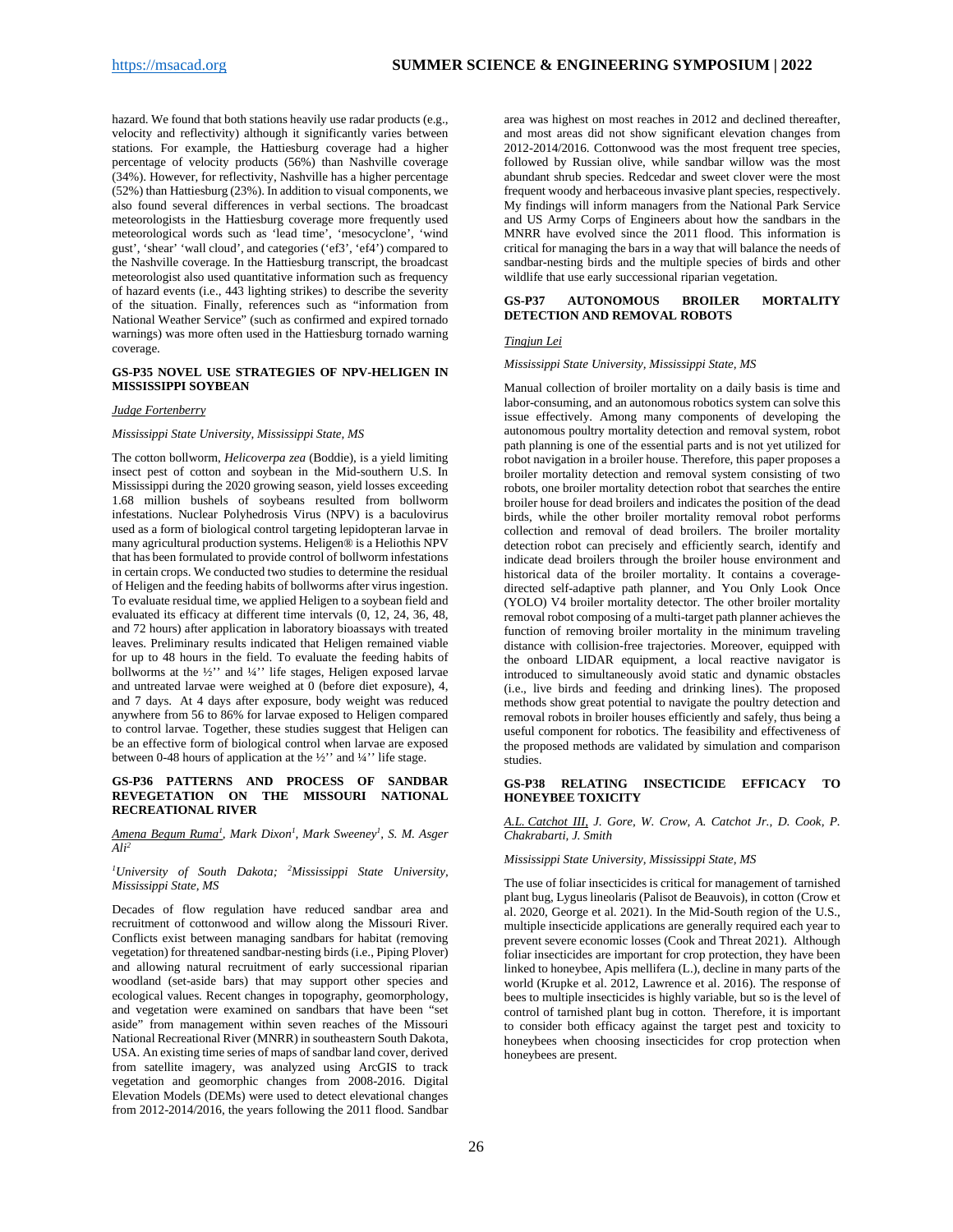#### <span id="page-26-0"></span>**GS-P39 ASSESSING THE RELATIONSHIP BETWEEN SOIL HEALTH AND SURFACE RUNOFF WATER QUALITY IN THE MISSISSIPPI DELTA**

*Sarmiento-Rodriguez, L.A., Ramirez-Avila, J.J, Locke, M., Ortega-Achury, S.L. Tyler, H.*

*Watersheds and Water Quality Research Lab, Richard A. Rula School of Civil and Environmental Engineering, Mississippi State University, Mississippi State, MS*

Enhancing soil health and understanding its interaction with the environment is essential due to its potential impacts on crop productivity, nutrient cycling, and water quality. The goal of this study is to explore relationships between soil health and runoff water quality from agricultural fields, under different management scenarios in a Mississippi Delta watershed. A soil/health quality index was determined using the Soil Management Assessment Framework (SMAF). Nine (9) soil health indicators (aggregate stability, microbial biomass carbon, soil organic carbon, bulk density, beta-glucosidase enzyme, Mehlich 3 extractable phosphorus and potassium, electrical conductivity and pH) were selected to compute the SMAF based on the soil data collected by the USDA-ARS National Sedimentation Laboratory in Beasley Lake Watershed near Inverness, MS. Runoff water samples from fields managed under row crops, vegetative buffers, or Conservation Reserve Program (CRP) were analyzed for the years 2008 and 2012. Preliminary results showed that soil health/quality improved for all management treatments in 2012 as compared with 2008. There was a significant reduction in orthophosphate-P and total Kjeldhal nitrogen measured in surface runoff in 2012 relative to 2008. These surface runoff water quality parameters were positively correlated with the soil quality/health indicators aggregate stability (R=0.56), and microbial biomass carbon  $(R=0.85)$ , respectively. Overall, areas managed under CRP had higher soil health indicators and improved runoff water quality, while row crops fields had the lowest indicators, those management practices that improve soil health may have a benefit on runoff water quality in agricultural landscapes of the Mississippi Delta.

#### <span id="page-26-1"></span>**GS-P40 THE BRAIN TRANSCRIPTOME IN A MILD EXPERIMENTAL ENCEPHALOMYELITIS: SIMILARITIES TO MS AND IMPACT OF CANNABIDIOL**

#### *Christa M. Frodella, Stephen B. Pruett and Barbara L.F. Kaplan*

#### *Mississippi State University, College of Veterinary Medicine, Mississippi State, MS*

Experimental autoimmune encephalomyelitis (EAE) is a robust animal model that imitates human multiple sclerosis (MS). However, EAE symptoms are variable and can range from asymptomatic to tail and limb paralysis. To analyze our mild EAE model compared to MS and the impact of CBD, the brain transcriptome was compared to MS lesions that were obtained from an online repository. Female C57BL/6J mice were immunized with Complete Freund's Adjuvant, Heat-killed Mycobacterium tuberculosis, and myelin oligodendrocyte glycoprotein. Twentyfour hours after induction, mice were treated with 75mg/kg CBD or corn oil via oral gavage. RNA sequencing (RNA-Seq) was performed on the brains. Reads were assessed for quality, trimmed, and mapped to the GRCm39 genome. Differential expression analysis was performed in CLC Genomics Workbench (Qiagen). Differentially expressed genes (DEGs) with a false discovery rate (FDR): S 0.05 were considered significant. RNA-Seq was repeated on various MS lesions and healthy controls that was obtained from the gene expression omnibus (GSE138614) and mapped to GRCh38 genome. DEGs were modeled in Ingenuity Pathway Analysis (Qiagen) to identify canonical pathways. Pathway analysis revealed that symptomatic EAE mice shared many canonical pathways with MS active lesions. Notably, the number one gene that was increased

asymptomatic, CBD treated EAE mice was oxytocin (Fold Change= l,311, FDR=O). Results present evidence that mild EAE is a valid model that mirrors MS active lesions. The variability in immunization success and neuroprotection by CBD, may provide insight into mechanisms that are shared between EAE and MS as well as success with CBD treatment.

#### <span id="page-26-2"></span>**GS-P41 INVESTIGATION OF LOW-HIGH FIDELITY TURBULENT MODELS IN SCRAMJET ENGINES**

#### *En-Nali Mohamed1 , Anup Zope2 , Seshendra Palakurthy2 , Shanti Bhushan1*

*1 Department of Mechanical Engineering, Mississippi State University; 2 Center for Advanced Vehicular Systems, Mississippi State University, Mississippi State, MS*

The design of high-speed vehicles at the hypersonic range has been a challenging task due to non-linear aero-thermal-structural interactions. Additionally, the interaction of shock waves with the turbulent boundary layer promotes flow separation due to adverse pressure gradient at the point of impingement. In the case of airbreathing engines like scramjets, shock-induced separation can lead to localized heating, low-frequency large scale unsteadiness of the shock structure, acoustic noise at the intake, and a decrease in the stagnation pressure, which are responsible for the drop in the efficiency of the engines. However, shock wave interactions may not always result in negative consequences. For example, in the scramjet flow, they can be used as a source for air-fuel mixing, and in external flows, they can be used to split the shock system, thereby decreasing the drag. Hence, it is essential to understand the mechanism behind the control phenomenon. In our previous work we have studied the predictive capability of low to high fidelity turbulent models for an external flow configuration involving shock wave-turbulent boundary layer interaction, which is the case of a flow in which wall-generated-turbulence dominates. The results indicated that only the DHRL model coupled with ILES could capture the separation characteristics successfully, while the other models like URANS, PANS, and IDDES over predicted the flow separation. In the present work, we will investigate the predictive capability of different turbulent models in the hypersonic flow for the scramjet configuration used by DLR, which is the case of a flow involving both the wall-generated turbulence and free-shear turbulence.

#### <span id="page-26-3"></span>**GS-P42 INVESTIGATING PHYSIOLOGICAL RESPONSES TO NOVEL EXOGENOUS HORMONE TREATMENT IN AN ANURAN MODEL SPECIES**

#### *Erin M. Saylor1 , Andy J. Kouba2 , Carrie K. Kouba1*

*1 Department of Biochemistry, Molecular Biology, Entomology & Plant Pathology, Mississippi State University, MS; 2 Department of Wildlife, Fisheries & Aquaculture, Mississippi State University, MS*

Due to inadequate simulation of environmental cues to stimulate the hypothalamo-pituitary-gonadal axis within *ex situ* settings, amphibians in captive breeding programs often require treatment with exogenous hormones to release gametes for reproduction. Synthetic and non-synthetic forms of Gonadotropin Releasing Hormone (GnRH) can be administered with and without dopamine antagonists to stimulate gamete release in anuran species. In this study, a commercially available hormone mixture Ovaprim™ containing salmon GnRH and the dopamine antagonist Domperidone was used to induce spermiation in a model anuran species the Fowler's toad (*Anaxyrus fowleri*) and physiological responses of weight change and spermiation response were recorded. Males were treated with 300 µl of Ovaprim (n=15) and urine was collected over a 24-hour time course, with toad weights taken at each time point. Toads were considered responders if they gave a spermic urine sample. Sperm parameters were analyzed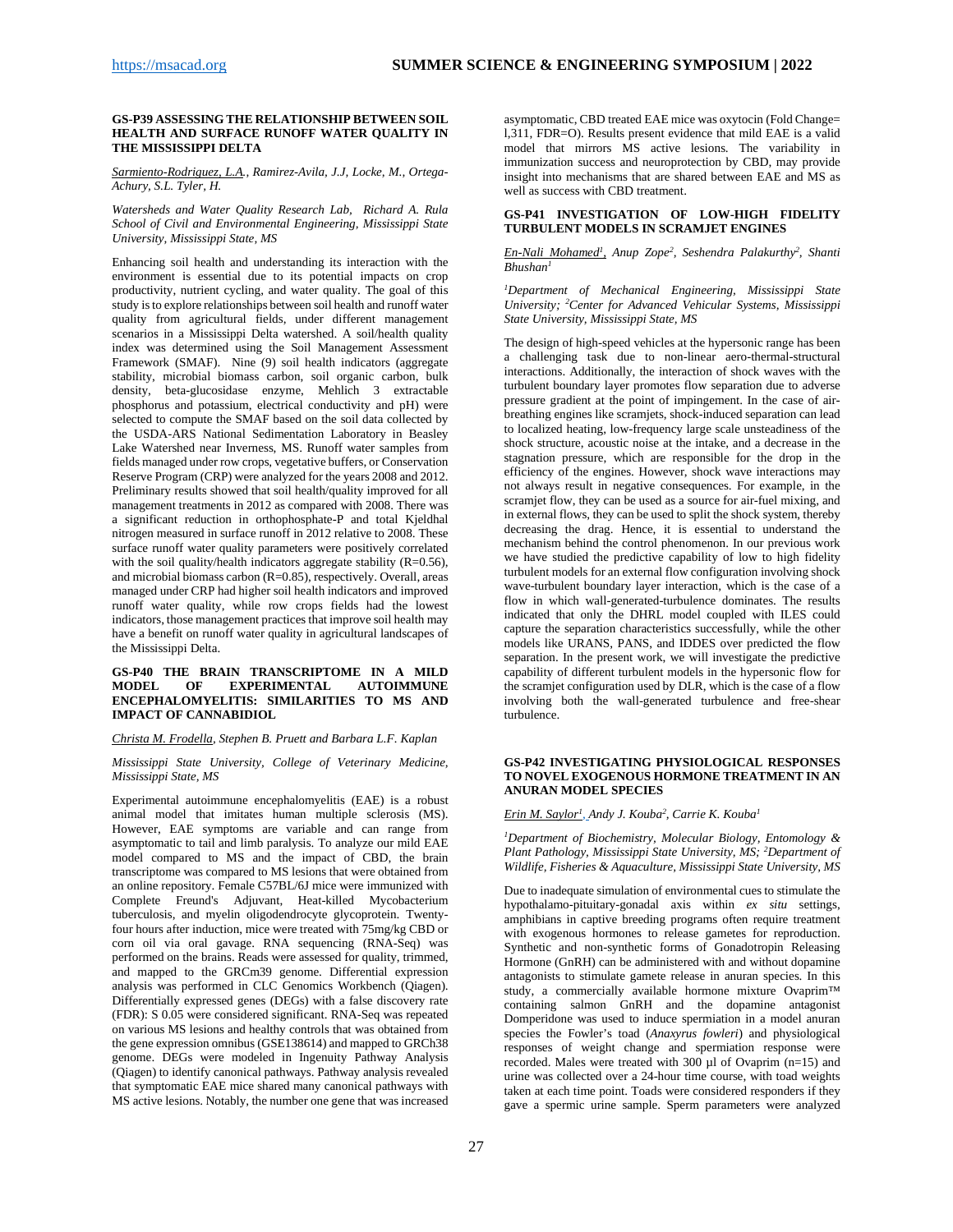including motility, abnormality, and concentration. Of the 15 individuals given Ovaprim™, 11 gave spermic urine at least once during the time course (73%). Rather than uniformly distributed sperm within urine, aggregations of sperm within viscous matrices of additional biochemical components occurred in samples from 6 individuals given Ovaprim™. Using a Wilcoxon signed rank test, we found that weight increased significantly  $(p<0.05)$  between time points during the first 3 hours due to fluid retention possibly due to the dopamine antagonist influencing aquaporin activation. Induction of spermiation using this treatment results in the release of sperm within aggregations of biological material and fluid retention in the model species *Anaxyrus fowleri*.

#### <span id="page-27-0"></span>**GS-P43 WINEGRAPE QUALITY OF 'MIDSOUTH' FOLLOWING EITHER LEAF REMOVAL OR SHOOT THINNING**

#### *Haley N. Williams, Eric T. Stafne*

#### *Mississippi State University, MAFES South MS Branch Experiment Station, Poplarville, MS*

Low total soluble solids and high titratable acidity limit 'MidSouth' use as a red wine grape. However, leaf removal or shoot thinning could potentially improve these fruit qualities. Average berries per cluster, berry weight, cluster weight, crop yield, yield to pruning weight ratio (Ravaz index) (kg/kg), total soluble solids, titratable acidity, juice pH, monomeric anthocyanin pigment, and total phenolic content were measured in 'MidSouth' vines after receiving one of three treatments: either post-fruit set leaf removal, post-fruit set shoot thinning, or neither leaf removal nor shoot thinning (control) treatments. Shoot thinned vines had lower crop yields and Ravaz index and higher total soluble solids and monomeric anthocyanin pigment and total phenolic content in 2021 wine. Leaf removal vines had lower juice pH in 2020 and higher monomeric anthocyanin content and total phenolic content in 2021 must. Because these treatments did not appear to have enough of a desired effect on 'MidSouth' winegrape quality, leaf removal and shoot thinning at post-fruit set cannot be recommended for improving the quality in 'MidSouth' in South Mississippi.

#### <span id="page-27-1"></span>**GS-P44 EVALUATION OF SURFACTANTS FOR USE IN ONE-TIME FOLIAR AUXIN APPLICATIONS IN THE PROPAGATION OF WOODY ORNAMENTALS**

*Anthony T. Bowden<sup>1</sup>, Patricia R. Knight<sup>1</sup>, Christine E.H. Coker<sup>1</sup>, Jenny B. Ryals<sup>1</sup>, Scott A. Langlois<sup>1</sup>, and Eugene K. Blythe<sup>2</sup>* 

*1 Coastal Research and Extension Center, South Mississippi Branch Experiment Station, 711 W. North St., Poplarville, MS; 2 Department of Horticulture, Auburn University, 101 Funchess Hall, Auburn, AL*

Use of foliar applications are increasing in the nursery and greenhouse industry. However, previous research has shown that insufficient auxin is being absorbed or translocated to the site of action. Addition of surfactants to foliar applications of auxin has been theorized to help with the absorption and translocation of auxin to the site of action. Research was conducted to determine whether addition of surfactants to one-time foliar applications of indole-3 butyric acid (IBA) would be as effective as the current industry standard, the basal quick dip. Terminal cuttings of common camellia (*Camellia japonica*) and Teddy Bear® magnolia (*Magnolia grandiflora* 'Southern Charm') were sprayed to the drip point using Hortus IBA Water Soluble Salts™ at concentrations of 0 ppm, 500 ppm, 1,000 ppm, or 1,500 ppm or dipped for 1-sec in a solution of either 4,000 ppm or 2,500 ppm for camellia or magnolia, respectively. A foliar application of 1,500 ppm after sticking was as effective as the basal quick-dip for cuttings of Teddy Bear®, while other spray treatments were less effective. A basal quick-dip was more effective than a foliar spray for rooting cuttings of camellia.

#### <span id="page-27-2"></span>**GS-P45 COMPARING PORTABLE AND BENCH-TOP MID-INFRARED SPECTROMETERS FOR MACRO AND MICRONUTRIENTS ESTIMATION OF MAIZE**

*Silva Francis Hettige Chamika Anuradha1 , Ranadheer Reddy*  Vennam<sup>2</sup>, Raju Bheemanahalli<sup>2</sup>, K. R. Reddy<sup>2</sup>, and Nuwan K. *Wijewardane1*

*1 Department of Agricultural & Biological Engineering, Mississippi State University, Mississippi State, MS; <sup>2</sup> Department of Plant and Soil Sciences, Mississippi State University, Mississippi State, MS*

Quick and accurate decisions are critical for efficiently managing the plant nutrients as global food demands rise in tandem with the world's fast-rising population. Compared to conventional laboratory analysis, spectroscopic techniques to estimate plant nutrients has multiple benefits, i.e., rapid, affordable, and non-destructive. This study aimed to compare the prediction accuracies of two spectrometers (Bruker AlphaII- 400 to 4000 nm, ArcOptix - 2000 nm to 6000 nm) operated in two distinct modes. To this end, the Diffuse Reflectance Infrared Fourier Transform (DRIFT) spectra of 154 maize leaves were obtained using the ArcOptix spectrometer, followed by fine grinding to obtain both DRIFT and Attenuated Total Reflectance (ATR) spectra using the Bruker AlphaII. The fine-ground samples were also analyzed for eleven nutrients (N, P, K, Ca, Mg, Zn, S, Cu, B, Fe and Mn) following the conventional laboratory approach. Partial least squares regression (PLSR) was used to calibrate models using 75% of the data, then validated with the remaining set. The best model performance was observed was for Nitrogen using ArcOptix spectrometer ( $R^2 = 0.81$  and Ratio of Performance to Deviation  $(RPD) = 2.21$ ) followed by Phosphorus  $(R^2 = 0.8$  and RPD = 2.16) and Potassium  $(R^2 = 0.78$  and RPD = 2.01) acquired from Bruker AlphaII spectrometer in ATR mode. Both spectrometers predicted all the macronutrients (N, P, K, Ca, Mg) and two micronutrients (Zn and Mn) with  $R^2 > 0.6$ . The ATR spectra yielded the best accuracies for all calibrated models, and DRIFT spectra from both spectrometers showed similar performances.

#### <span id="page-27-3"></span>**GS-P46 UNDERSTANDING VASCULAR CALCIFICATION THROUGH THE LENS OF CANONICAL WNT SIGNALING**

#### *KarLee McNeel*

Arteriosclerosis, characterized by hardening of the arteries, is a dangerous precursor to a degenerative condition called vascular calcification. Vascular calcification is a process by which a phenotypic transition of vascular smooth muscle cells causes generation of osteoblast mimicking cells within arteries. This process is initiated by the wingless-related integrated (WNT) pathway mimicking osteogenesis as mechanical stress from arterial injury leads to this remodeling. There are many causes of calcification which include diabetes, kidney failure, and obesity. Based on data from the American Heart Association and the National Institutes of Health in 2017, someone in the United States dies of cardiovascular disease every 37 seconds2. Vascular calcification can be an underlying cause of these often-fatal events and is becoming more heavily studied due to a lack of characteristic symptoms. Once calcification begins, buildup of hydroxyapatite in arteries can lead to hypertension and a decrease in arterial compliance and elasticity1. Often, calcification is not discovered until a heart attack or stroke occurs because it is not screened for and has no obvious symptoms. Current protocols focus on treatment of calcification and not consequences associated with it the disease. Considering the lack of treatments to prevent and reverse calcification, a novel therapy for treatment of this disease is long overdue. By studying human aortic smooth muscle cells and confirming the role of WNT-Signaling as it relates to calcification, a possible therapeutic target for calcification can be identified.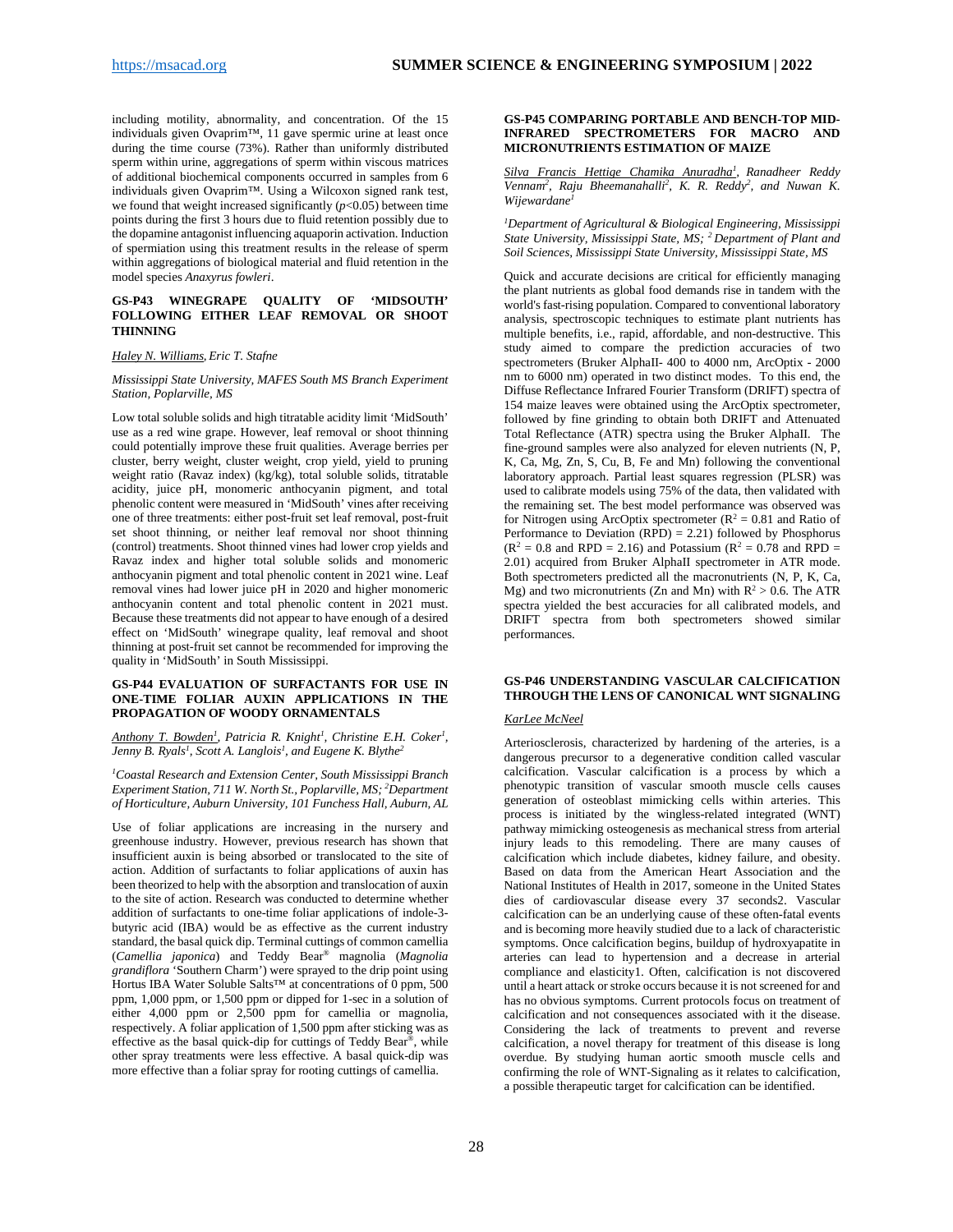#### <span id="page-28-0"></span>**GS-P47 TINY THRIPS BIG PROBLEMS**

*Jessica Krob1 , Scott Stewart2 , Sebe Brown2 , Whitney Crow1 , Angus Catchot1 , Don Cook1 , Jeff Gore1*

#### *1 Mississippi State University, Mississippi State, MS; 2 University of Tennessee*

Foliar-applied insecticide treatments may be necessary to manage thrips in cotton (*Gossypium hirsutum* L.) under severe infestations or when at-planting insecticide seed treatments do not provide satisfactory protection. The most common foliar-applied insecticide is acephate. Field observations in Tennessee suggest that the performance of acephate has declined. Thus, the first objective was to perform leaf-dip bioassays to assess if tobacco thrips, Frankliniella fusca (Hinds), in cotton production regions have evolved resistance to foliar applied insecticides. A second objective was to assess the performance of commonly applied foliar insecticides for managing thrips in standardized field trials in Arkansas, Tennessee, Mississippi, and Texas. For both objectives, several insecticides were evaluated including acephate, dicrotophos, dimethoate, lambda-cyhalothrin, imidacloprid, and spinetoram. Field trials and bioassays were completed from 2018 to 2021. Doseresponse bioassays with acephate were performed on tobacco thrips field populations and a susceptible laboratory population. Bioassay results suggest that tobacco thrips have developed resistance to acephate and other organophosphate insecticides; however, this resistance seems to be most severe in Arkansas, Tennessee, and the Delta region of Mississippi. Resistance to other classes of insecticides were perhaps even more evident in these bioassays. The performance of these insecticides in field trials was variable, with tobacco thrips only showing consistent signs of resistance to lambda cyhalothrin. However, it is evident that many populations of tobacco thrips are resistant to multiple classes of insecticides. Further research is needed to determine heritability and resistance mechanism(s).

#### <span id="page-28-1"></span>**GS-48 EFFECT OF INTEGRATING COVER CROPS AND GRAZING ON SOIL MICROBIAL COMMUNITY COMPOSITION, FUNCTION AND SOIL HEALTH IN EAST-CENTRAL MISSISSIPPI SOYBEAN PRODUCTION**

#### *Namita Sinha*

#### *Mississippi State University, Mississippi State, MS*

Integrating crop and livestock systems have been considered an important systems-based decision to improve soil health, fertility, and increase carbon sequestration. Adoption of conservation systems that reduce soil disturbance and increase residue cover through cover crops are considered important strategy to improve soil health. A two-year study (2019-2021) at Coastal Plain Branch Experiment Station in Newton, MS aimed to evaluate soil microbial diversity related to soil health in an Integrated Crop–Livestock System (ICLS) in the warm, humid regions, specifically southeastern USA. Cover crop treatments included mixture of Oats, Crimson clover and Tillage Radish. Genomic DNA was extracted from collected soil samples from grazed paddocks during soybean (Glycine max) establishment. Amplicons targeting bacterial 16S rRNA genes and fungal ITS2 regions were sequenced. Taxonomic assignment and microbial diversity characterization were performed using QIIME2® bioinformatics pipeline. Soil properties were measured and analyzed in SAS® 9.4 using PROC GLM ( $p < 0.05$ ). Soil bacterial diversity showed no significant difference across treatments. However, soil fungal diversity pattern showed significant difference (alpha diversity,  $p = 0.018$  in yr. 2020 and beta diversity,  $p = 0.034$  in yr. 2021). Correlation between soil properties and soil microbial diversity using Canonical Correspondence Analysis (CCA) and Mantel test showed significant influence on fungal diversity due to carbon (rm =  $0.2581$ , p =  $0.022$ ), nitrogen  $(rm = 0.2921, p = 0.0165)$ , electrical conductivity  $(rm = 0.1836, p = 0.0165)$ 0.0583) in yr. 2021, and on bacterial diversity due to EE-GRSP (rm

 $= -0.1888$ ,  $p = 0.0693$ ) in yr. 2020. It is important to perform longterm study to determine the change in microbial diversity due to cover crops and grazing for sustainable agriculture.

#### <span id="page-28-2"></span>**GS-P49 QUASI ID MODELLING OF A SCRAMJET ENGINE CYCLE**

#### *Asmaa Chakir, Shanti Bhushan*

#### *Department of Mechanical Engineering, Mississippi State University, MS*

Giving the fact that scramjets are the hope for achieving sustained hypersonic flight, many domestic and international efforts have been deployed in order to produce a better understanding of the aircraft engine. In this thesis, a model describing the thermodynamic cycle of the device has been proposed. The goal is to provide a descriptive insight on how the different design parameters affect the flow characteristics throughout the engine, thrust production, and other engineering constraints. The model adopts a 2D-planar inlet design to calculate the properties within the section, accurately predicts the flow separation and pressure jumps within the isolator, provides a comprehensive combustion model based on mixing efficiency and adiabatic flame concept, and finally evaluates the performance of the nozzle based the law of thermodynamics and compressible flow governing equations. The model also predicts the failure of the engine to self-start, among other things. A comparison to other models has been provided to validate the results of discussed approach.

#### <span id="page-28-3"></span>**GS-P50 EFFECTS OF INTEGRATING COVER CROPS AND POULTRY LITTER ON DRYLAND SOYBEAN YIELD AND SOIL HYDRAULIC PROPERTIES**

*Nikitha Reddy Kovvuri<sup>1</sup>, Gary Feng<sup>2</sup>, Guihong Bi<sup>1</sup>, Mark Shankle<sup>1</sup>, Haile Tewolde2*

*1 Department of Plant and Soil Sciences, Mississippi State University, Mississippi State, MS; 2 USDA-ARS, Genetics and Sustainable Agricultural Research Unit, 810 Hwy 12 East, Mississippi State, MS* 

The Mississippi region is known for its fertile land for agricultural production. However, continuous crop production has been found to decrease the soil organic matter, water holding capacity and increase soil erosion, runoff, and nutrient leaching in recent years. A field experiment was conducted from 2017 through 2022 at Pontotoc County in the eastern Mississippi to evaluate the effects of different cover crops (cereal rye, native vegetation, vetch, mustard/cereal rye, and wheat) along with the use of organic amendment (poultry litter) on dryland soybean yield and soil properties. Data collection for this study included water holding capacity, saturated hydraulic conductivity of soil (Ksat), biomass and grain yield of soybeans. The results indicated that the poultry litter application over the course of the study has improved the soybean biomass as compared to treatments of commercial inorganic fertilizer and no fertilizer inputs. The soybean grain yield has been increased when poultry litter was applied as compared to commercial fertilizer treatment (82 vs. 69 bu/ac) and when compared with no fertilizer treatment (82 vs. 50 bu/ac) in the year 2021.Poultry litter increased Ksat by 8% (1.49 vs. 1.38 cm min-1 ) compared with the soil received commercial fertilizer. Overall, the poultry litter application improved Ksat as compared to commercial fertilizer application and no fertilization treatments but cover crops did not change the soil properties or increase soybean yield.

#### <span id="page-28-4"></span>**GS-P51 BEST MANAGEMENT PRACTICES EFFECTIVENESS ON STREAM WATER QUALITY IN LIVESTOCK MANAGEMENT AREAS**

*Lorena Chavarro Chaux*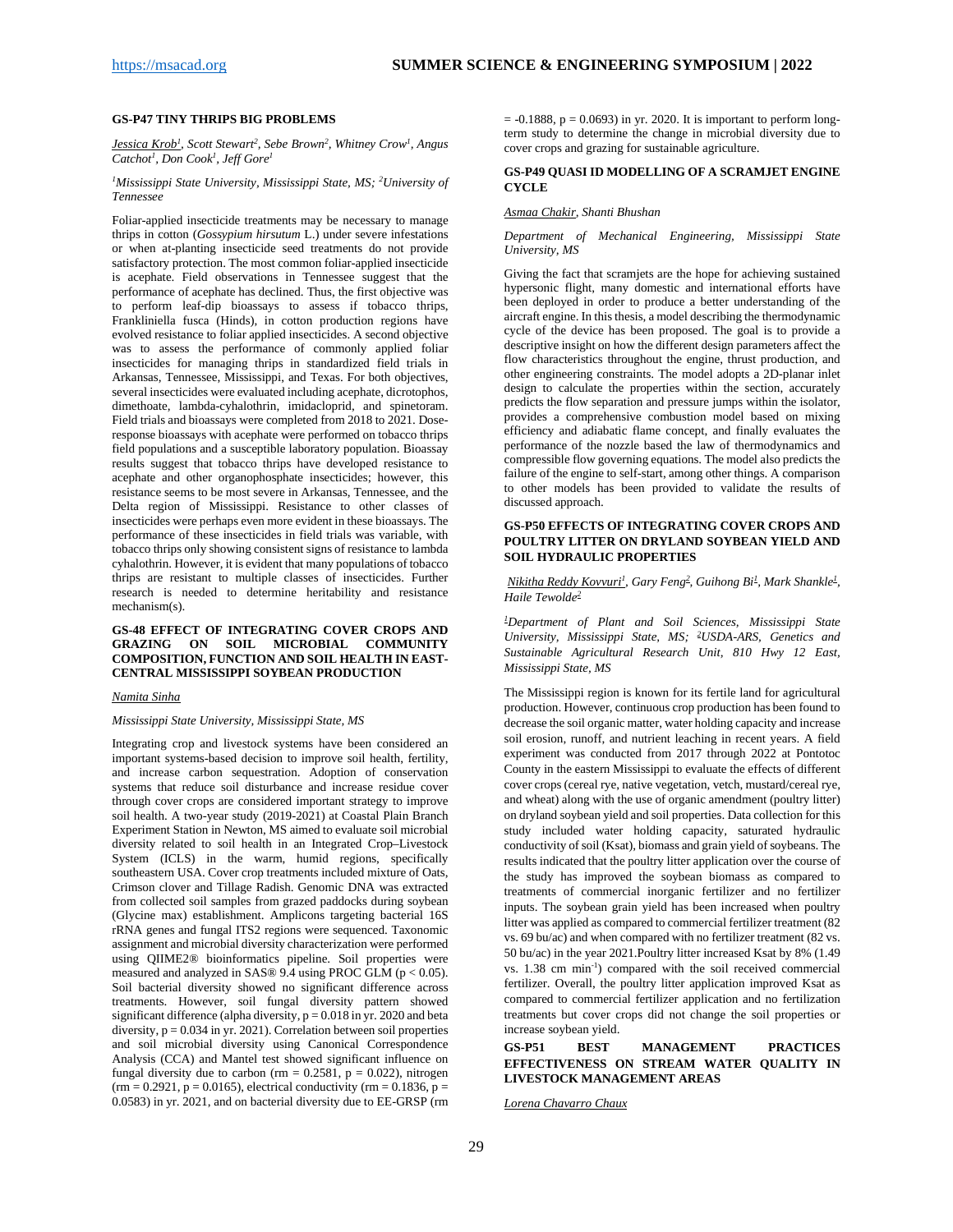#### *Mississippi State University, Mississippi State, MS*

This study evaluates the pre and post-implementation effects of a Best Management Practices (BMPs) set on the variation of stream health and water quality along the reach flowing through the MSU Dairy Farm. The BMPs include stream-crossings, riparian zone planting/fencing. Water quality monitoring consisted of bi-weekly grab sampling and in-situ testing from July 2019 to March 2022. Results evidenced poor water quality conditions for preimplementation. Concentrations of total phosphorus (TP), total nitrogen (TN), and total suspended solids (TSS) increased along the stream reach, which does not meet nutrient criteria for MS streams. Water quality detriment is influenced by upland and land use activities; unrestricted cattle access to the stream; and sediment supply from active streambanks. Post-implementation results indicate that BMPs significantly (p=0.05) impact stream water quality, reducing nutrient and sediment concentrations and improving physicochemical water quality parameters. Despite reductions, TP and TN concentrations remain above the established nutrient criteria. The removal efficiency in summer, fall, and winter was, respectively, 48%, 39%, and 42% for TSS; and 17%, 31%, and 32% for TN. TP concentrations decreased by 18% for summer and fall but increased by 19% during winter. Reductions in temperature and increases in dissolved oxygen suggest a positive shading effect on water quality. Reductions in pH and turbidity demonstrate the success of the BMPs in mitigating the impact of the livestock management area. Overall, despite the partial effectiveness of BMPs, additional conservation practices above the study area are needed to accomplish the criteria of the attained use for the stream.

#### <span id="page-29-0"></span>**GS-P52 ANTI-CANCER EFFECTS OF WATERCRESS EXTRACT ON GROWTH AND FUNCTIONS OF OVARIAN CANCER CELL LINES**

#### *Kaelin Travis, Debarshi Roy*

#### *Alcorn State University, MS*

Ovarian cancer (OVCA) is the fifth leading cause of death in postmenopausal women in comparison to all other gynecologic malignancies. Late detection of OVCA is common as screening is done mostly in women over 63. This delay in screening coupled with poor prognosis presents the need for novel treatment measures. For years, natural occurring products are in prominence as anti-cancer therapeutics. The current study is carried out on one gm of coarsely crushed watercress leaves which were extracted in methanol and further filtered through a 0.22-µm filter. HPLC analysis evidenced that watercress extract has significant amount of kaempferol in it. Kaempferol (kaemp) is known to produce anti-cancerous effects in various types of cancer cells. The purpose of our experimentation is to observe the differential cellular activity (growth analysis, metabolic activity, autophagy) in the presence of wcm and kaemp. We used Hey A8 and Hey MDR, two isogenic ovarian cancer cell lines along with a mouse embryonic fibroblast (MEF) cell as a noncancerous normal cell line for all the experiments related to wcm and kaemp. Cellular studies revealed that wcm and kaemp treatment inhibited the cell viability of both HeyA8 and HeyA8MDR cells by 50%; however, promoted the growth of non-cancerous MEF cells which indicates the selective nature of cellular toxicity of wcm and kaemp. The wcm and kaemp both mediated oxidative stress in OVCA cells were further determined by detecting the elevated level of reactive oxygen species (ROS) through DCFDA fluorescence. We have further shown that wcm and kaemp treatment is inducing formation of autophagic vesicles in OVCA cells. Cancer cells are equipped with altered metabolic activities including enhanced glucose uptake and lipogenesis. Kaemp treatment reduces glucose uptake and lipid droplet biogenesis along with enhanced acidification of the cells as demonstrated by increased lysotracker red fluorescence. Overall, our data indicates anti-cancer activities of both wcm and kaemp in the OVCA cell lines which could be

implicated by targeting various pathways simultaneously. Our preliminary finding creates a better understanding between the oncogenic signaling pathway and the influence of plant products in the chemoresistance and proliferation of ovarian cancer. Further studies are underway.

#### <span id="page-29-1"></span>**GS-53 EVALUATION OF COVER CROP INFLUENCE ON POTASSIUM UPTAKE DYNAMICS IN THE SOUTHEASTERN COTTON BEL**

*Eli Hobbs,* Brian Pieralisi, Darrin Dodds, Augus Catchot, Justin McCoy, Hunter Perry, Tyler Soignier, Will Rutland, Jake Norris

*Plant and Soil Sciences, Mississippi State University, Mississippi State, MS*

Growers and industry workers have planted and researched cover crop relevance in cotton for many years. Potassium is essential to cotton in its growth and development. It is integrally involved in the metabolism of plant and water relations. Cover crops serve as a potassium placeholder in the offseason of a cash crop. Limited research exists evaluating the dynamics of cover crops in correlation with potassium in cotton grown in the Midsouth. Field experiments were conducted in 2021 and 2022 to determine the potassium uptake dynamics in the Midsouth cotton belt. Experiments were established at three different sites in Mississippi, The R.R. Foil Plant Science Research Center (Starkville, MS), MAFES Black Belt Branch Experiment Station (Brooksville, MS), and the North Mississippi Research and Extension Center (Verona, MS). Cereal ryegrass was sown at 59 kg per ha-1. Crimson Clover was sown at 20.4 kg per ha-1 and a blend at half the rate of each cover crop. Cover crop biomass was measured in a metered square before planting in each plot. Plots were fertilized using 0-0-60 (Muriate of Potash) at two different application timings and two different application scenarios. The first application timing occurs at cover crop termination and the second application occurs at pinhead square. The scenarios include a full rate of 160 kg ha-1 at cover crop termination or pinhead square or 50% at cover crop termination followed by 50% at pinhead square. Phytogen 400 W3FE was planted in 4-row plots and evaluated on leaf K+ content, yield, and fiber quality.

#### <span id="page-29-2"></span>**GS-P54 SYNTHESIS AND BINDING STUDIES OF TWO ISOMERIC NITRO-SUBSTITUTED DIPODAL UREAS FOR ANIONS: COMPARISON OF THEIR BINDING AFFINITY BY BOTH EXPERIMENTAL AND THEORETICAL METHODS**

#### *Sanchita Kundu1 and Md. Alamgir Hossain1*

*1 Department of Chemistry, Physics and Atmospheric Science, Jackson State University, Jackson, MS 39217*

Two simple isomeric nitro-substituted dipodal ureas L1 and L2 have been synthesized by the reaction of p-xylylenediamine with 2- and 3-nitrophenyl isocyanate, respectively. The binding affinity of these receptors has been investigated thoroughly by colorimetric, UV-Vis and NMR studies for a wide range of anions. Comparative studies from UV-Vis and NMR titrations demonstrate that the meta-nitro substituted receptor (L1) exhibits an enhanced binding for the anions investigated, as compared to the ortho-nitro analogue (L2). Colorimetric studies suggest that L1 effectively detects fluoride and bicarbonate showing an intense color change while a visible color change is observed for fluoride, acetate, bicarbonate, and dihydrogen phosphate in DMSO. DFT calculations support the experimental data showing the superior binding with L1 for anions as compared to L2. Acknowledgement: The project described was supported by the US Department of Defense (Grant Number W911NF-19-1-0006).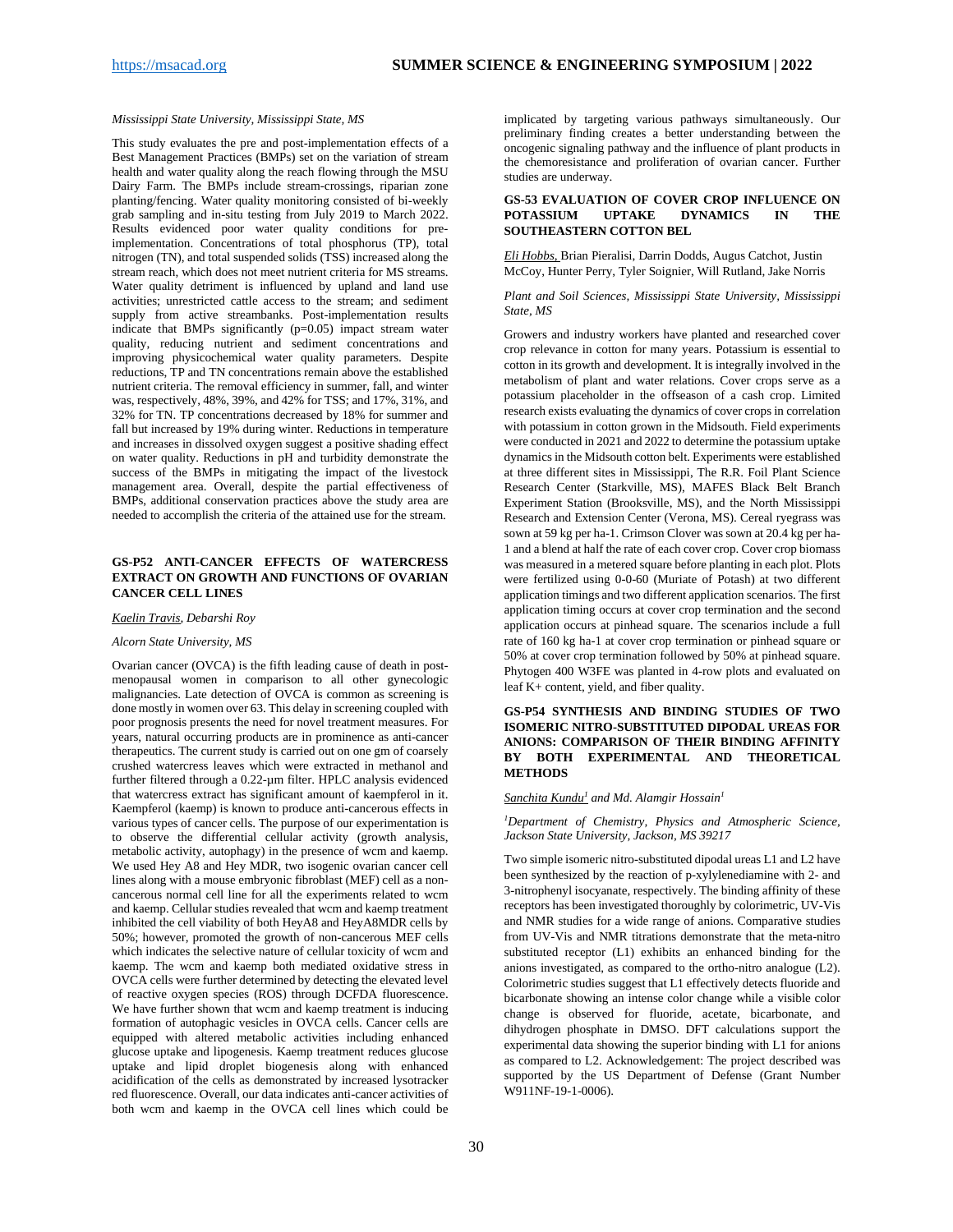#### <span id="page-30-0"></span>**GS-P55 THERMAL DATA DE-IDENTIFICATION FOR CROSS-SYSTEM PROCESS-DEFECT MODELING FOR METAL-BASED ADDITIVE MANUFACTURING**

#### *Durant Fullington*

#### *Mississippi State University, Mississippi State, MS*

The objective of this research is to develop a secured data sharing mechanism for additive manufacturing (AM) process data that masks the printing path information while retaining the critical quality control characteristics. There is a need of aggregating AM process data since large amounts of training data are necessary to develop a reliable machine learning model for in-situ AM certification. However, a core problem in data aggregation from multiple AM users is the data privacy concern of sharing process raw data, which usually contain confidential design information. This is a major challenge for small-to-medium-manufacturers (SMM), where collecting copious amounts of data is prohibitively expensive. The proposed Adaptive Design De-identification for Additive Manufacturing (ADDAM) methodology applies an adaptive de-identification approach to mask the printing path information contained within the AM thermal history. Furthermore, support vector machine (SVM) classifiers are leveraged to evaluate the performance of the proposed ADDAM methodology on its ability to de-identify printing path information, while simultaneously preserving data utility, i.e., anomaly detection accuracy. A real-world case study based on the fabrication of a cylindrical shaped disk, using the directed energy deposition (DED) process, is used to validate the proposed method. The results demonstrate a significant improvement in the protection of confidential design information contained within the AM thermal history while retaining the anomaly detection accuracy. Ultimately, the ADDAM algorithm facilitates the safer aggregation and sharing of AM thermal process data from multiple users, leading to the development of more robust and accurate in-situ defect detection models.

#### <span id="page-30-1"></span>**GS-P56 GROWTH PERFORMANCE AND COST-BENEFIT OF RABBITS FED COMMERCIAL FEED AND GOURMET PET FOOD**

#### *Kenisha Gordon, Ryen Greer, Malley Hixson, Julia Tomkies, D. Burnett\**

#### *Department of Animal and Dairy Sciences, Mississippi State University, MS 39762*

Rabbit production has a quick turnover and requires efficient financial strategizing to remain profitable. The study assessed the optimization of two diets and their effects on growth performances and cost-benefit analysis. Nine (9) weaned Mini Rex rabbits were randomly assigned to one of two dietary treatments (Commercial Feed and Gourmet Pet Food) in a completely randomized design experiment. Rabbits were placed in individual cages with ad libitum access to water and fed 300 grams daily for approximately 33 days. Daily feed intake was determined, and the rabbits were weighed weekly. Proximate analysis and cost-benefit analysis of these feeds were conducted to compare the nutritional compositions and provide insights into the feed's economic impact.

The results revealed that the Gourmet Pet Food had a higher dry matter (DM) and fat content and lower ash and crude fiber content when compared to the Commercial feed. Also, each rabbit in the feeding trial gained weight. However, the rabbits from both treatments had similar average daily gains at the end of the trial. The cost-benefit analysis revealed that the Commercial feed is more economical than the Gourmet Pet Feed.

#### <span id="page-30-2"></span>**GS-P57 CHEMICAL CONTROL OF** *ERIGERON SUMATRENSIS* **WITH CROSS-RESISTANCE TO ACETOLACTATE SYNTHASE INHIBITORS**

#### *Vanessa Francieli Vital Silva, Andréia Kazumi Suzukawa, Rubem Silvério de Oliveira Jr., and Te Ming Tseng*

#### *Department of Plant and Soil Sciences, Mississippi State University, Mississippi State, MS*

The selection of fleabane populations resistant to the herbicide chlorimuron-ethyl is an emerging phenomenon in most soybean and corn producing regions of Brazil. Studying herbicides with different modes of action in weed management systems is an important tactic to combat acetolactate synthase (ALS) inhibitor resistance. Currently, most herbicides used as an alternative or complement to chlorimuron-ethyl are also ALS inhibitors, such as diclosulam and cloransulam-methyl. Since the repeated use of herbicides with similar modes of action has resulted in the development of herbicide-resistant weed biotypes, there is a critical need to rotate herbicide modes of action. In our previous study, a resistant population showed cross-resistance to chlorimuron-ethyl and cloransulam-methyl applied post-emergence, and cross-resistance to chlorimuron-ethyl and diclosulam applied pre-emergence. Chlorimuron-ethyl resistance was, therefore, observed in two different modes of application (pre-and post-emergence). The objective of this work was to evaluate alternative herbicides for the control of a Sumatran fleabane population with cross-resistance to ALS inhibitor herbicides. Two greenhouse experiments were conducted, one with pre-emergence applications and another in post-emergence. The control percentage at 28 days after the application was evaluated. The use of residual herbicides for fleabane control is an essential tool for its management since the success of the herbicides applied post-emergence is linked to the stage of the plants and the environmental conditions at the time of application. Alternative herbicides to ALS inhibitors effective in fleabane control may be recommended in rotation with different modes of action to curtail resistance. The herbicides tembotrione, mesotrione, clomazone, amicarbazone, metribuzin, atrazine, flumioxazin, fomesafen, trifluralin, s-metolachlor, pyroxasulfone, and indaziflam evaluated pre-emergence in this work were efficient to control the resistant population (100% control). In postemergence, saflufenacil and ammonium glufosinate isolated or associated with glyphosate, glyphosate+2,4-D, and glyphosate+dicamba are practical tools for management (more than 98% control). The contact herbicides paraquat, diquat, and [paraquat+diuron] also provided effective control (100% control). The results obtained in this study present options for pre and postemergence control of the resistant population with cross-resistance to ALS inhibitors.

#### <span id="page-30-3"></span>**GS-P58 MECHANISM OF ACTION OF BENOXACOR SAFENER IN PROTECTING TOMATO AGAINST HERBICIDE DAMAGE**

#### <span id="page-30-4"></span>*Tabata Oliveira, Stepfano Duarte, Edicarlos Castro, Bruna Martins, Carolina Moraes, Brooklyn Schumaker, Te Ming Tseng*

#### *Mississippi State University, Mississippi State, MS, USA*

Safeners are substances used to protect crops. The mechanism involves the ability to metabolize different compounds, including herbicides. The primary action of safeners includes raising the crop´s endurance to herbicide damage by inducing the protein(s) involved in herbicide metabolism, catalyzing their detoxification in the crop´s system. This study aimed to understand the biochemical effect of benoxacor safener for use in tomato culture, including the activation of the detoxifying enzyme glutathione Stransferase (GST). The experiment was conducted in a randomized factorial design 4 x 2, with four replications which were separated into two treatments, A: four herbicides (Flumioxazin, Femosafen, Linuron,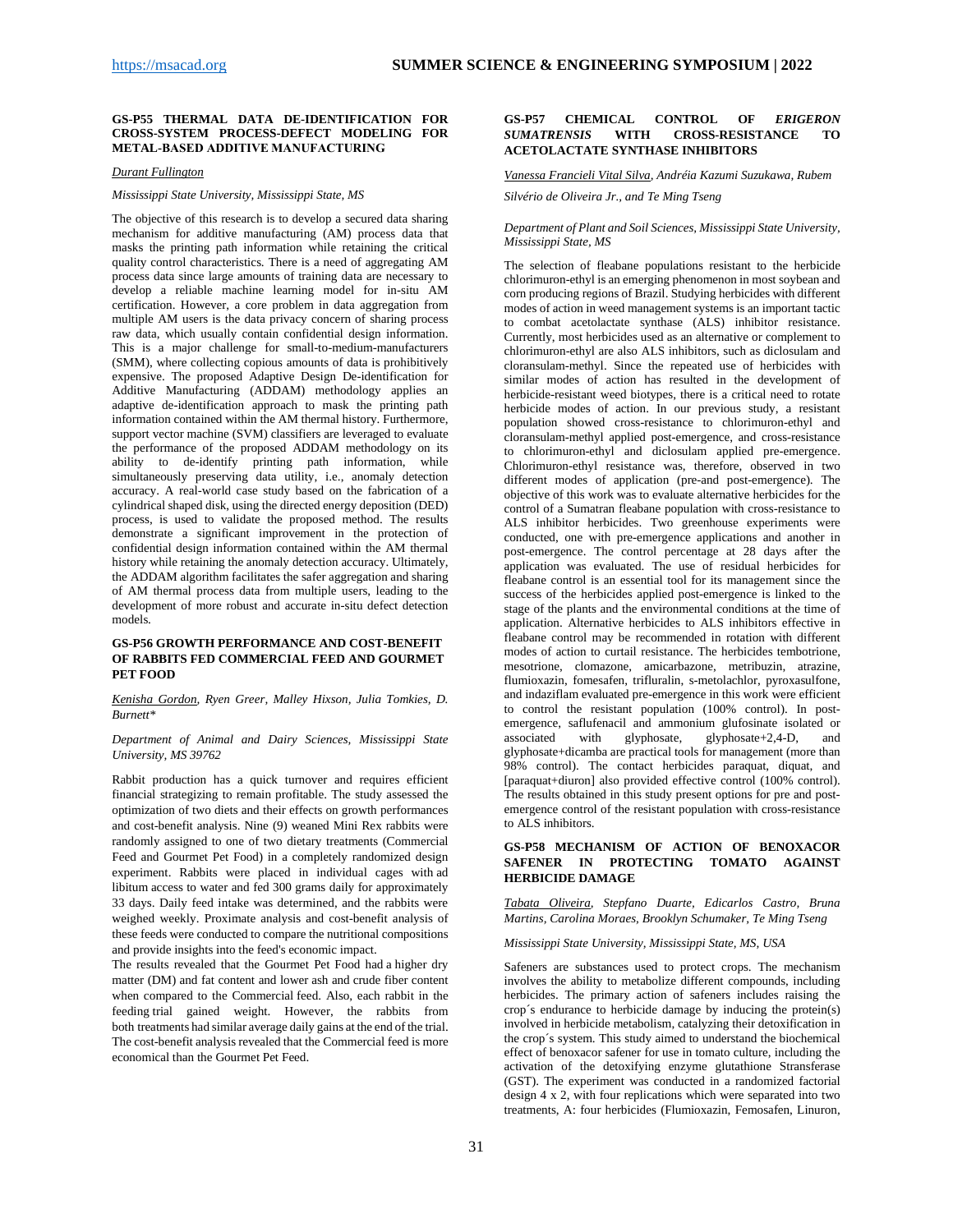and Control), and B: two safener treatments (benoxacor and control). Both treatments were applied to the aerial part of the tomato seedlings. Visual injury at 3, 7, 14, and 21 days after application (DAA) and biomass at 21 DAA were evaluated. To determine GST activity, leaf tissues were collected 24 and 48 hours after herbicide application. A lower crop injury was observed with fomesafen, and linuron at 7 DAA with tomato was pre-treated with benoxacor. Biomass was higher in benoxacor pre-treated plants than benoxacor non-treated plants in fomesafen and linuron treatments. A close perusal of data indicates that seeds pre-treatment with benoxacor raised the GST activity of tomato plants, and the absence of the herbicide improved the GST activity. Benoxacor safener reduced crop injury and increased the GST enzyme activity in the presence of fomesafen. The use of benoxacor safener showed high potential in increasing GST enzymatic activity, assisting the detoxification of plants caused by herbicides. Knowledge of the defense mechanism(s) in plants will help improve our understanding of how safeners can offer protection against herbicides, thus leading to improved weed management strategies.

#### **INVESTIGATOR POSTERS (I-P)**

#### <span id="page-31-1"></span><span id="page-31-0"></span>**I-P01 INFLUENCE OF COVER CROPS AND FERTILIZER TREATMENTS ON THE SOIL MICROBIAL COMMUNITY DYNAMICS IN A DRYLAND SOYBEAN PRODUCTION SYSTEM**

*Nisarga Kodadinne Narayana1 , William L. Kingery2 , Mark W. Shankle3 , Shankar Ganapathi Shanmugam1*

*1 Institute for Genomics, Biocomputing and Biotechnology, Mississippi State University, Mississippi State, MS; 2 Department of Plant and Soil Sciences, Mississippi State University, Mississippi State, MS; 3 Pontotoc Ridge-Flatwoods Branch Experiment Station, North Mississippi Research and Extension Center, Pontotoc, MS*

Soil microbial communities play indispensable roles in maintaining soil health by improving soil organic matter dynamics, nutrient cycling, altering biochemical soil environment and ultimately crop productivity. Soil management practices affect soil microbiome, however, the variability of microbial communities to soil management practices and its relationship to soil quality is complex. In this study, changes in the soil bacterial and fungal communities were evaluated in response to no-till, cover crops and fertilizer treatments in dryland soybean production system. We conducted two experiments, early and late planting of soybeans at Pontotoc Ridge-Flatwoods Branch Experiment Station, MS, USA. Soil samples were collected at the time of planting and amplicon sequencing of 16S rRNA and ITS2 genes was used to study the bacterial and fungal community composition. In the early planting, poultry litter amendment and cover crops significantly influenced soil bacterial diversity. However, greater fungal diversity was observed in the inorganic fertilizer treatment. The Mantel test of correlations showed that the soil pH and EE-GRSP were significantly correlated with bacterial communities. In the late planting, microbial diversity and richness remained unaffected by cover crops and fertilizer treatments. We observed a similar abundance of beneficial bacterial and fungal phyla in both experiments which play a major role in organic matter decomposition and nutrient cycling. Microbial community composition varied by planting dates and exhibited temporal and spatial variability. This study suggests that long-term research is needed to assess the impact of soil management practices on soil microbiota and its implications for soil quality in soybean production.

#### <span id="page-31-2"></span>**I-P02 HARNESSING THE GENETIC POTENTIAL OF CORN HYBRIDS FOR BETTER SYNERGY WITH THE COVER CROP FARMING SYSTEM**

*Purushothaman Ramamoorthy1 , Jagmandeep S. Dhillon2 , Sathishkumar Samiappan1 , Joby Prince Czarnecki1 , K. Raja Reddy2 , Robert J. Moorhead1 , Raju Bheemanahalli2*

*1 Geosystems Research Institute, Mississippi State University, Mississippi State, MS; 2 Department of Plant and Soil Sciences, Mississippi State University, Mississippi State, MS*

Corn growth and development possess a wide phenotypic diversity that is influenced by genotype (G), environment (E), and management (M). Limited research has focused on understanding corn hybrids' role in sustainable farming. We phenotyped how corn hybrids respond to reduced nitrogen  $(N)$  with and without a cover crop farming system. The treatments included were cover crops (Australian winter peas and cereal rye) and N treatments: no cover crop (NCC) with  $100\%$  N (270 kg ha<sup>-1</sup>), cereal rye cover crop with 75% N (RCC), and peas cover crop with 50 % N (PCC), and subplots were five corn hybrids. Treatments had a significant effect on growth, physiology, yield, and quality. At 36 days after planting, early-season shoot biomass was notably greater in PCC>NCC>RCC. Likewise, PCC increased mean chlorophyll content by 20% compared to NCC. Even with 50% reduced N application, corn shoot biomass showed no difference between PCC and NCC at maturity. Corn yield was reduced by 37% under RCC compared to NCC. 'NK15730-3110' and 'MC4319' recorded the nonsignificant difference in yield between PCC and NCC treatments when averaged over five hybrids. Kernel protein was significantly affected by treatment and hybrids. Interestingly, treatments had no significant effect on kernel starch content. Our findings suggest that combining leguminous cover cropping (peas) with the right genetics could be the best alternative to reduce fertilizer-intensive farming without compromising yield and quality. Our study indicates the need for more collaborative efforts better to understand the G  $\times$  E  $\times$ M interactions to develop farmer-friendly management tools to sustain yield and quality.

#### <span id="page-31-3"></span>**I-P03 ANALYSIS OF SOIL ORGANIC CARBON AND %- NITROGEN IN MISSISSIPPI CROPLANDS USING HYPERSPECTRUM & DEEP LEARNING NEURAL NETWORKS**

Jacob Lee<sup>1</sup>, B. <u>Santhana Krishnan<sup>2</sup>, Sathishkumar Samiappan<sup>2</sup>,</u> *Shankar Shanmugam3 , Nisarga Kodadinne Narayana3*

*1 Department of Computer Science & Engineering, Mississippi State University; 2 Geosystems Research Institute, Mississippi State University; 3 IGBB, Mississippi State University*

This work is a surface soil reflectance spectroscopy (hyperspectral) study to estimate soil organic Carbon (SOC) and percent-Nitrogen (%N) concentration. The objectives are (1) to improve estimation accuracy (2) evaluate alternate signal representations and (3) discrete non-exhaustive search to ascertain dependencies on the band-wise estimates to SOC and %N. This research contributes to the development of remote sensing based non-invasive, accurate, rapid, and cheaper methods for estimating SOC and %N storage in agricultural ecosystems to monitor nutrients and ensure sustained plant health. For 349 Soil samples collected from croplands across Mississippi, 3494 hyperspectral signatures (over 10 signatures per sample) and their corresponding laboratory SOC and %N groundtruth measurements (dry combustion analyzer) were collected. A Spectral Evolution handheld spectroradiometer recorded data in the wavelength range of [350, 2500] nm using a soil probe. This study currently restricts to soil samples with SOC  $\in$  [0.0, 4.0] and %N $\in$ [.05, .42]. Linear discriminant analysis (LDA) on a quantized dataset showed the possibility of the estimates being distinguishable from only using the hyperspectra. We compare the estimation performance of regression [multilinear regression (MLR), support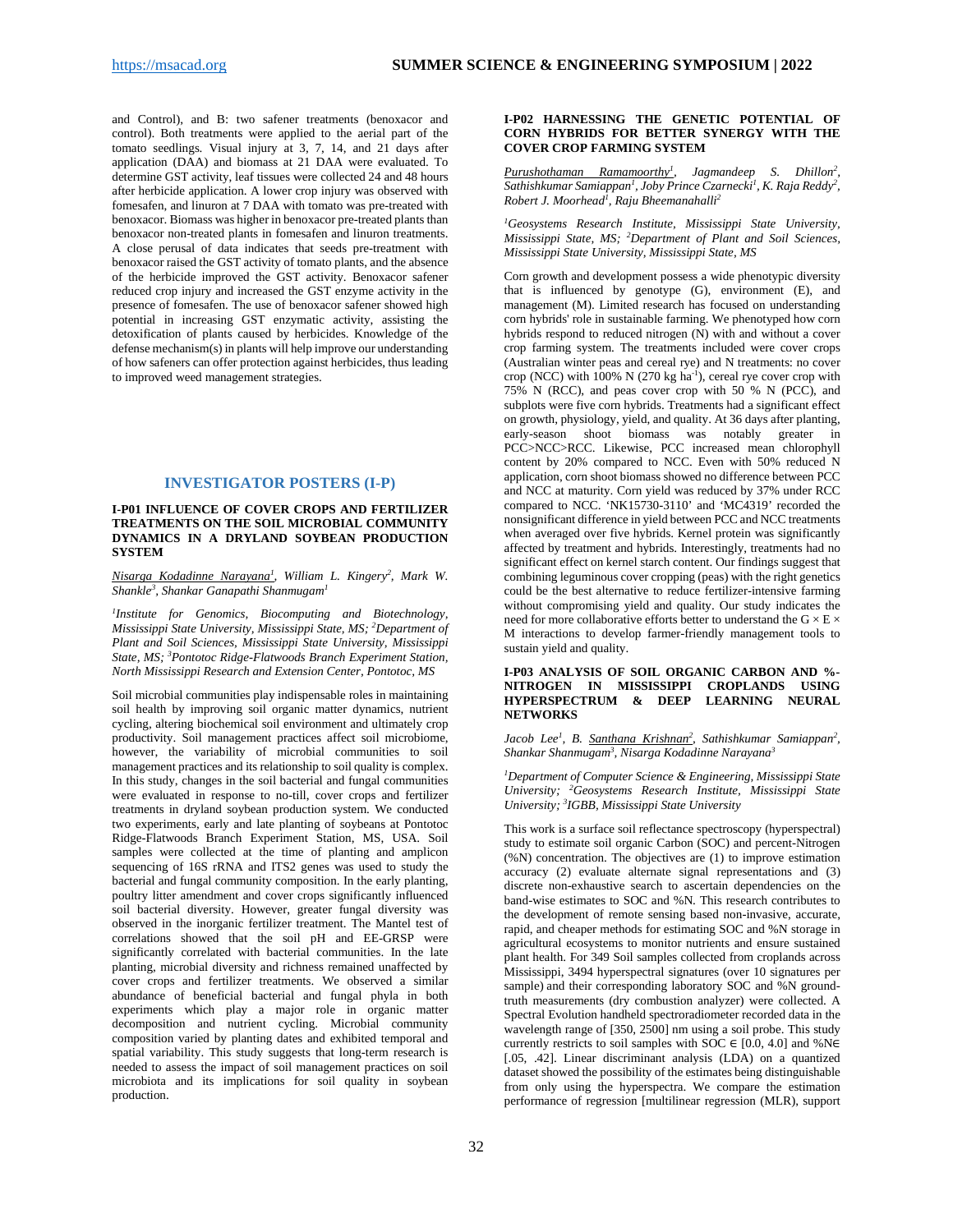vector regression (SVR), ridge regression (RR), random forest (RF), gradient boosting (GB)] and (2) convolutional neural network-based approaches on the following data representations: raw spectrum, principal component analysis (PCA) representation, and Wavelet projection. Our experiments show MLR models, RR models, SVR models yielding  $R^2 \in [0.8, 0.9]$  and decision tree models, such as RF and GB, yielding  $R^2 \in [0.85, 0.92]$ .